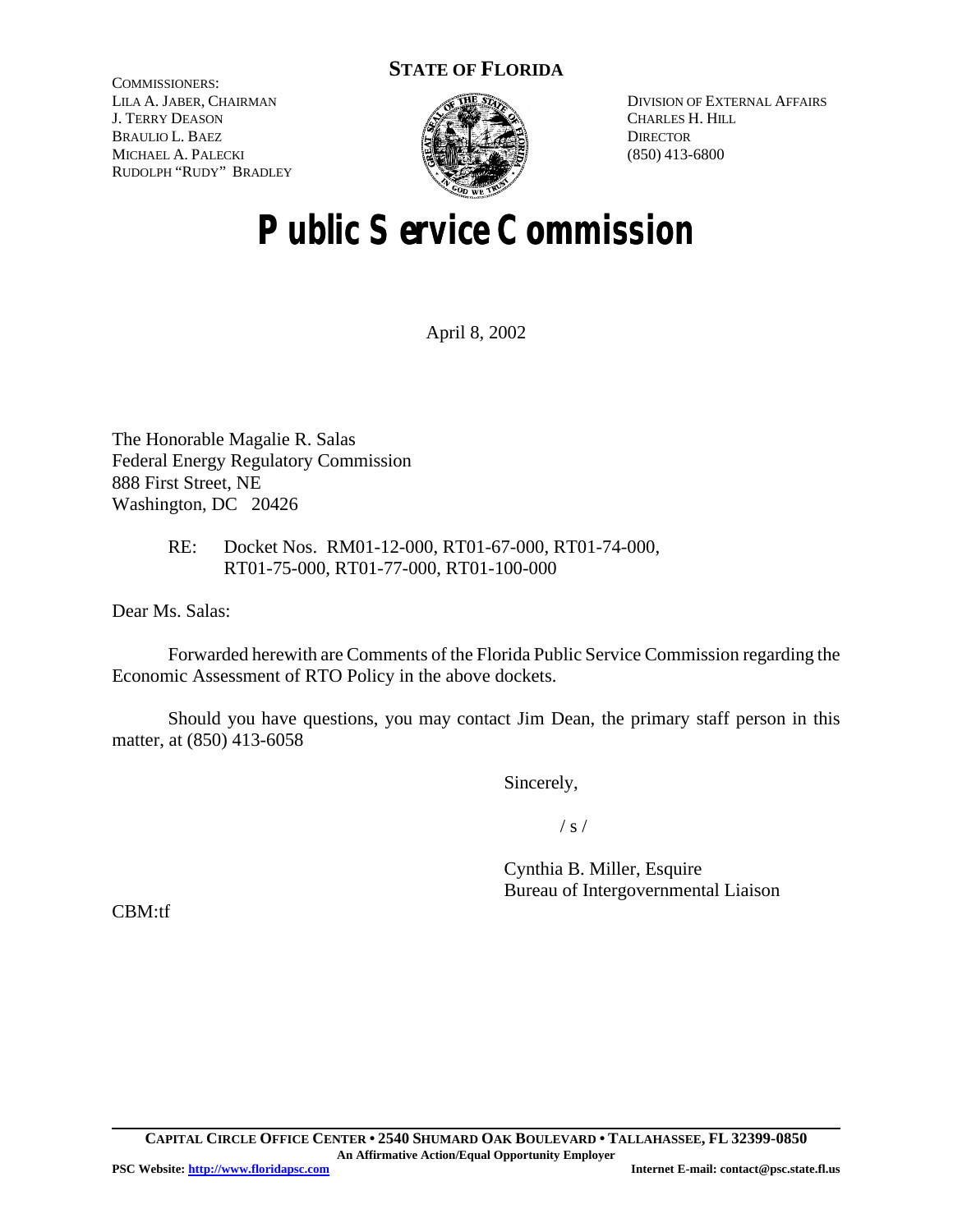#### **UNITED STATES OF AMERICA BEFORE THE FEDERAL ENERGY REGULATORY COMMISSION**

RTO Cost Benefit Analysis Report )

Docket Nos. RM01-12-000. RT01-67-000,

 $\mathcal{L}$ RT01-74-000, RT01-75-000, RT01-77-000,

 $\mathcal{L}$ RT01-100-000,

#### **FLORIDA PUBLIC SERVICE COMMISSION COMMENTS ON THE REPORT,** *ECONOMIC ASSESSMENT OF RTO POLICY*

The Florida Public Service Commission (FPSC) wants to express appreciation to the FERC for undertaking a macro-level analysis of its current policy with respect to regional transmission organizations. We are fully cognizant of how difficult such a task will be. Therefore, we applaud this initial step taken by the FERC and congratulate its consultant, ICF, for at least putting a first effort analysis on the table.

For a number of years, state commissions and utilities who have been working to achieve the goals expressed in Order 2000 have asked the FERC to quantify and estimate the benefits and costs associated with developing RTOs. Various regional studies have been performed, but no nationwide assessment has yet been offered. After an evidentiary hearing, the FPSC found that it was prudent for our utilities to join a regional transmission organization. However, we understand that many states are still in the process of developing an evidentiary basis for developing and moving forward with RTOs.

We carefully read the ICF study entitled the *EconomicAssessment of RTO Policy* (the Study) and participated in the March 13<sup>th</sup> teleconference for the Southeastern state commissioners and staff. We took the opportunity to ask technical questions of both ICF and FERC staff who participated in the call. However, we must admit that our confidence in the conclusions of the Study was not buttressed after talking with the consultants and FERC staff.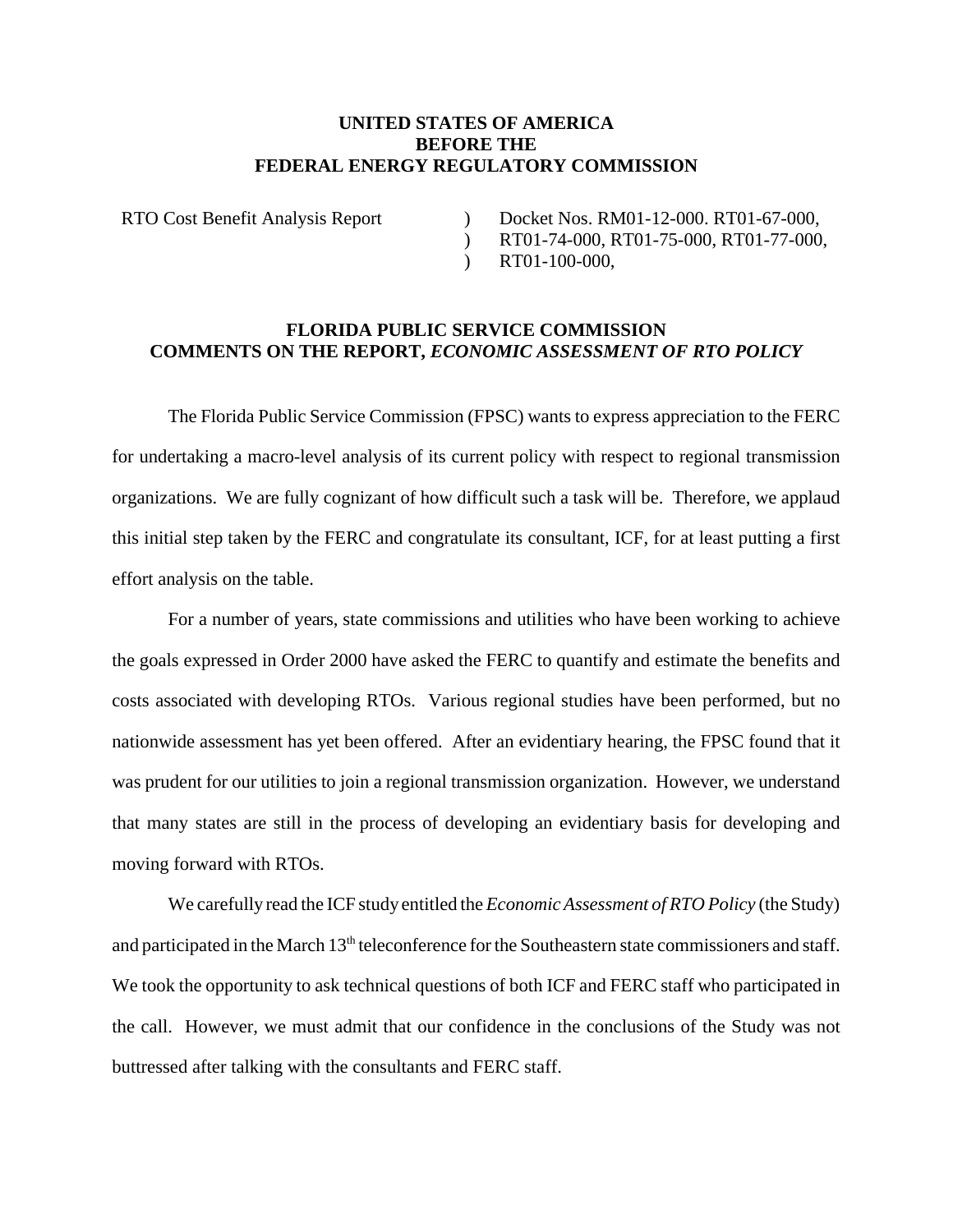Florida Public Service Commission Dockets RM01-12-000, RT01-67-000, et al Page 2

We are concerned that the ICF consultants had to employ numerous, unsupportable assumptions to achieve any positive benefits in the context of this specific Study. In addition, we believe the very short time afforded ICF to prepare the Study has led to the utilization of these flawed assumptions, and if more realistic assumptions were employed, the quantified benefits would likely evaporate. As a result, we are concerned that many commissions and stakeholders will find that the Study does not provide a legally defensible or substantial basis for supporting the further development of RTOs.

Below are a number of the assumptions that we believe are fundamentally unsupportable and need to be clearly justified.

1. *Generator Availability Improvements* - The Study assumed a 15 percent increase in unit availability. No increased maintenance or operation expenses were associated with this gain.

These assumptions are not supported by empirical evidence from Florida's real world experience. For example, using equivalent availability as the metric, Florida Power  $\&$  Light (FPL) which serves approximately half of the load in Florida had a system average availability factor of 76.3% in 1989. By 2001, after undertaking a massive early detection and maintenance program, its system average equivalent availability had risen to 90.1%. This represents a systemwide improvement of 18%. The NERC database indicates the system availability for all fossil units for 1999 was 83.4%. Thus, the ICF assumption would increase this number to more than 96% in six years. FPL's availability would have to exceed 100%. The gains at FPL were not without cost, and they were undertaken without the formation of an RTO. This data makes ICF's assumption of cost free improvements up to 96% for the nation's generator fleet seem unachievable.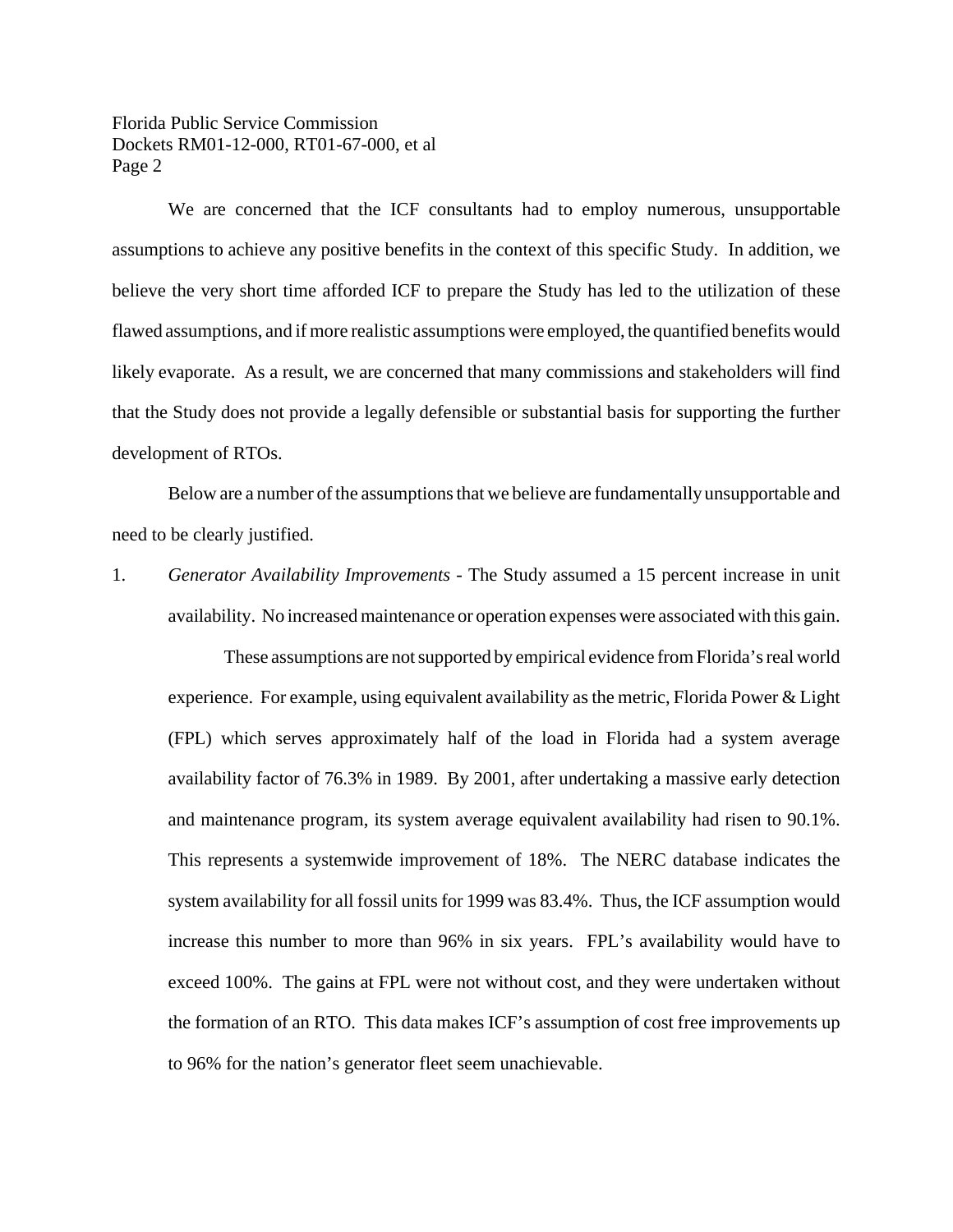Florida Public Service Commission Dockets RM01-12-000, RT01-67-000, et al Page 3

> Moreover, the FPSC initiated an incentive based program entitled the Generator Performance Improvement Factor which sets up regulatory benchmarks for rewarding operators of base loaded powerplants to improve both their heat rates and availability factors. This program was implemented in the early 1980's and has already achieved many of the improvements that this Study attributes to the mere formation of RTOs.

- 2. *Boiler Heat Rate Improvements* ICF assumed a 6% improvement in heat rates between 2004 and 2010. It is not clear if this improvement assumption is applied to all units in the fleet or represents the change in the fleet average for all generators. It is unquestionable, that with the current deployment of highly efficient, combined cycle units with heat rates around 7,000 btu/kWh, that the fleet averages will improve. The national system average fossil heat rate in 2000 was 10,648, and this number is actually higher now than in the early 1990's. To assume that RTOs will result in a 6% reduction of all units is flawed reasoning. While the fleet averages will improve due to the statistical improvements associated with the introduction of combined cycle units–the introduction of combined cycle units are independent of the development of RTOs. To assume that all other units also improve without any incremental costs is not supportable.
- 3. *Assumption of Transfer Capability into Peninsular Florida* Florida'stransmission interface with the Southern Company region is rated at 3,600 mWs on a first contingency basis. Based on 2000 data, Florida imported approximately 16 terawatt/hours (tWh) of energy. By 2006, the Study assumes this number will increase to 47 tWh. This increase occurs with no identifiable improvements in the overall transfer capability and with no incremental cost. Even if the interface was fully loaded at 100 of its rated capacity–which, according to discussions with the Florida Reliability Coordinating Council, would be impossible–the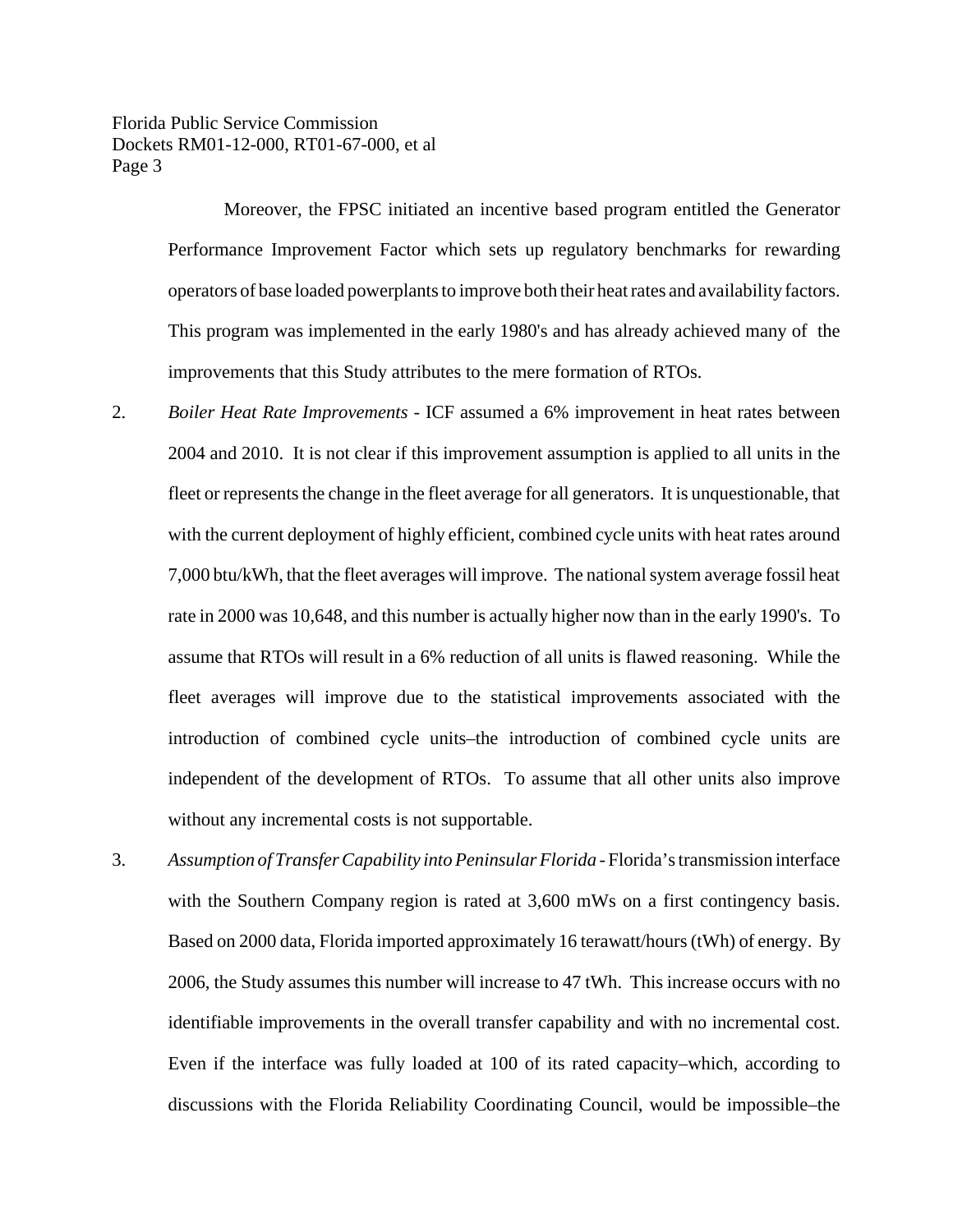physical transfer capability would only be 31 tWh. How Florida imports the additional 16 tWh over this interface must be explained and appropriate costs assigned.

This latter assumption is particularly important, since according to the data presented on page 61 of the Study, the Florida region is responsible for the majority of prospective inter-regional energy transfers in the Southeast. Thus, most of the estimated economic benefits are associated with these increased transactions. If the power transfers into the state are over estimated, then the economic benefits are also over estimated.

- 4. *Cost Free Improvementsin Transmission Transfer* Asthe ICF report points out,some 31% of energy produced in the United States is sold into the wholesale market. Thus, under the existing transmission structure, substantial transactions are occurring. To the extent that economic opportunities exist to engage in mutually beneficial transactions, transmission system users and owners will make the necessary investments to enhance these opportunities as long as the necessary hurdle rates can be achieved. However, physically increasing transfer capabilities within regions will require additional costs. For reasons not clearly articulated in the Study, ICF assumed at the onset of its analysis that the transfer capability between regions would increase 5% with the mere formation of RTOs. This important assumption should be better explained. Otherwise, it appears to be introduced simply to bias the Study to show system benefits without incurring any costs associated with increasing transfer levels.
- 5. *Speculative Assignments of Benefits to RTOs* Perhaps the most disturbing result of the Study is the relative proportion of benefits attributable to different policy scenarios. Only one of the three cases analyzed by ICF explicitly has benefits attributable to the creation and operation ofRTOs. The Transmission Only Case posits assumptions about the contributions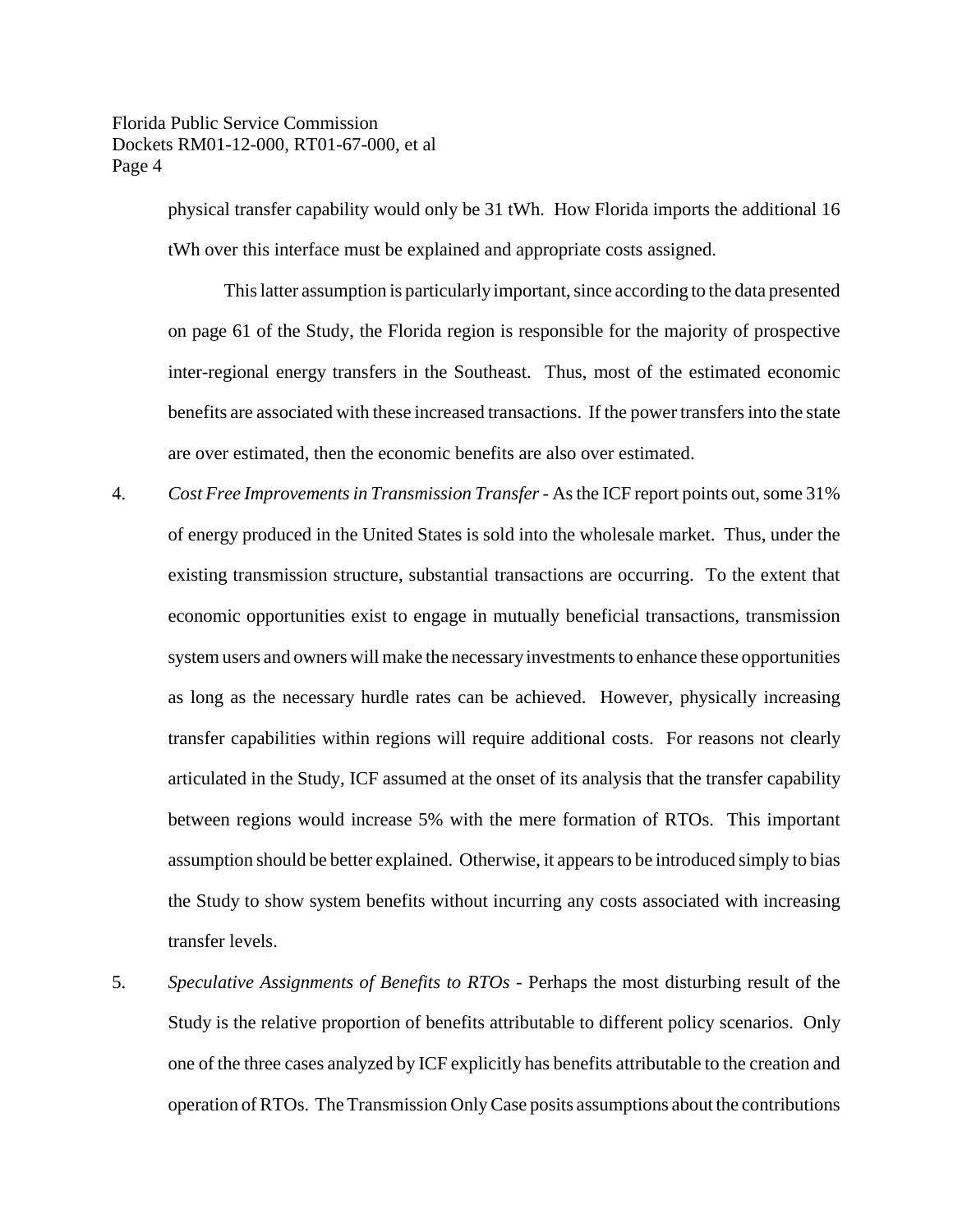Florida Public Service Commission Dockets RM01-12-000, RT01-67-000, et al Page 5

> ofRTOs in minimizing hurdle rates and improving transmission operations–changes that can be reasonably attributable to the actions of RTOs. However, the net present value of benefits associated with the Transmission Only case is rather insignificant and, given the systemic problems with assumptions described above, is in reality probably negative or at best indeterminate. However, in what appears to be a "hunt for savings," ICF goes on to run two more analyses--the generation efficiency case and the demand side responsiveness case. With these two cases, substantial new savings are found and such savings are spuriously attributed to the creation of RTOs.

> The logic of causally assigning the benefits of generation efficiency and demand responsiveness to the formation of RTOs is again in error. We have already noted the generation improvements made by Florida'slargest utility. A similar example is offered for demand side response programs. Peninsular Florida utilities have approximately 2800 mWs, or 7% of their 2001 summer peak, subject to dispatchable, interruptible demand programs. Gulf Power in the panhandle is deploying a near real time pricing program down to the residential customer class. Georgia Power, our northern neighbor utility, has the largest real time pricing program in the country, with over 1600 commercial and business customers enrolled. Clearly, the empirical evidence shows substantial economic efficiency gains with various demand response programs. However, the implementation of such programs resides nearly exclusively with state commissions and utilities through retail rate design and demand side programs. Economic gains of such actions can not be attributable to the mere formation of RTOs.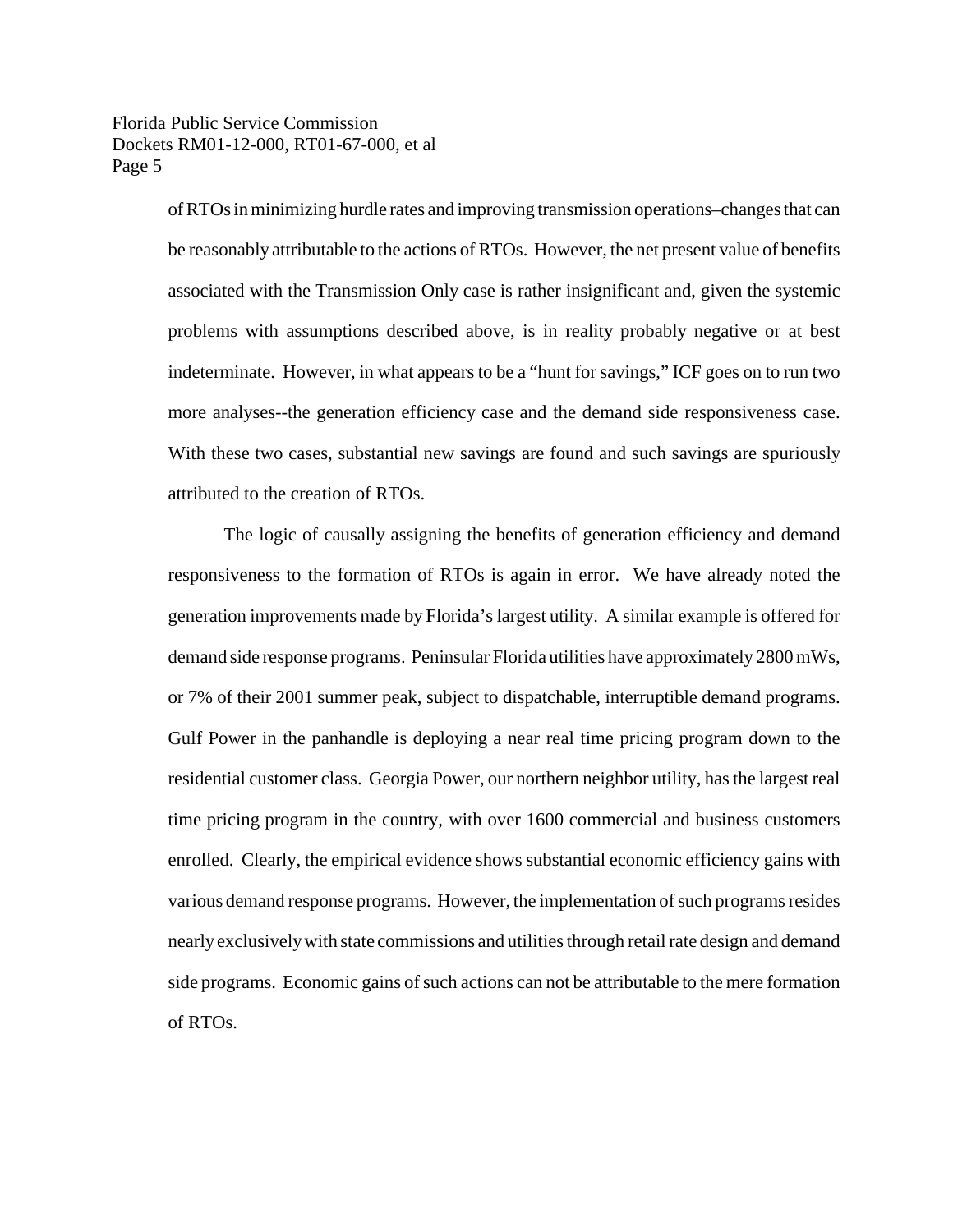Florida Public Service Commission Dockets RM01-12-000, RT01-67-000, et al Page 6

These concerns are meant to highlight the more critical flaws with the ICF Study. Again, we recognize the tight time frame in which ICF prepared this report and want to give credit to this admittedly challenging economic analyses undertaken by the FERC. Nonetheless, given the fundamental restructuring of the electric system that is embodied in the formation of RTOs, the universally-acknowledged startup costs, and what appears to be a critically flawed attempt at estimating benefits, it seems to the FPSC that further analytical work is required to build a defensible and factual basis to help additional states move forward with RTOs.

Therefore, the FPSC urges that ICF be commissioned to refine its analyses, correcting the more egregious mistakes described above. Second, ICF needs to ensure that NERC-defined transmission transfer capabilities are used as caps on the regional powerflow levels. Lastly, while we understand that the gains in economic efficiency attributable to RTOs are by their nature somewhat speculative, the methodology employed by ICF to assign generator efficiency gains and demand side responsiveness programs to RTOs should be completely eliminated from future analyses. This is simply not a defensible design in this study.

Respectfully submitted,

Cynthia B. Miller, Esquire Office of Federal and Legislative Liaison

FLORIDA PUBLIC SERVICE COMMISSION 2540 Shumard Oak Boulevard Tallahassee, Florida 32399-0850

DATED: April 8, 2001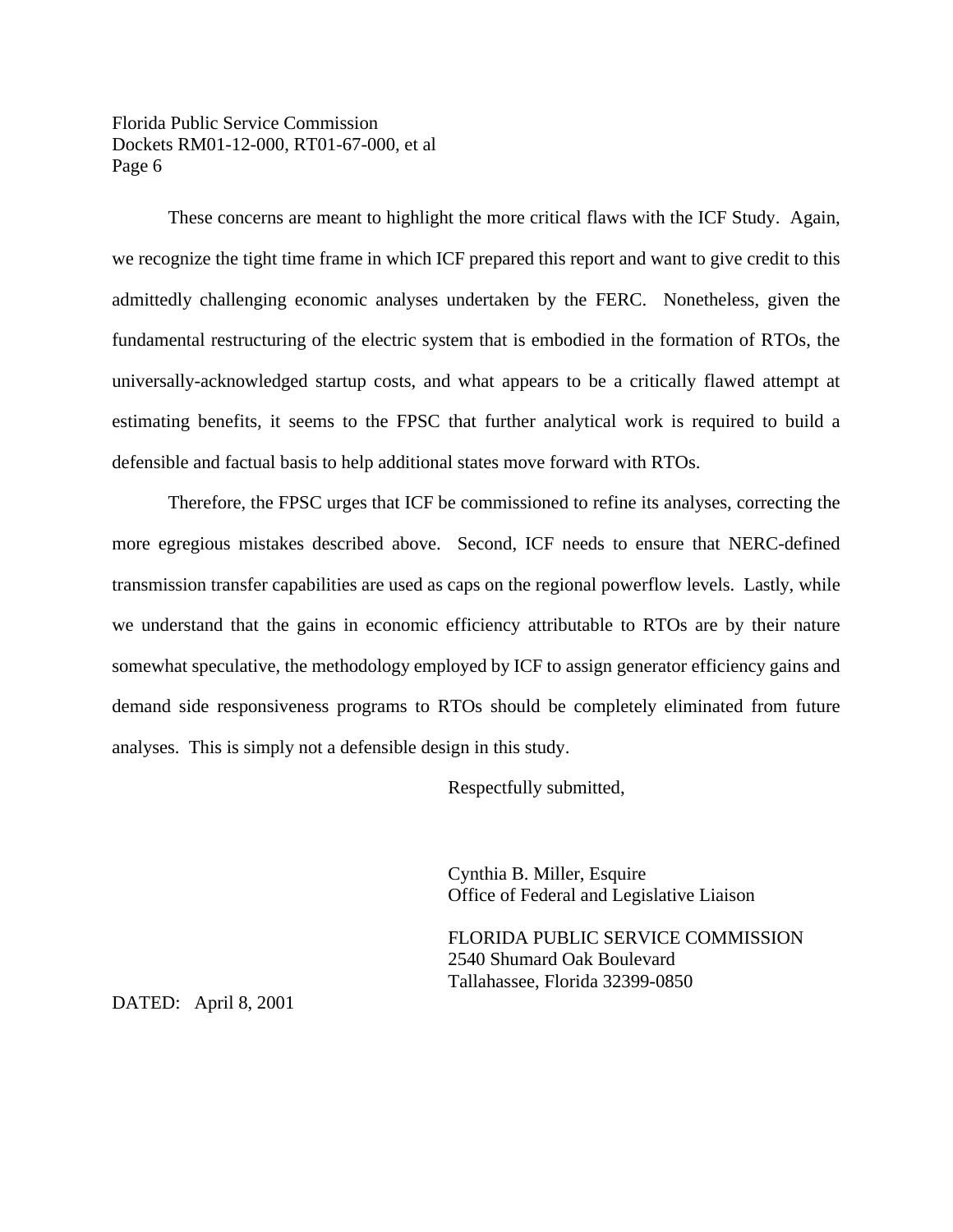### **UNITED STATES OF AMERICA BEFORE THE FEDERAL ENERGY REGULATORY COMMISSION**

RTO Cost Benefit Analysis Report )

- Docket Nos. RM01-12-000. RT01-67-000,
- ) RT01-74-000, RT01-75-000, RT01-77-000,
- ) RT01-100-000,

## **CERTIFICATE OF SERVICE**

I HEREBY CERTIFY that the foregoing Comments of the Florida Public Service

Commission will be sent today by U.S. Mail to all parties on the attached service list.

 $\overline{a}$ 

 $/ s /$ 

Cynthia B. Miller, Esquire Office of Federal and Legislative Liaison

FLORIDA PUBLIC SERVICE COMMISSION 2540 Shumard Oak Boulevard Tallahassee, Florida 32399-0850

DATED: April 8, 2002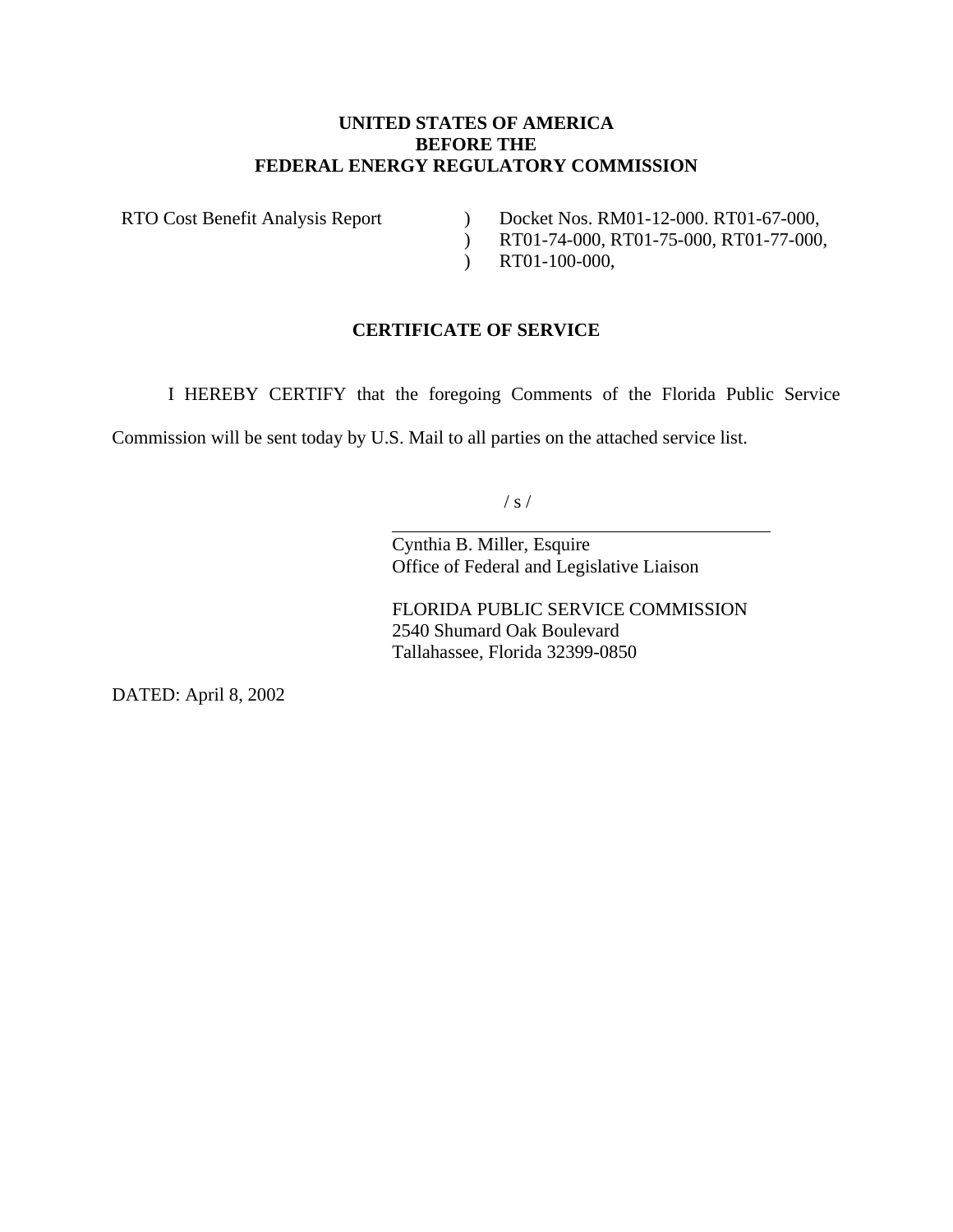M. J. Parish III VP Alabama Electric Cooperative, Inc. Post Office Box 550 Andalusia, AL 36420

David R. Poe LeBoeuf Lamb Greene & McRae 1875 Connecticut Avenue NW, Suite 1200 Washington, DC 20009-5728

Patrick J. McCormick III Balch & Bingham LLP 1275 Pennsylvania Avenue NW Fl 10 Washington, DC 20004-2404

Corrine J. Obrien Executive Assistant American Transmission Company Post Office Box 47 Waukesha, WI 553187-0047

Peter W. Brown Aquilla Energy Marketing Corporation 501 South Street Bow, NH 03304-3416

Phyllis G. Kimmel Miller, Balis & O'Neil PC 1140 19th Street NW Suite 700 Washington, DC 20036-6607

Gary A. Dahlke Paine, Hamblen, Coffin, Brook & Miller 717 W Sprague Avenue Suite 1200 Spokane WA 99201-3919

Kathleen A. McGown, Legal Assistant Bonneville Power Administration Post Office Box 3621 Portland, OR 97208-3621

Sean H. Gallagher, Attorney California Public Utilities Commission 505 Van Ness Avenue Room 50356 San Francisco, CA 94102-3214

Donald K. Dankner, Esquire Winston & Strawn 1400 L Street NW Washington, DC 20004-3509

Sandra S. Huling General Manager Clearwater Power Company Post Office Box 997 Lewiston, ID 83501-0997

Michael Alcantar Cogeneration Association of California 120 Montgomery Street, Suite 2200 San Francisco, CA 94104-4354

Randolph L. Elliott Miller Balis & O'Neil PC 1140 19th Street NW, Suite 700 Washington, DC 20036-6601

Becky Bruner Vinson & Elkins LLP 1455 Pennsylvania Avenue NW Washington, DC 20004-1008

Stuart Solomon VD, Public Policy American Electric Power 1 Riverside Plaza Columbus OH 43215-2355

Lawrence M Oliva, Partner Andersen 633 W  $5<sup>th</sup>$  Street,  $29<sup>th</sup>$  Floor Los Angeles, CA 90071-2005

John D. McGrane Morgan, Lewis & Brockius LLP 1800 M Street NW Washington, DC 20036-5802

Randall O. Cloward Avista Corporation P. O. Box 3727 Spokane WA 99220-3727

James A. Johnson, Manager Big Bend Electric Cooperative, Inc. Post Office Box 348 Ritzville, WA 99169-0348

Charles A Braun California Municipal Utilities Association 915 L Street Suite 1460 Sacramento CA 95814-3705

John Watzka Manager Central Hudson Gas & Electric Corp 284 South Avenue Poughkeepsie, NY 12601-4838

Parul R. Davies Gen Manager Central Lincoln Peoples Utility District Post Office Box 1126 Newport, OR 97365-0090

David W. Brammer, Manager Cleco Power LLC Post Office Box 2400 Tulsa, OK 74102-2400

Jim Stubblefield, Manager Columbia Power Cooperative Association Post Office Box 97 Monument, OR 97864-0097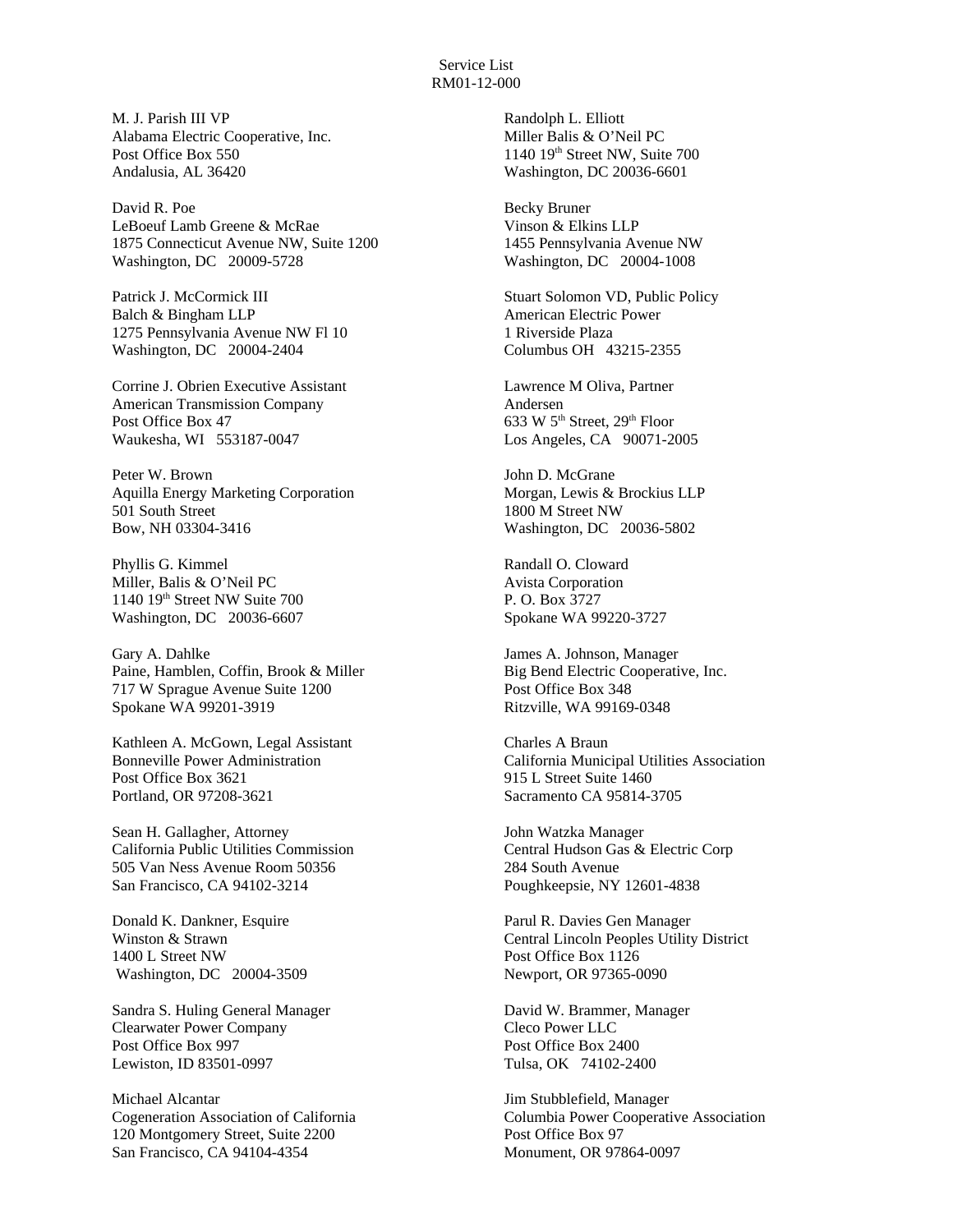Terry Agriss Director Consolidated Edison Co. of New York, Inc. 4 Irving Place Room 1138 New York NY 10003-3502

Stuart Nachmias, Senior Advisor Consolidated Edison Co. of New York, Inc. 4 Irving Place Room 1138 New York NY 10003-3502

David W. Taylor Constellation Power Source, Inc. 111 Market Place Suite 500 Baltimore, MD 21202-4040

Paul E. Nordstrom, Esquire Sullivan & Worcester 901 15<sup>th</sup> Street NW Suite 700 Washington, DC 20005-2327

Robert S. Golden, Jr. Asst Atty Gen Department of Public Utility Control 10 Franklin Square New Britain, CT 06051-2655

Timothy R. Robinson, Gen Counsel District of Columbia Public Service Commission 1333 H Street NW, 2nd Floor-West Washington, DC 20005-4707

Stephen L. Huntoon, Director Dynegy Power Marketing, Inc. 1500 K Street NW, Suite 400 Washington, DC 20005-1241

Michael K. Lavanga Brickfield, Burchette, Ritts, & Stone 8 th Floor, W Tower, 1025 Thomas Jefferson St NW Washington, DC 2007-5201

Michael Reddy Electric Power Supply Association 1401 New York Avenue NW Washington, DC 20005-2102

John A. Anderson, Executive Director Electricity Consumers Resource Council 1333 H Street NW Suite 800 West Tower Washington, DC 20005-4707

Evelyn Kahl Esquire Energy Producers & Users Coalition 120 Montgomery Street, Suite 2200 San Francisco, CA 94104-4354

Everett Zillinger Fertilizer Institute 820 First Street NE Washington, DC 2002-4243 Neil Butterklee Consolidated Edison Co. of New York, Inc. 4 Irving Place Room 1138 New York NY 10003-3502

Lisa M. Decker Counsel Constellation Power Source, Inc. 111 Market Place, Suite 500 Baltimore MD 21202-4040

John F. Mayse General Manager Consumers Power, Inc. 6990 Southwest West Hills Road Philomath, OR 97370

Bruce Burcut Ex Director Delaware Public Service Commission Cannon Building, Suite 100 821 Silver Lake Boulevard Dover DE 19904-2458

Robert Luysterborghs, Esquire Department of Public Utility Control 10 Franklin Square New Britain, CT 06051-2655

Mary J. Doyle Dynegy Power Marketing, Inc. 1500 K Street NW, Suite 400 Washington, DC 20005-1241

Legal Department Dynegy Power Marketing, Inc. 1500 K Street NW, Suite 400 Washington, DC 20005-1241

David B. Raskin Steptoe & Johnson LLP 1330 Connecticut Avenue NW Washington, DC 200036-1704

John P. Hughes Director, Technical Affairs Electricity Consumers Resource Council 1333 H Street NW Suite 800 West Tower Washington, DC 20005-4707

Sara D. Schotland, Esquire Cleary, Gottleib, Steen & Hamilton 2000 Pennsylvania Avenue NW, Suite 9000 Washington, DC 20006-1812

John Flory President eNMARKET Corporation 1229 Villaverde LN Suite A Davis, CA 95616-6526

James D. Senger Kirkland & Ellis 655 15th Street NW Washington, DC 20005-5701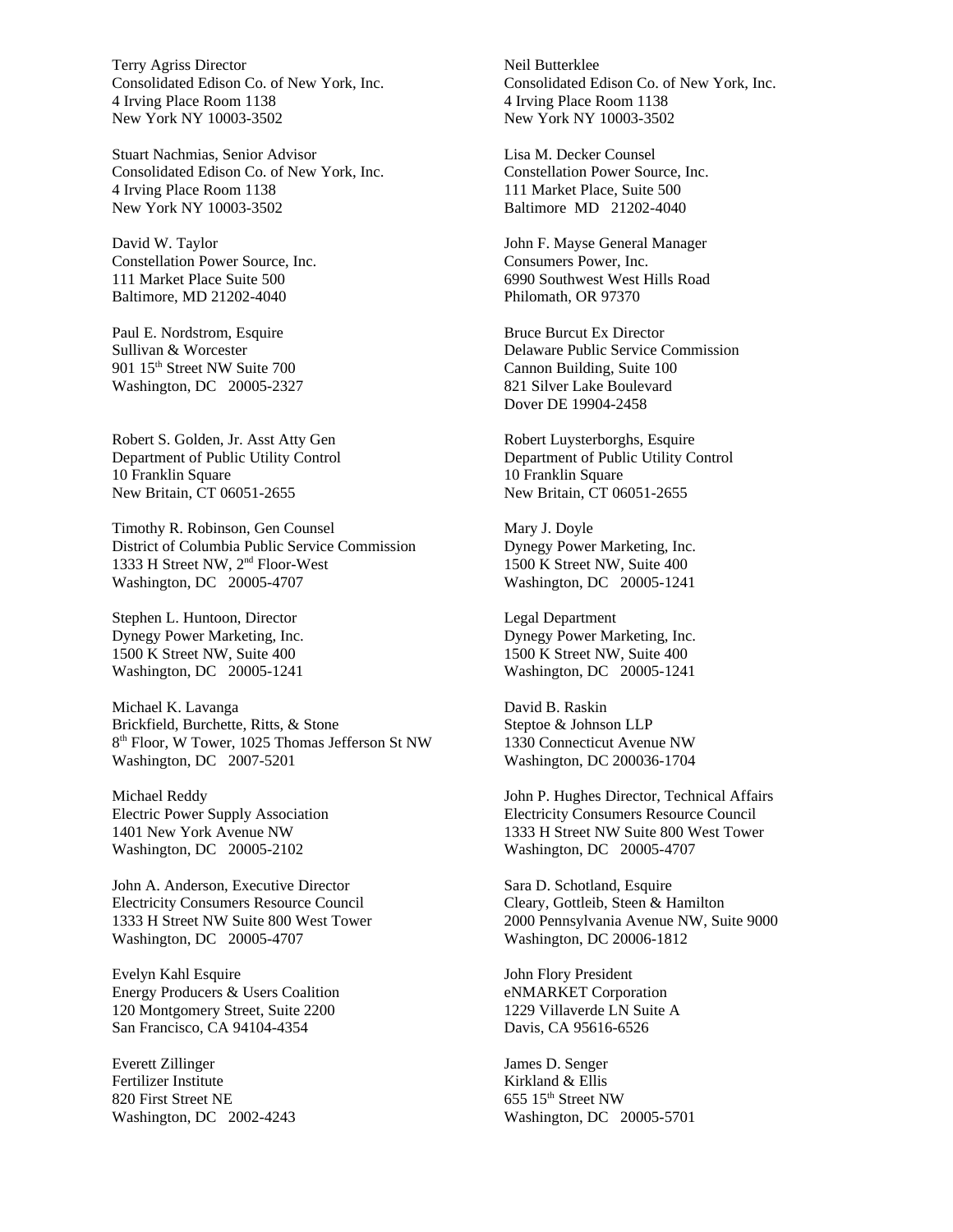Matthew W. S. Estes Skadden Arps Slate Meagher & Flom LLP 1440 New York Ave NW Washington, DC 20005-2111

Richard J. Pierce, Professor George Washington University Law School 2000 H Street, NW Washington, DC 20052-0001

Jay G. Eimers, General Manager Idaho County Light & Power Cooperative Post Office Box 300 Grangeville, ID 83530-0300

Shangyou Hao 947 Cottonwood Way Walnut, CA 91789-1494

Matthew T. Rick John & Hengerer 1200 17<sup>th</sup> Street NW, Suite 600 Washington, DC 20036-3013

Clinton A Vince Sullivan & Worcester LLP 1666 K Street N, Suite 700 Washington, DC 20006-1208

Stanley B. Klimberg Long Island Power Authority 333 Earle Ovington Boulevard Uniondale, NY 11553-3610

Lisa Fink, Esquire Maine Public Utilities Commission 18 State House Station, 333 State Street Augusta, ME 04333-0001

Sandra L. Hall Maryland Public Service Commission 6 Saint Paul Street Fl 16 Baltimore, MD 21202-6806

Kenneth O. Lyons Director MG Industries 3 Great Valley Parkway Malvern PA 19355-1416

Glenna D. Logan Adm Asst to Cmr Nelson Michigan Public Service Commission 6545 Mercantile Way Lansing, MI 48911-5990

Stephen G. Kozey Midwest Independent Transmission System 701 City Center Drive Carmel IN 46032

Matthew T. Rick John & Hengerer 1200 17<sup>th</sup> Street NW Suite 600 Washington, DC 20036-3013

Randall T. Whitaker, General Manager Harney Electric Cooperative, Inc. 1326 Hines Boulevard Burns OR 97720-2303

William McCarty, Chairman Indiana Utility Regulatory Commission Indiana Government Center South 302 W Washington Street, Rm E306 Indianapolis, IN 46204-2738

Clifford S. Sikora Troutman Sanders LLP Market Street N, 401 9<sup>th</sup> Street NW Suite 1000 Washington, DC 20004-2134

Walter P. Bussells Large Public Power Council 21 W Church Street Jacksonville, FL 32202-3155

Robert Y. Hirasuna Attorney Leonard Street & Deinard 1701 Pennsylvania Avenue NW Suite 1045 Washington, DC 20006-5805

David P. Yaffe Van New Feldman PC 1050 Thomas Jefferson Street NW Fl 7 Washington, DC 20007-3837

Harvey L. Reiter, Partner Morrison & Hecker 1150 18th Street NW, Suite 800 Washington, DC 20036-3816

Judith E. Laster Assistant Attorney General Massachusetts Attorney General 200 Portland Street Fl 4 Baltimore, MA 02114-1715

Paul R. Williams, Energy Management MG Industries 3 Great Valley Parkway Malvern PA 19355-1416

Robert B. Nelson, Commissioner Michigan Public Service Commission 6545 Mercantile Way Lansing, MI 48911-5990

Stephen L. Teichler Duane Morris & Heckscher LLP 1667 K Street NW Suite 700 Washington, DC 20006-1654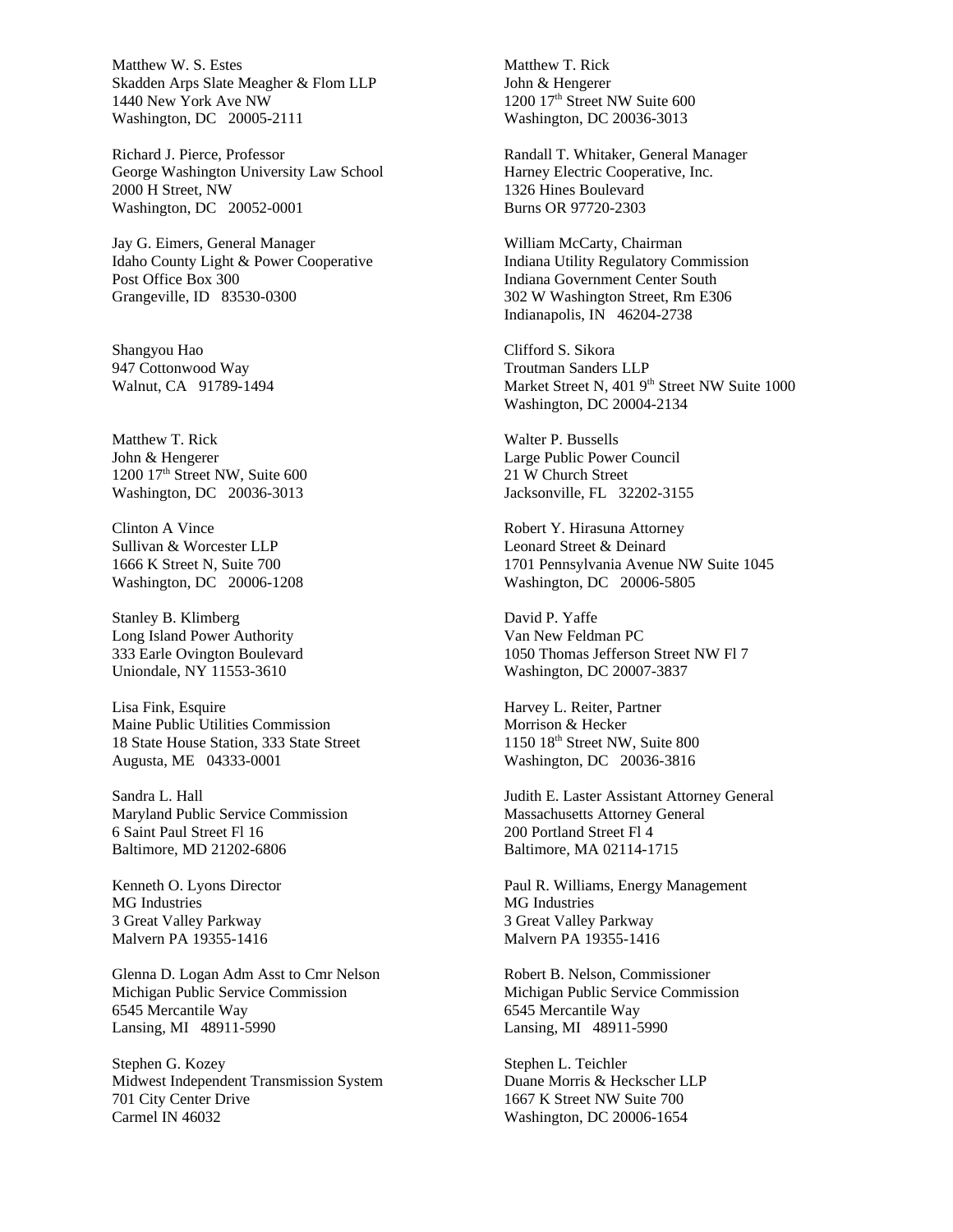Carrie Hill Allen Senior Attorney Mirant Americas, Inc. 901 F Street NW Washington, DC 20004-1417

Edward Gray Director, Energy Policy National Electrical Manufacturers Association 1300 17<sup>th</sup> Street N. Suite 1847 Rosslyn VA 22209-3801

Joel DeJesus, Counsel National Grid USA Service Company, Inc. 25 Research Drive Westborough MA 01582-0001

Harvey L. Reiter Morrison & Hecker LLP 1150 18th Street NW Suite 800 Washington, DC 20036-3845

Edgar K. Byham Esquire New York Power Authority 123 Main Street White Plains, NY 10601-3104

Lawrence G. Malone New York Public Service Commission 3 Empire State Plaza Albany, NY 12223-1000

Stuart Nachmias Senior Advisor New York Transmission Owners 4 Irving Plaza New York, NY 10003-3502

George M. Pond Esquire Hiscock & Barclay LLP 50 Beaver Street Albany, NY 12207-1511

Louis S Watson, Jr. Staff Attorney North Carolina Utilities Commission 4325 Mail Service Center Raleigh, NC 27699-4325

David B. Raskin Steptoe & Johnson LLP 1330 Connecticut Avenue, NW Washington, DC 20036-1704

Joseph M. DeVito NRG Energy, Inc. 901 Marquette Avenue, Suite 2300 Minneapolis, MN 55402-3265

Damon E. Xenopoulos Brickfield Burchette Ritts & Stone, PC 8<sup>th</sup> Floor, West Tower 1025 Thomas Jefferson Street, NW Washington, DC 20007-5201

Donna M. Sauter McDermott Will & Emery 600 13th Street NW Washington, DC 20005-3005

Bradley Miliauskas, Esquire Swidler Berlin Shereff Friedman LLP 3000 K Street NW Suite 300 Washington, DC 20007-5109

William C. Miller, Jr. Manager Nespelem Valley Electric Coop P. O. Box 31 Mespelem, WA 99155-0031

Ted J. Murphy Hunton & Williams 1900 K Street NW Washington, DC 20006-1110

William Palazzo, Manager Transmission New York Power Authority 123 Main Street White Plains, NY 10601-3104

Stuart A. Caplan Huber Lawrence & Abell  $605$  3<sup>rd</sup> Avenue  $27<sup>th</sup>$  Floor New York, NY 10158-0180

Michael W. Murphy Niagara Mohawk Power Corporation 300 Erie Boulevard West Syracuse, NY 13202-4201

Susan L. Hodgson Niagara Mohawk Power Corporation 300 Erie Boulevard West Syracuse, NY 13202-4201

Denise C. Goulet Pennsylvania Office of Consumer Advocate 555 Walnut Street, Fl. 5 Harrisburg, PA 17101-1925

Shelly Richardson, Esquire Northwest Requirements Utilities Post Office Box 61845 Vancouver, WA 98666-1845

Robert Y. Hirasuna, Attorney at Law Leonard, Street & Deinard, PA 1701 Pennsylvania Avenue, NW, Suite 1045 Washington, DC 20006-5805

Jeff Taylor Office of New Mexico Attorney General Bataan Memorial Building, Room 260 407 Galisteo Street Santa Fe, NM 87501-2646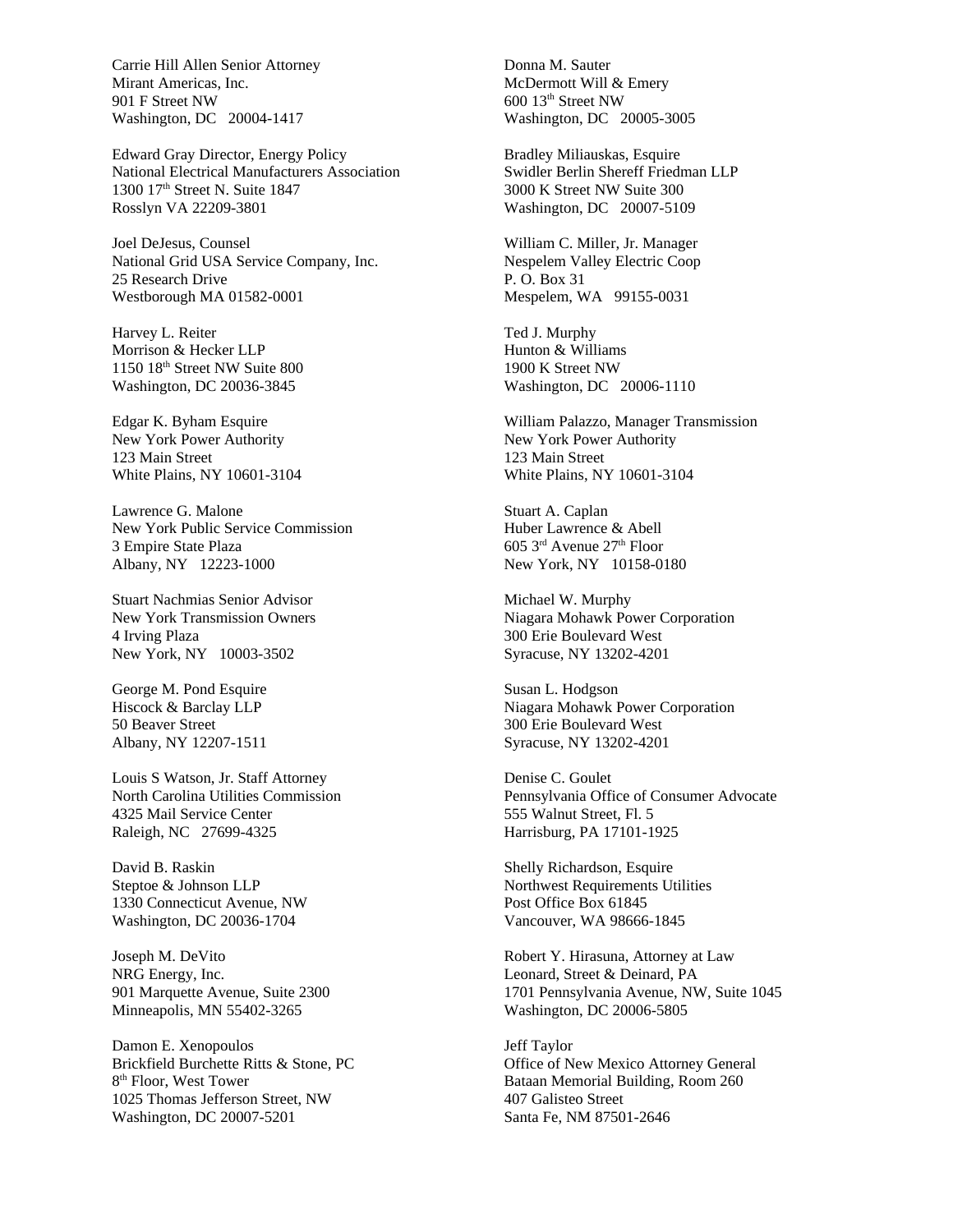Richard A. Rosen, Executive Vice President Tellus Institute 11 Arlington Street Boston, MA 02116-3406

Lynn L. Williams, Assistant General Counsel Oklahoma Corporation Commission Post Office Box 52000 Oklahoma City, OK 73152-2000

Kenneth R. Zimmerman PhD Chief of Energy Oklahoma Corporation Commission Post Office Box 52000 Oklahoma City, OK 73152-2000

Neil H. Butterklee Consolidated Edison Co. of New York, Inc. 4 Irving Pl., Room 1815-S New York, NY 10003-3502

J. Cathy Fogel Sullivan & Worchester 901 15<sup>th</sup> Street, NW, Suite 700 Washington, DC 20005-2327

John Carr PacifiCorp 825 NW Multnomah St, Ste 300, Lloyd Cntr Tower Portland, OR 97232-2135

Paul M. Sotkiewicz, Director Energy Studies Post Office Box 117142 Gainesville, FL 32611-7142

Richard A. Drom PJM Interconnection LLC Valley Forge Corp Center, 955 Jefferson Ave Norristown, PA 19403-2410

Craig A. Glazer, Manager PJM Interconnection LLC 1200 G Street, NW, Suite 600 Washington, DC 20005-3898

Kenneth R. Carretta, Esquire PSEG Service Corporation 80 Park Plaza, T5G Newark, NJ 07101

Pauline Foley PSEG Services Corporation Post Office Box 570 Newark, NJ 07101-0570

Kevin B. Cronin Public Service Commission of Wisconsin PO Box 7854 Madison, WI 53707-7854

Judith E. Laster Office of the Attorney General 200 Portland Street, Fl 4 Boston, MA 02114-1715

Miles Halcomb, Assistant General Counsel Oklahoma Corporation Commission Post Office Box 52000 Oklahoma City, OK 73152-2000

Stephen Bram President Orange and Rockland Utilities, Inc. 4 Irving Pl, Room 1815-S New York, NY 10003-3502

Philip H. Carver, Senior Policy Analyst Oregon Office of Energy 625 Marion Street, NW, Suite 1 Salem, OR 97301-3737

Aleka Scott Pacific Northwest Generating Cooperative 711 NE Halsey Street, Suite 200 Portland, OR 97232-1268

Pamela L. Jacklin, Attorney Stoel Rives, LLP 900 SW 5th Avenue, Suite 2600 Portland, OR 97204-1235

Glen R. Thomas Pennsylvania Public Utility Commission Harrisburg, PA 17105-3265

Barry S. Spector Wright & Talisman, P.C. 1200 G Street, NW, Suite 600 Washington, DC 20005-3898

Steve Hawke Portland General Electric 121 SW Salmon Street Portland, OR 97204-2901

Tamara L. Linde PSEG Service Corporation Post Office Box 570 Newark, NJ 07101-0570

Denise Peterson, Senior Counsel Public Power Council 1500 NW Irving Street, Suite 200 Portland, OR 97232-2267

John T. Stough, Jr. Hogan & Hartson, LLP 555 13th Street, NW Washington, DC 20004-1109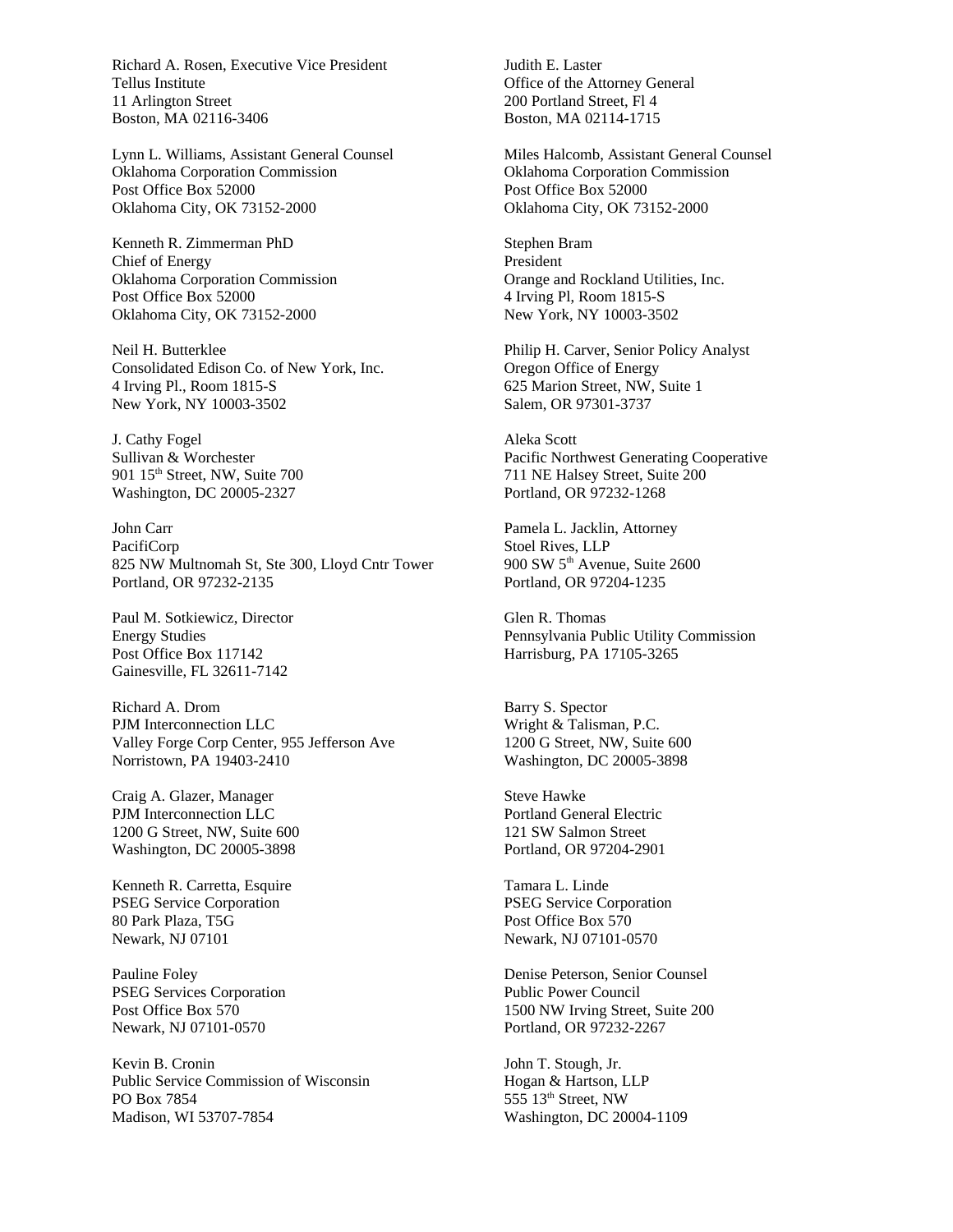Roberta B. Weller, Manager Pud #1 of Ferry County Post Office Box 1039 Republic, WA 99166-1039

Michael G. Briggs Reliant Energy 801 Pennsylvania Avenue, NW, Suite 620 Washington, DC 20004-2615

Majorie L. Perlman Rochester Gas & Electric Corporation 89 East Avenue Rochester, NY 14649-0001

Adrienne Clair Morrison & Hecker LLP 1150 18th Street, NW, Suite 800 Washington, DC 20036-3845

Leonard S. Hyman, Sen Industry Advisor Salomon Smith Barney, Inc. 388 Greenwich Street New York, NY 10013-2375

Eric L. Christensen, Associate General Counsel Snohomish County PUD No. 1 Post Office Box 1107 Everett, WA 98206-1107

Mark A. Crosswhite Balch & Bingham LLP Post Office Box 306 Birmingham, AL 35201-0306

Wanda M. Schiller, General Counsel Strategic Energy, LLC 2 Gateway Center, Fl 9 Pittsburgh, PA 15222-1425

Ruben S. Brown The E Cubed Company, LLC  $215$  E.  $79<sup>th</sup>$  Street New York, NY 10021-0847

George Williams, Jr. Cameron McKenna, LLP 2175 K Street, NW, Fl 5 Washington, DC 20037-1831

Antoine P. Cobb Troutman Sanders, LLP  $555$   $13<sup>th</sup>$  Street, NW Washington, DC 20004-1109

John Meyer Reliant Resources, Inc. 1111 Louisiana,  $15<sup>th</sup>$  Floor Houston, TX 77002

Richard J. Pierce 2000 H Street, NW Washington, DC 20052-0001

Elizabeth W. Whittle Nixon Peabody LLP 401 9th Street, NW, Suite 900 Washington, DC 20004-2134

Paul T. Addison, Manager Director Salomon Smith Barney, Inc. 388 Greenwich Street New York, NY 10013-2375

Michael K. Lavanga Brickfield, Burchette, Ritts & Stone 1025 Thomas Jefferson St., NW 8<sup>th</sup> Floor, W Tower Washington, DC 20007-5201

William K. Newman, Senior Vice President Southern Companies Services, Inc. Post Office Box 2641 Birmingham, AL 35291-0001

Frank Lacey, Director Strategic Energy, LLC 2 Gateway Center, Fl 9 Pittsburgh, PA 15222-1425

Richard D. Tabors Tabors Caramanis & Associates 50 Church Street, 4<sup>th</sup> Floor Cambridge, MA 02138-3726

Jose A. Rotger, Manager TransEnergie U.S. Ltd. 110 Turnpike Road, Suite 300 Westborough, MA 01581-2864

Kenneth G. Jaffe, Esq. Swidler Berlin Shereff Friedman, LLP 3000 K Street, NW, Suite 300 Washington, DC 20007-5109

M. Steven Eldrige, General Manager/CEO Umatilla Electric Cooperative Post Office Box 1148 Hermiston, OR 97838-3148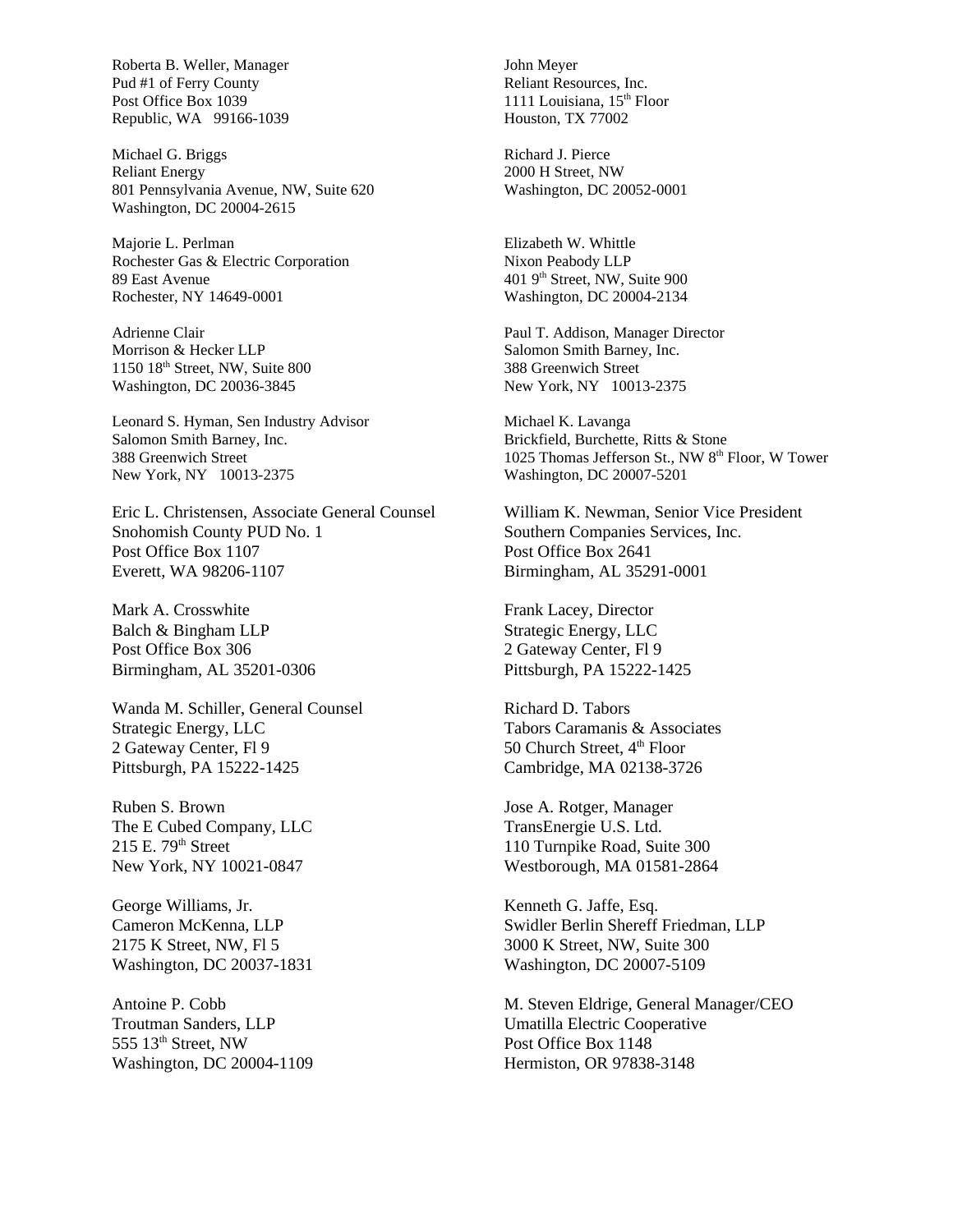Kelly D. Hewitt, Esq. Bruder, Gentile & Marcoux, LLP 1100 New York Avenue, NW, Suite 510 East Washington, DC 20005-3934

Gary D. Bachman, Esq. Van Ness Feldman, P.C. 1050 Thomas Jefferson Street, NW, Fl 7 Washington, DC 20007-3837

Timothy K. Shuba Shea & Gardner 1800 Massachusetts Avenue, NW, Suite 800 Washington, DC 20036-3845

#### RT01-67-000, Grid Florida, LLC

Joe N. Linxwiler, Jr. Fred Saffer & Associates 2111 East Michigan Street, Suite 219 Orlando, FL 328006-4983

Randolph L Elliott, Esquire Miller Balis & O'Neil, P.C. 1140 Nineteenth Street NW, Suite 700 Washington, DC 20036-6601

Keith R. McCrea Sutherland Asbill & Brennan LLP 1275 Pennsylvania Avenue NW Washington, DC 20004-2404

James R. Crossen Automated Power Exchange, Inc. 5201 Great America Parkway Santa Clara, CA 95054-1122

Alycia L. Goody, Esquire Calpine Eastern The Pilot House - 2nd Floor Lewis Wharf Boston, MA 02110

Mr. Kendall Bowman Carolina Power & Light Co. P O Box 1551 Raleigh, N.C. 27602-1551

Ms. Lisa Decker Constellation Power Source Generation, Inc. 111 Market Place, Suite 500 Baltimore, M.D. 21202-4035

Paul R. Newton Duke Energy Corporation P O Box 1244 Charlotte, NC 28242-0001

Lee E. Barrett, Esquire Duke Energy North American LLC 5400 Westheimer Court Houston, TX 77056-5310

Mary J. Doyle, Dir of Regulatory Policy Dynegy, Inc. 805 15th Street NW, Suite 510-A Washington, DC 20005-2207

Robert W. Claussen, Gen. Manager Alabama Municipal Electric Authority P.O. Box 5220 Montgomery, Alabama 36103-5220

David Friedman, Director American Forest & Paper Association 1111 Nineteenth Street NW, Suite 800 Washington, DC 20036-3603

Robert Berry Automated Power Exchange, Inc. 5201 Great America Parkway Santa Clara, CA 95054-1122

Gary E. Guy Baltimore Gas and Electric Company 39 W Lexington Street Floor 20 Baltimore, MD 21201-3940

Michael J. Zimmer, Esquire Baker & McKenzie 815 Connecticut Ave NW Washington, DC 20006-4004

Gary A. Lambert, Jr., Exec. V.P. Competitive Power Ventures, Inc. 35 Braintree Hill Office Park, Suite 107 Braintree, MA 02184-8703

Mr. Harvey Reed Constellation Power Source Generation, Inc. 111 Market Place - I Baltimore, M.D. 21202-4035

Jennifer L. Key Steptoe & Johnson 1330 Connecticut Avenue NW Washington, DC 20036

Leslie J. Paugh Landers & Parsons 310 West College Avenue Tallahassee, FL 32301-1406

Edward A. Ross, Senior Director Dynegy, Inc. 1000 Louisana Street, Suite 5800 Houston, TX 77002-5006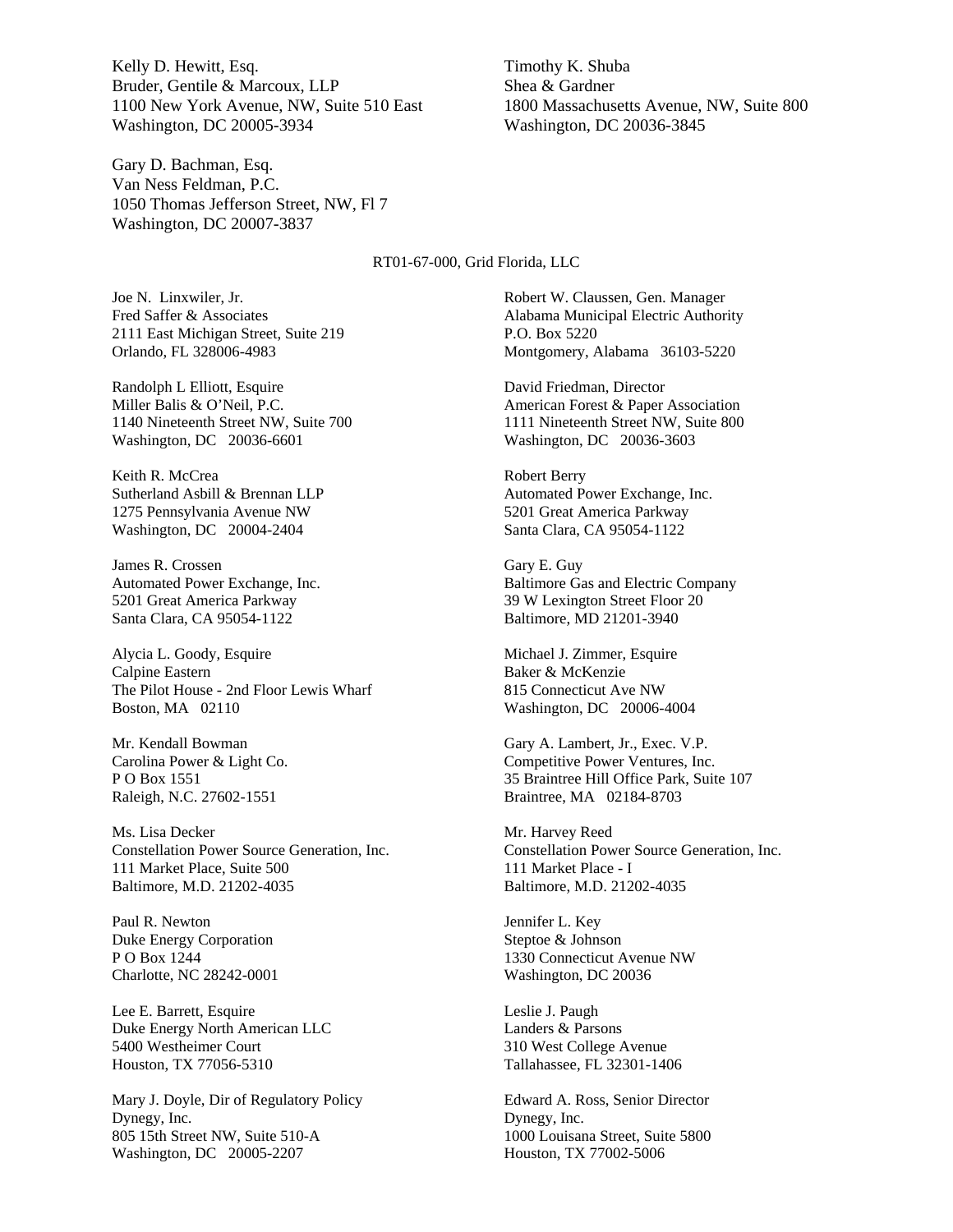Alan B. Foster El Paso Merchant Energy Two Newton Executive Center Newton, MA 02462

Julie Simon, Director Electric Power Supply Association 1401 H Street NW, F1 11 Washington, DC 20005-2102

Jeffrey Watkiss, Esquire Bracewell & Patterson, LLP 2000 K St., N.W., Suite 500 Washington, D.C. 20006-1809

Scott A. Goorland Florida Dept of Environmental Protection 3900 Commonwealth Boulevard MS 35 Tallahassee, FL 32399-3000

Claude L'Engle Florida Municipal Power Agency 8553 Commodity Circle Orlandok FL 32819-9002

Frederick M. Bryant, General Counsel Florida Municipal Power Agency 2061 Delta Way Tallahassee, FL 32303-4227

Mike Naeve, Esquire Skadden, Arps, Slate, Meagher & Flom, LLP 1440 New York Avenue, NW Washington, DC 20005-2111

Henry L. Southwick, Director Florida Power Corporation 6565 38TH Avenue North St. Petersburg, FL 33710-1628

Darrell Dubose, Station A126 Gainesville Regional Utilities Post Office Box 147117 Gainesville, FL 32614-7117

Julian Brix Georgia Transmission Corporation Post Office Box 1349 Tucker, GA 30085-1349

Mr. Ted Hobson JEA 7720 Ramona Boulevard W Jacksonville, FL 32221-3453

Robert G. Miller, President Kissimmee Utility Authority Post Office Box 423219 Kissimmee, FL 34742-3219

Neil L. Levy Kirkland & Ellis 655 15th Street NW Suite 1200 Washington, DC 20005-5701

Ms. Christi L. Nicolay, Director Enron Power Marketing, Inc. P.O. Box 1188 Houston, TX 77251-1188

Sarah G. Novosel, Esquire Enron Corporation 1775 First Street NW, Suite 800 Washington, DC 20006-2418

Mr. Albert B. Malmsjo R. W. Beck 800 N Magnolia Ave, Olympia Place, Ste 300 Orlando, FL 32803-3252

Robert A. Jablon Spiegel & McDiarmid 1350 New York Avenue NW, Suite 1100 Washington, D.C. 20005-4710

C. Martin Mennes Florida Power & Light Company 4200 West Flagler Street Miami, FL 33134-1606

W. G. Walker, III Florida Power & Light Company 215 S Monroe Street, Suite 810 Tallahassee, FL 32301-1839

James P. Fama Leboeuf, Lamb, Greene & MacRae, LLP P O Box 3621 Portland, Oregon 97208-3621

Douglas F. John, Esq. John & Hengerer 1200 17th St., NW, Ste 600 Washington, DC 20036-3013

William D. DeGrandis Paul, Hastings, Janosky & Walker 1299 Pennsylvania Avenue NW, Suite 10 Washington, DC 20004-2400

Gary D. Bachman, Esquire Van Ness Feldman 1050 Thomas Jefferson Street, NW, FL 7 Washington, DC 20007-3837

Paul H. Elwing, Manager Lakeland Electric & Water Utilities 501 E. Lemon St. Lakeland, FL 33801-5050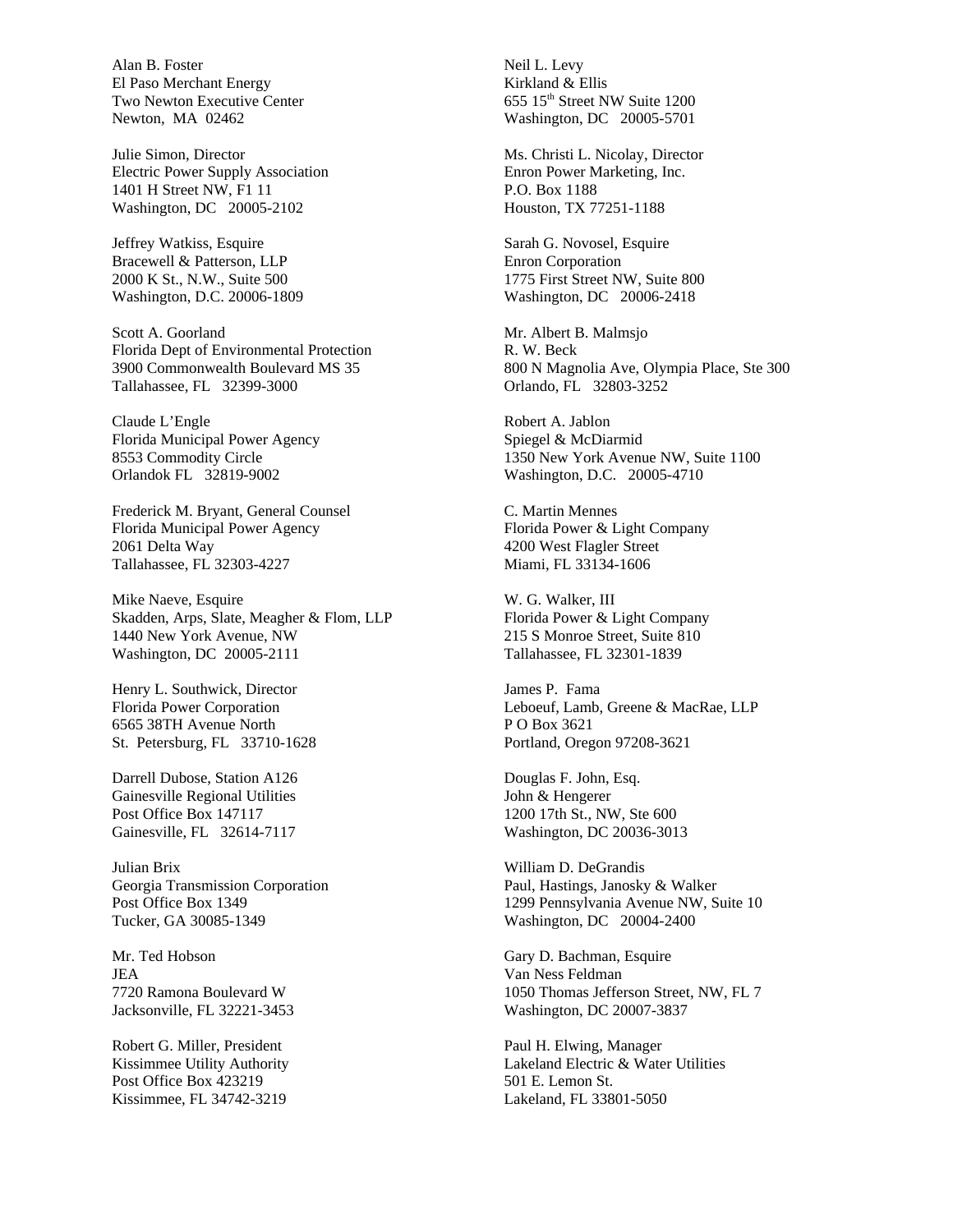Mace Hunter, Manager Lakeland Electric & Water Utilities 501 E. Lemon St. Lakeland, FL 33801-5050

Stephen L. Teichler Duane, Morris & Heckscher 1667 K Street NW, Suite 700 Washington, D.C. 20006-1643

Doron F. Ezickson McDermott, Will & Emery 28 State Street Boston, MA 02109-1775

Mr. Gary Schaeff Municipal Electric Authority of Georgia 1470 Riveredge Parkway NW Atlanta, GA 30328-4640

Wallace F. Tillman, General Counsel National Rural Electric Cooperative Assn. 4301 Wilson Blvd Arlington, VA 22203-1867

Mr. Ronald L. Vaden, Director of Utilities City of New Smyrna Beach Post Office Box 100 New Smyrna Beach, FL 32170-0100

Paul Savage NRG Energy, Inc. 901 Marquette Ave, Suite 2300 Minneapolis, Minnesota 55402-3265

George B. Taylor, Jr. Oglethorpe Power Corporation Post Office Box 1349 Tucker, GA 30085-1349

Randolph Q. McManus Baker & Botts, L.L.P. The Warner, 1299 Pennsylvania Avenue NW Washington, DC 20004-2400

Mitchell F. Hertz, Esquire Kirkland and Ellis 655 15th Street Nw. Suite 1200 Washington, DC 20005-240

Wallace Duncan, Esquire Duncan, Weinberg, Genzer & Pembroke, P.C. 1615 M Street, NW, Suite 800 Washington, DC 20036-3213

John Giddens, Utility Business Affairs Reedy Creek Energy Services, Inc. P.O. Box 10000 Lake Buena Vista, FL 32830-1000

Stephen G. Kozey, V.P. and General Counsel Midwest Independent Transmission System 5517 W 74th Street Indianapolis, IN 46208-4184

Donna M. Sauter McDermott, Will & Emery 600 13th Street NW Washington DC 20005-3005

Mr. Dallas M. Peavey, Jr. Municipal Electric Authority of Georgia 1470 Riveredge Parkway, NW Atlanta, GA 30328-4640

Richard Wakefield KEMA Consulting 4400 Fair Lake Court Fairfax VA 22033-3801

Susan N. Kelly, Esquire Miller, Balis, O'Neil, P.C. 1140 19th Street, NW, Suite 700 Washington, DC 20036-6607

Mr. Harvey L Reiter Morrison & Hecker, LLP 1150 18th Street NW, Suite 800 Washington DC 20036-3845

Steven A. Weiler Leonard, Street & Deinard 1701 Pennsylvania Avenue NW, Ste 1045 Washington, DC 20006-5805

Gus R. Cepero Okeelanta Corp. P.O. Box 86 South Bay, FL 33493-8600

W. Thaddeus Miller Orion Power Holdings, Inc. 7 East Redwood Street, Floor 10 Baltimore, MD 21202-1115

Thomas E. Washburn VP, Transmission Bs Unit Orlando Utilities Commission P.O. Box 3193 Orlando, FL 32802-3193

John K. Hawks PG&E National Energy Group 7500 Old Georgetown Rd., 13th Floor Bethesda, MD 20814-6133

William H. Penniman Sutherland Asbil & Brennan LLP 1275 Pennsylvania Ave NW Washington, DC 20004-2404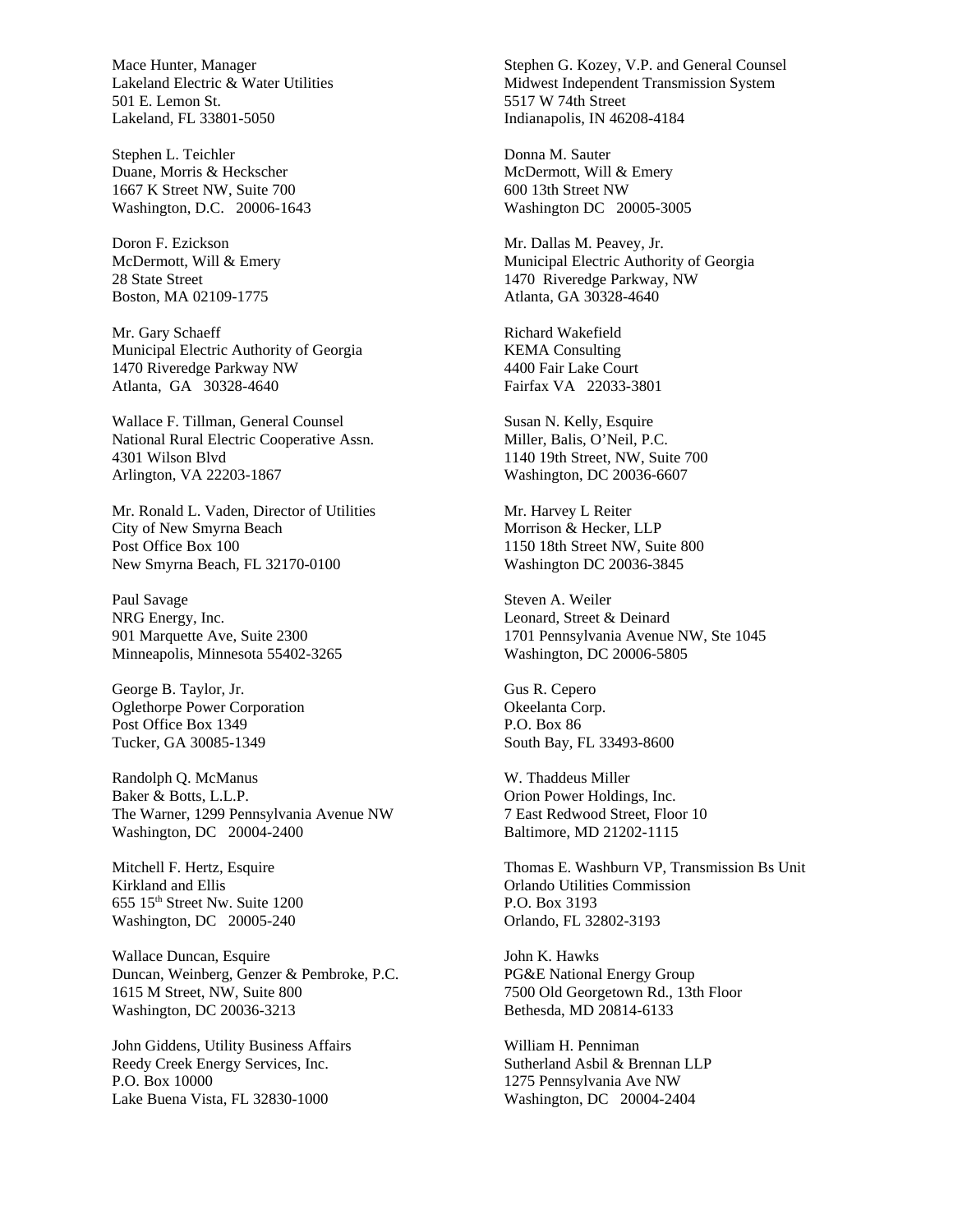Michael C. Briggs, Senior Counsel Reliant Energy Incorporated 801 Pennsylvania Avenue NW, Suite 620 Washington, DC 20004-2615

Stephen P. Daniel GDS Associates, Inc. 1850 Parkway Place, SE, Suite 800 Marietta, GA 30067-8260

Mr. William T. Miller Miller, Balis & O'Neil, P.C. 1140 19th Street, NW, Suite 700 Washington, DC 20036-6607

Mr. Peter I. Trombley Shell Energy Services Company, LLC 1221 Lamar Street, Suite 1000 Houston, TX 77010-3000

Catherine D. Taylor, Esquire SCANA Corporation 1426 Main Street #MC106 Columbia, SC 29201-2834

Greg H. Williams Esquire Cameron McKenna LLP 2175 K Street NW, 5th Floor Washington, DC 20037-1831

Jonathan D. Schneider, Esquire Huber Lawrence & Abell 1001 G Street NW, Suite 1225 Washington, DC 20001-4545

Leon Jourolmon, Jr. Southeastern Power Administration 1166 Athens Tech Road Elberton, GA 30635-6711

Glenn A. Sheffield, Director Southern Natural Gas Company Post Office Box 2563 Birmingham, AL 35202-2563

Pete N. Koikos City of Tallahassee Wholesale Energy Services 100 West Virginia Street, Floor 5 Tallahassee, FL 32301-1143

Michael J. Rustum, Esquire Dickstein Shapiro Morin & Oshinsky LLP 2101 L Street NW Washington, DC 20037

Kathleen E. Magruder, VP Govt Affairs The New Power Company 1 Manhattanville Road Purchase, NY 10577-2100

Mr. John Meyer Reliant Energy Northeast Generation, Inc 1111 Louisiana Street, 10th Floor Houston, TX 77002-5200

Timothy Woodbury, V.P. Seminole Electric Cooperative, Inc. P. O. Box 272000 Tampa, FL 33688-2000

Amy Gold Shell Energy Services Company, LLC 1221 Lamar Street, Suite 1000 Houston, TX 77010-3000

Jon L. Brunenkant, Esquire Brunenkant & Haskell, LLP 805 15th Street, NW, Suite 1101 Washington, DC 20005-2289

Mr. Charles A. White South Carolina Electric & Gas Company 1426 Main Street Columbia, SC 29201-2834

Mr. Stephen R. Pelcher South Carolina Public Service Authority P. O. Box 2946101 Moncks Corner, South Carolina 29461-6101

Lawrence A. Gollomp US Department of Energy 1000 Independence Avenue SW Washington, DC 20585-0001

Denver Rampey, Jr. Asst Administrator Southeastern Power Administration 1166 Athens Tech Road Elberton, GA 30635-6711

Patrick B. Pope Southern Natural Gas Company Post Office Box 2563 Birmingham, AL 35202-2563

Angela Llewellyn Tampa Electric Company Post Office Box 111 Tampa, FL 33601-0111

Scott Helyer, Manager Tenaska, Inc. 1701 E. Lamar Blvd., Suite 100 Arlington, TX 76006-7303

Martha A. Duggan The New Power Company  $3102$  6<sup>th</sup> Street N Arlington, VA 22201-2002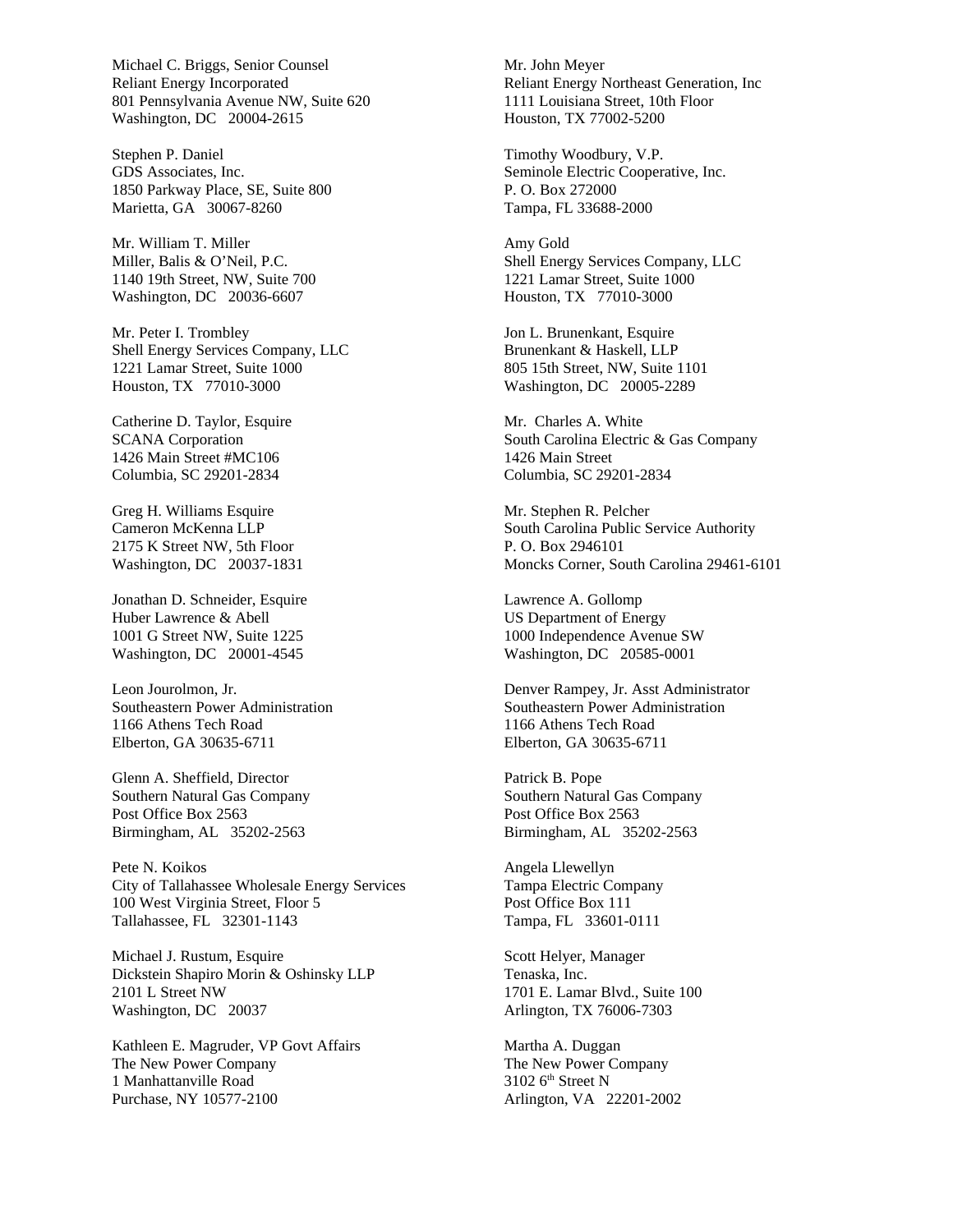Andrew N. Chau Tractebel, Inc. 1177 West Loop S, Suite 900 Houston, TX 77027-9083

Tim W. Muller Williams Companies, Inc. Post Office Box 2400 Tulsa, OK 74102-2400

Secretary Alabama Public Service Commission P.O. Box 991 Montgomery, AL 36130

Jack Shreve, Esq.,Public Counsel Florida Office of Public Counsel 111 W. Madison St., Room 812 Tallahassee, FL 32399-6588

Thomas E. Oney Worsham, Forsythe & Wooldridge 1601 Bryan Street, Floor 30 Dallas, TX 75201-3401

Garson Knapp, Administrator Williams Energy Services Company 1 Williams Center, MS 35-7 Tulsa, OK 74172-0001

**Secretary** Georgia Public Service Commission 244 Washington Street, SW Atlanta, GA 30334-5799

RT01-74-000 - Carolina Power & Light Company Mr. Robert W. Claussen Alabama Municipal Electric Authority P.O. Box 5220 Montgomery, AL 36103

> Max Luan Alcoa Power Generating, Inc. 201 Isabella Street Pittsburgh, PA 15212-5858

Cecilia Liang-Nicole Allegheny Energy Supply Company, LLC 4350 Northern Pike Monroeville, PA 15146-2808

David Friedman, Director American Forest & Paper Association 1111  $19<sup>th</sup>$  Street NW, Suite 800 Washington, DC 20036-3603

James W. Brew Brickfield, Burchette & Ritts, PC 1025 Thomas Jefferson St NW, 8<sup>th</sup> Fl W Tower Washington, DC 20007-5201

James R. Crossen Automated Power Exchange, Inc. 5201 Great America Parkway Santa Clara CA 95054-1122

Alycia L Goody Esquire Calpine Eastern 2 nd Floor, Lewis Wharf, The Pilot House Boston MA 02110

Ralph McDonald Esquire Bailey & Dixon LLP Post Office Box 1351 Raleigh, NC 27602-1351

Joe N. Linxwiler, Jr. Fred Saffer & Associates 2111 E. Michigan Street, Suite 219 Orlando, FL 32806-4973

Randolph Lee Elliott Miller, Balis, & O'Neil, P.C. 1140 19th Street NW, Suite 700 Washington, DC 20036

David R. Poe Leboeuf, Lamb, Greene & MacRae LLP 1875 Connecticut Avenue NW, Suite 1200 Washington, DC 20009-5728

Raykond B. Wuslich Winston & Strawn 1400 L Street NW Washington, DC 20004-2404

Keith R. McCrea Sutherland Asbill & Brennan, LLP 1275 Pennsylvania Avenue NW Washington, DC 20004-2404

Robert Berry Automated Power Exchange, Inc. 5201 Great America Parkway Santa Clara CA 95054-1122

Gary E. Guy Balitmore Gas and Electric Company 39 W Lexington St FL 20 Baltimore, MD 21201-3940

Michael J. Zimmer, Esquire Baker & McKenzie 815 Connecticut Avenue NW Washington DC 20006-4004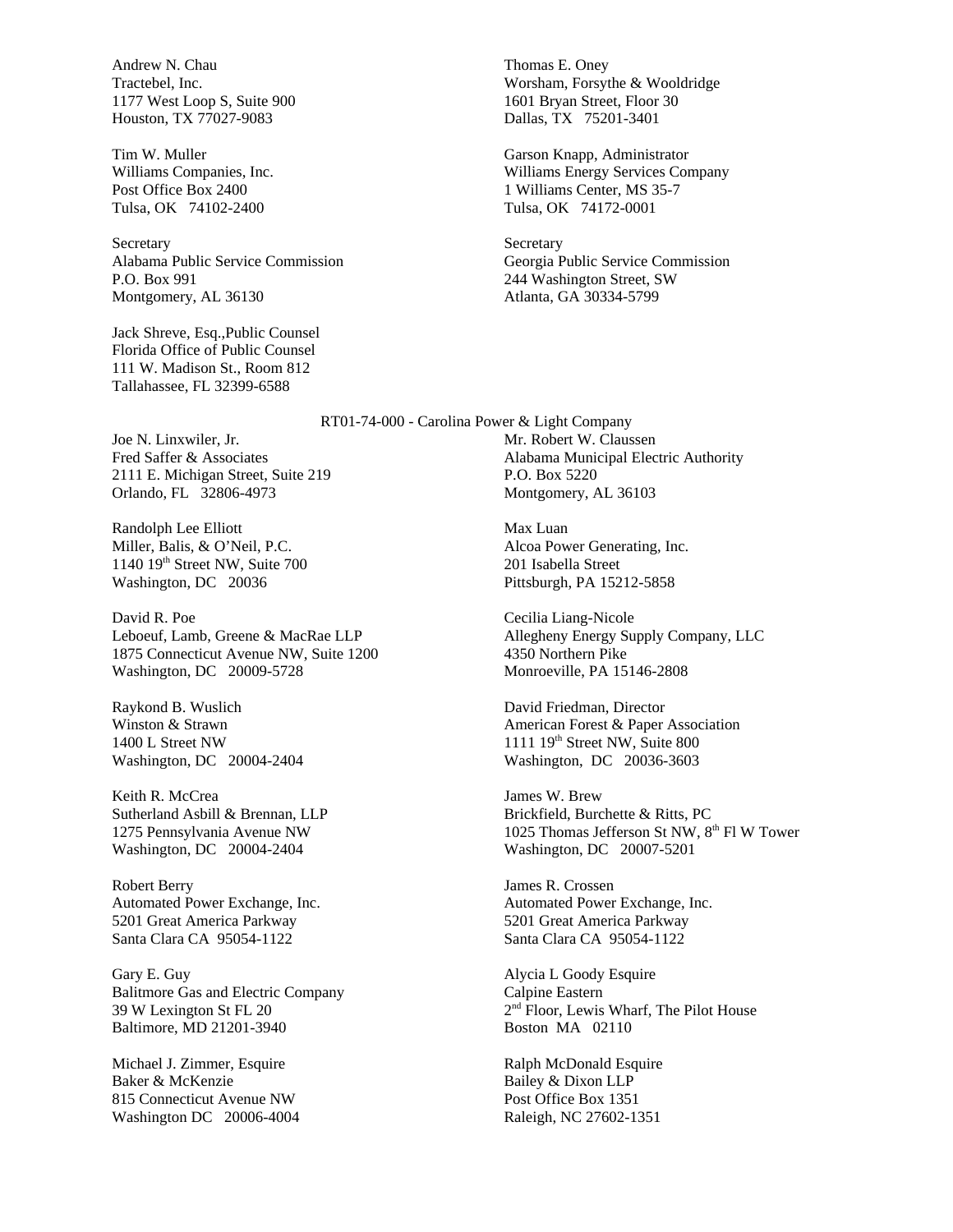Frank A. Schiller Carolina Power & Light Company Post Office Box 1551 Raleigh, SC 27602-1551

Jerry T. Roberts Carolina Utility Customers Association Glenwood Corp Cnter, Ste 204, 5811 Glenwood Ave Raleigh, NC 27612-6222

Arthur G. Fusco Central Electric Power Cooperative Inc P O Box 1455 Columbia SC 29202-1455

Jeffrey A. Gollump Cinergy Services, Inc. P.S. Box 960 Cincinnati, OH 45201-0960

Susan W. Ginsberg, Director Coastal Merchant Energy, LP 2000 M Street NW, Suite 300 Washington, DC 20036-3398

Harvey J. Reed Constellation Power Source, Inc. 111 Market Place, Suite 500 Baltimore MD 21202-4040

Robert Reilley VP Coral Power, LLC 909 Fannin Street, Suite 700 Houston TX 77010-1016

Thomas L. Blackburn Esquire Bruder Gentile & Marcoux LLP 1100 New York Avenue NW Washington, DC 20005-3934

David B. Raskin Steptoe & Johnson 1330 Connecticut Avenue NW Washington DC 20036-1704

Mary J. Doyle, Director of Regulatory Policy Dynegy, Inc. 1500 K Street NW Suite 400 Washington, DC 20005-1274

Alan B. Foster El Paso Merchant Energy 2 Newton Executive Park Newton, MA 02462-1461

Lee Czerniawski ElectriCities of North Carolina, Inc. P.O. Box 29513 Raleigh, NC 27626-0513

William S. Scherman Skadden, Arps, Slate, Meagher & Flom LLP 1440 New York Avenue NW Washington, DC 20005-2111

James P. West West Law Offices, PC 2 Hanover Sq, Ste 1735, 434 Fayetteville Street Mall Raleigh, NC 27601-1701

Sean T. Beeny Esquire Miller, Balis & O'Neil, P.C. 1140 19th Street NW, Suite 700 Washington DC 20036-6607

Dennis Flaherty, Managing Director Cinergy Services, Inc. 139 East Fourth Street EF-401 Cincinnati, OH 45202

Luke A Mickum Esquire Coastal Merchant Energy LP 5 E Greenway Plaza, Suite 1200 Houston TX 77046-0500

Lisa M. Decker Counsel Constellation Power Source, Inc. 111 Market Place, Suite 500 Baltimore MD 21202-4040

Jeffrey D. Watkiss Esquire Bracewell & Patterson, LLP 2000 K Street NW, Suite 500 Washington, DC 20006-1809

Paul R. Newton Duke Energy Corporation P O Box 1244 Charlotte NC 28242-0001

Stephen L. Huntoon, Director Dynegy, Inc. 1500 K Street NW Suite 400 Washington, DC 20005-1241

Edward A Ross, Senior Director Dynegy, Inc 1000 Louisiana Street, Suite 5800 Houston TX 77002-5006

Neil Levy Kirkland & Ellis 655 15th Street NW Suite 1200 Washington, DC 20005-5701

James N. Norwood Esquire Spiegel & McDiarmid 1350 New York Ave NW, Suite 1100 Washington, DC 20005-4710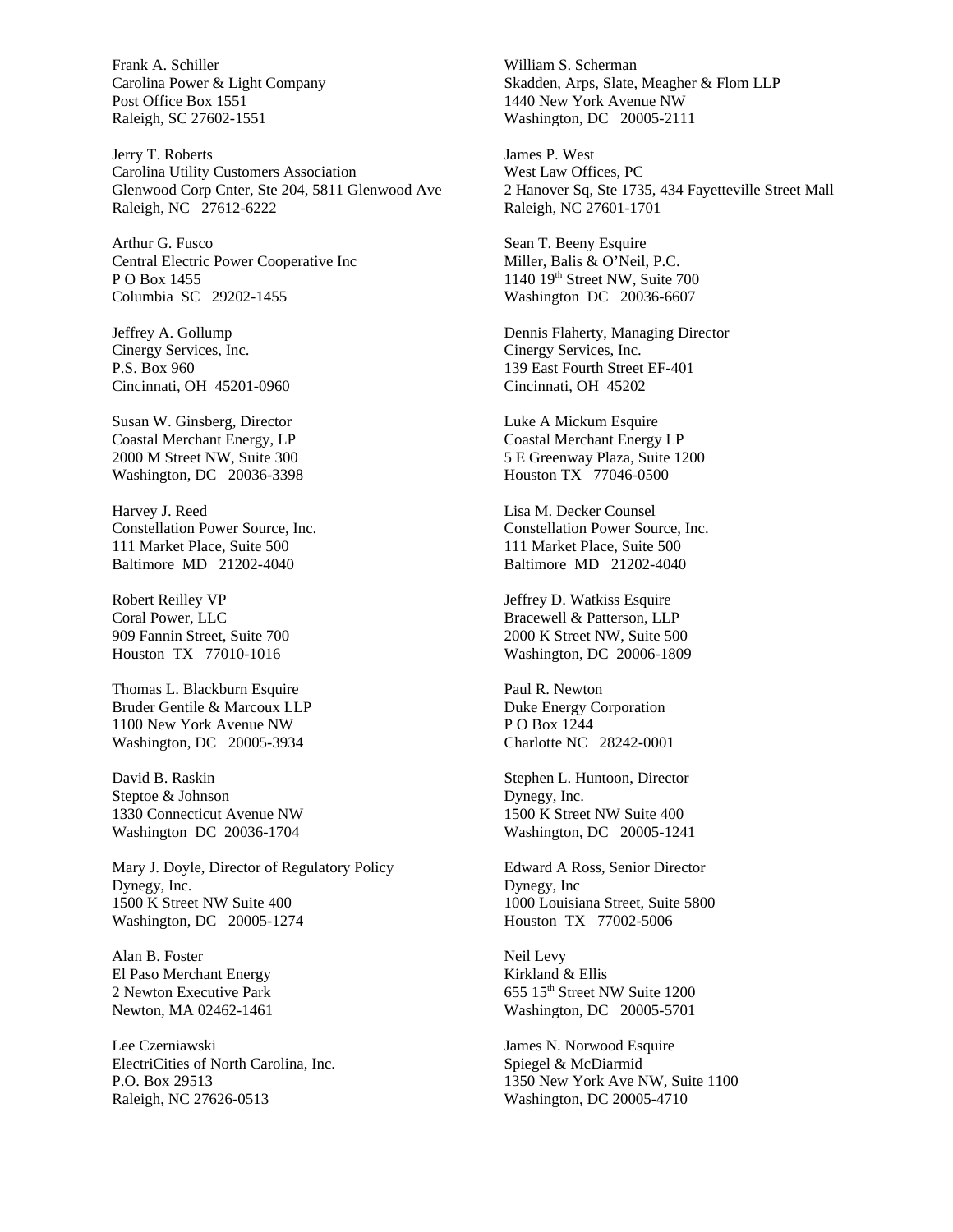Christi L. Nicolay, Senior Director Enron Corporation P O Box 1188 Houston TX 77251-1188

Sarah G. Novosel, Senior Director Enron Corporation 1775 I Street NW, Suite 800 Washington, DC 20006-2418

Patricia A. Schaub Entergy Wholesale Operations Parkwood 2 Bldg, Ste 400, 10055 Grogans Mill Road Spring, Texas 77380-1048

Patrick M. Bryan Senior Attorney FPL Energy LLC 700 Universe Boulevard Juno Beach, FL 33408-2657

William D DeGrandis Paul, Hastings, Janofsky & Walker 1209 Pennsylvania Avenue NW, Suite 10 Washington DC 20004-2400

David R. Poe LeBoeuf Lamb Greene & McRae LLP 1875 Connecticut Avenue NW, Suite 1200 Washington, DC 20009-5728

Paul E. Nordstrom Esquire Verner, Liipfert Bernhard 901 15<sup>th</sup> Street NW, Suite 700 Washington DC 20005-2327

Stephen L. Teichler Duane Morris & Heckscher 1667 K Street NW, Suite 700 Washington, DC 20006-1654

Debra R. Bolton Mirant Americas, Inc 901 F Street NW Suite 800 Washington, DC 20004-1417

Donna M. Sauter McDermott Will & Emery 28 State Street Boston, MA 02109-1775

Dallas M. Peavey, Jr. Municipal Electric Authority of Georgia 1470 Riveredge Parkway NW Atlanta GA 30328-4640

Gary Schaeff Municipal Electric Authority of Georgia 1470 Riveredge Parkway NW Atlanta GA 30328-4640

Jeffrey D. Watkiss, Esquire Bracewell & Patterson LLP 2000 K Street NW, Suite 500 Washington DC 20006-1809

John R. McDermott Entergy Wholesale Operations Parkwood 2 Bldg, Ste 400, 10055 Grogans Mill Road Spring, Texas 77380-1048

Roberto R. Denis, Vice President FPL Energy LLC 700 Universe Boulevard Juno Beach, FL 33408-2657

Julian Brix Georgia Transmission Corporation Post Office Box 1349 Tucker, GA 33085-1349

Leslie S. Anderson Lockhart Power Company Post Office Box 10 Lockhart, SC 29364-0010

Mark A Winfield Memphis Light Gas & Water Division P. O. Box 430 Memphis TN 28101-0430

Stephen G. Kozey VP & General Counsel Midwest Independent Transmission System 5517 West  $74^{\text{th}}$  Street Indianapolis IN 46268-4184

David L. Schwartz Latham & Watkins 555 11<sup>th</sup> Street NW Suite 1000 Washington, DC 20004-1300

George D. Cannon, Jr. Esquire Latham & Watkins 555 11<sup>th</sup> Street NW Suite 1000 Washington, DC 20004-1300

Doron F. Ezickson McDermott Will & Emery 28 State Street Boston, MA 02109-1775

Glen L Ortman Verner, Liipfert, Berhard Et al 901 15<sup>th</sup> Street NW, Suite 700 Washington DC 2005-2327

Richard Wakefield KEMA Consulting 4400 Fair Lakes Court Fairfax, VA 22033-2801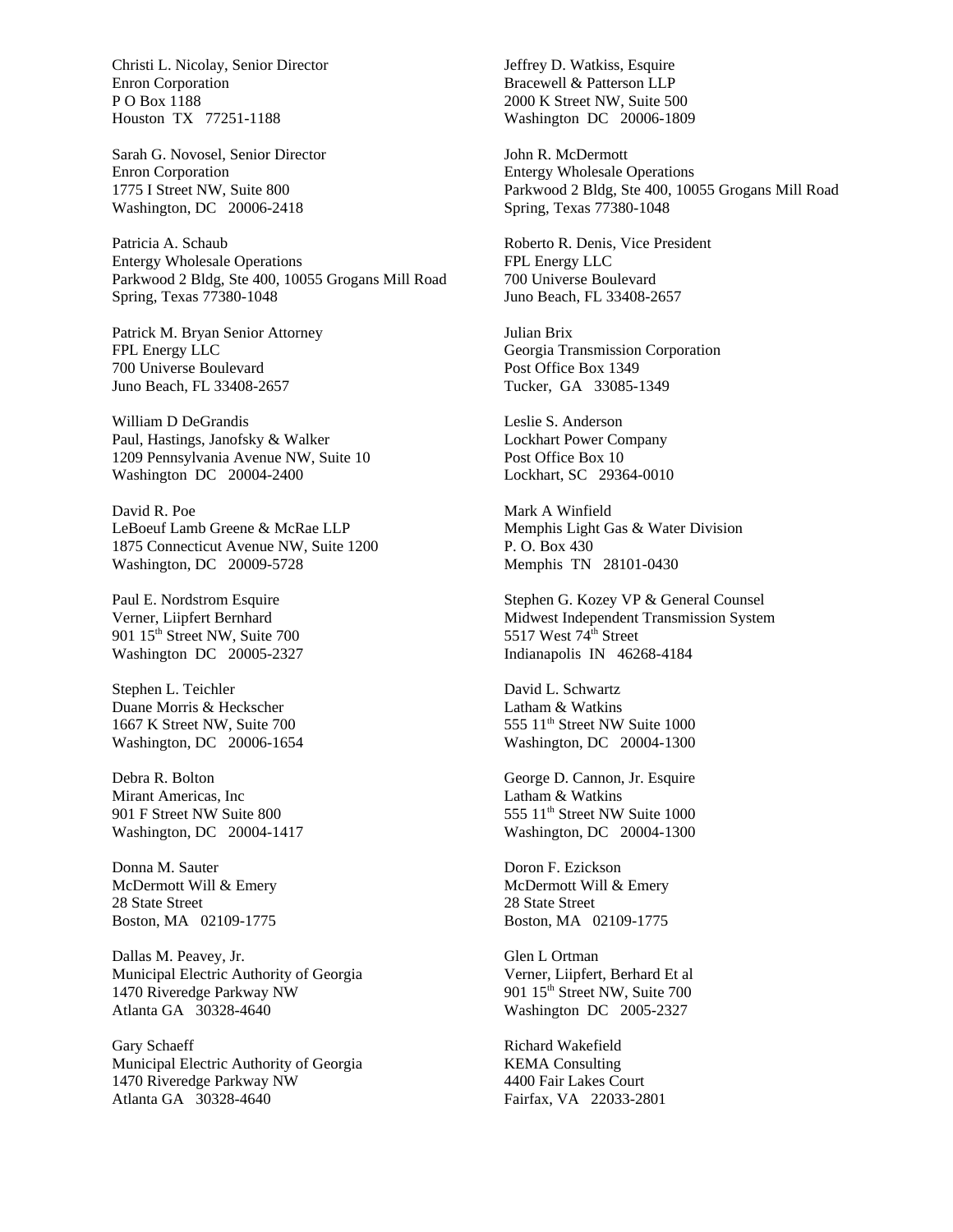Wallace F. Tillman General Counsel National Rural Electric Cooperative Association 4301 Wilson Boulevard Arlington VA 22203-1867

Glen L. Ortman Morrison & Hecker LLP 1150 18th Street NW, Suite 800 Washington, DC 20036-3845

Stephen P Daniel GDS Associates, Inc. 1850 Parkway Place, SE, Suite 800 Marietta GA 30067-8260

Thomas K. Austin, Esquire North Carolina Electric Membership Corp. Post Office Box 27306 Raleigh, NC 27611-7306

Louis S. Watson, Jr. North Carolina Utilities Commission 4325 Mail Service Center Raleigh, NC 27699-4326

Garrett A. Stone Brickfield Burchette & Ritts PC 1025 Thomas Jefferson St NW, W Tower, 8<sup>th</sup> FL Washington, DC 20007-5201

William D DeGrandis Esquire Paul Hastings Janofsky & Walker 1299 Pennsylvania Ave 10<sup>th</sup> FL Washington, DC 20005-2400

W. Thaddeus Miller Orion Power Holdings, Inc. 7 East Redwood Street, 10<sup>th</sup> Floor Baltimore MD 21202-1115

John K. Hawks PG&E National Energy Group 7500 Old Georgetown Road, 13th Floor Bethesda MD 20814-6133

Steven R. Teitelman Vice President PSEG Energy Resources & Trade LLC Post Office Box 570 Newark NJ 07101-0570

Pauline Foley PSEG Services Corporation 80 Park Plaza, T5G Newark, NJ 07101

John Meyer Reliant Energy Northeast Generation, Inc. Post Office Box 286 Houston TX 77001-0286

Susan N. Kelly Esquire Miller, Balis & O'Neil PC 1140 19<sup>th</sup> Street NW, Suite 700 Washington, DC 20036-6607

Charles L. Compton New Horizon Electric Cooperative, Inc. P. O. Box 1169 Laurens SC 29360-1169

Leonard G. Green North Carolina Attorney General 114 W Edenton Street Raleigh, NC 27603-1712

Susan N. Kelly Esquire Miller, Balis & O'Neil PC 1140 19th Street NW Suite 700 Washington, DC 20036-6607

Gisele Rankin North Carolina Utilities Commission 4325 Mail Service Center Raleigh, NC 27699-4326

George B. Taylor, Jr. Oglethorpe Power Corporation Post Office Box 1349 Tucker, GA 30085-1349

Fred H. Boatwright, Manager Orangeburg Dept of Public Utilities Post Office Box 1057 Orangeburg, SC 29116-1057

Mitchell F. Hertz, Esquire Kirkland & Ellis 655 15th Street NW, Suite 1200 Washington DC 20005-5701

Michael Frazier, Marketing Engineer Piedmont Municipal Power Agency 121 Village Drive Greer, SC 29651-1236

Harold W. Borden Vice President PSEG Power LLC Post Office Box 570 Newark NJ 07101-0570

Pierre Landrieu VP Public Service Electric & Gas Company Post Office Box 570 Newark NJ 07101-0570

Michael G. Briggs, Senior Counsel Reliant Energy, Inc. 801 Pennsylvania Avenue NW Suite 620 Washington DC 20004-2615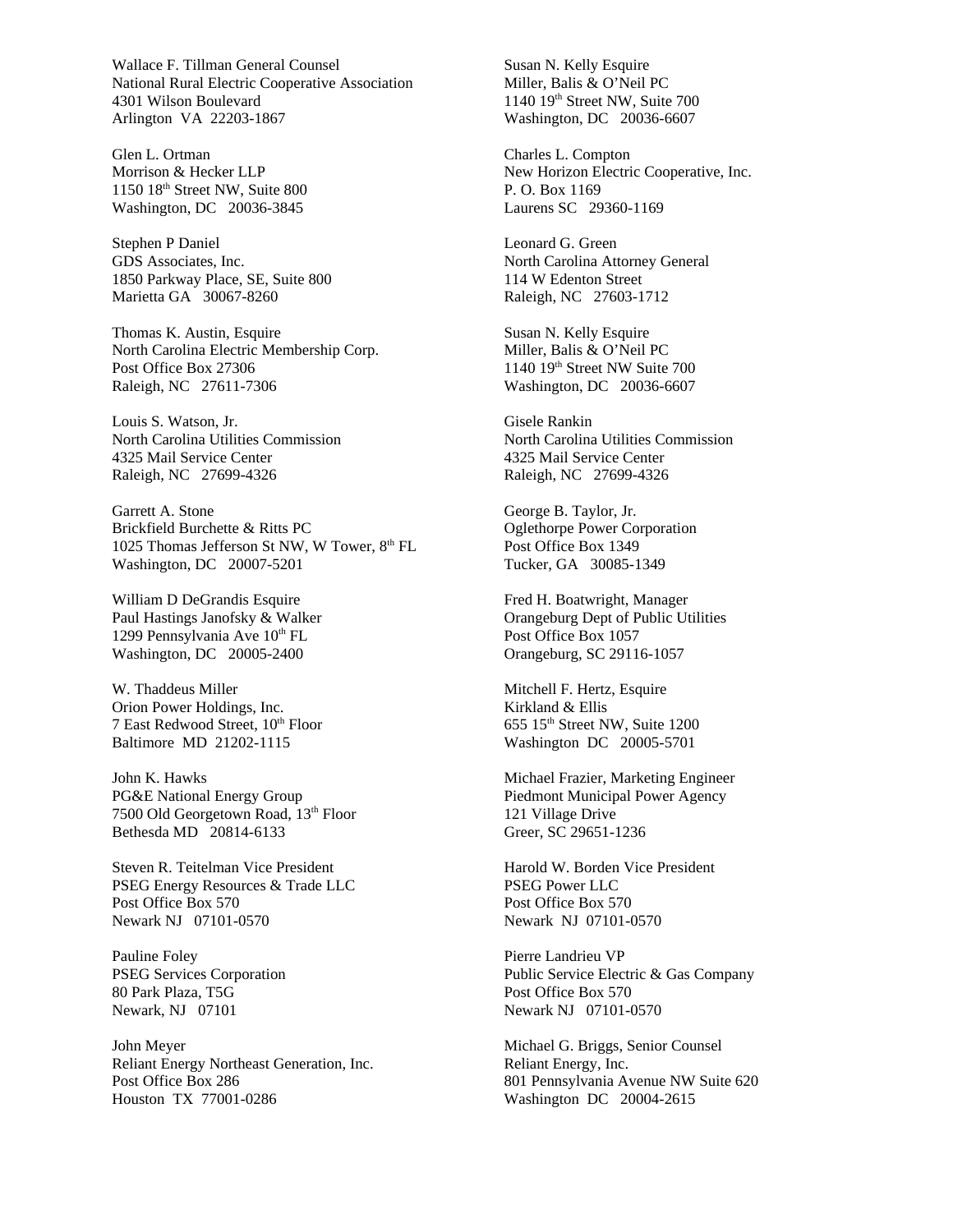H. Dewitt Martin, Interim Director Seneca Light & Water Plant Post Office Box 4773 Seneca, SC 29679-4773

Peter I. Trombley Shell Energy Services Company LLC 1221 Lamar Street, Suite 1000 Houston, TX 77010-3038

Damon E. Xenopoulus Brickfield, Burchette & Ritts, PC 1025 Thomas Jefferson St NW, 8<sup>th</sup> Fl W Tower Washington, DC 20007-5201

George H. Williams, Jr. Cameron McKenna LLP 2175 K Street NW Floor 5 Washington DC 20037-1831

Jonathan D. Schnider, Esquire Huber Lawrence and Abell 1001 G Street NW Suite 1225 Washington, DC 20001-4545

Leon Jourolmon Jr. Asst Administrator Southeastern Power Administration 1166 Athens Tech Road Elberton GA 30635-6711

Glenn A. Sheffield, Director-Rates Southern Natural Gas Company Post Office Box 2563 Birmingham, AL 35202-2563

Scott Helyer Tenaska, Inc. 1701 E. Lamar Blvd., Suite 100 Arlington, TX 76006-7303

Richard C. Crawford, Executive Director Tennessee Valley Public Power Association Post Office Box 6189 Chattanooga, TN 37401-6189

Kathleen E. Magruder VP Government Affairs The New Power Company 1 Manhattanville Road Purchase, NY 10577-2100

Andrew N. Chau Tractebel, Inc. 1177 West Loop S Suite 900 Houston, TX 77027-9083

Tim W. Muller Williams Companies, Inc. 1 Williams Center MS 41-3 Tulsa OK 74172

Amy Gold Shell Energy Services Company, LLC 1221 Lamar Street Houston, TX 77010-3000

Jon L. Brunenkant, Esquire Brunenkant & Haskell LLP 805 15th Street NW, Suite 1101 Washington, DC 20005-2289

Catherine D. Taylor, Assistant General Counsel SCANA Corporation 1426 Main Street #MC106 Columbia, SC 29201-2834

Stephen R. Pelcher South Carolina Public Service Authority Post Office Box 2946101 Moncks Corner, SC 29461-6101

Mr. Denver L. Rampey, Jr. Southeastern Power Administration 1166 Athens Tech Road Elberton GA 30635-6711

Lawrence A Gollomp U.S. Department of Energy (GC42) 1000 Independence Avenue SW Washington DC 20585-0001

Patrick B. Pope Southern Natural Gas Company Post Office Box 2563 Birmingham, AL 35202-2563

Neil L. Levy, Esquire Kirkland & Ellis 655 15<sup>th</sup> Street NW, Suite 1200 Washington DC 20005-5701

Carlos C. Smith Strang, Fletcher, Carriger, et al 1 Union Square, Suite 400 Chattanooga TN 37402-2501

Martha A Duggan The New Power Company  $3102$  6<sup>th</sup> Street N Arlington, VA 22201-2002

Tom E. Oney Attorney Worsham, Forsythe & Wooldridge 1601 Bryan Street, Suite 30000 Dallas TX 75201-3401

Garson Knapp, Manager Williams Energy Services 1 Williams Center MS 35-7 Tulsa OK 74172-0001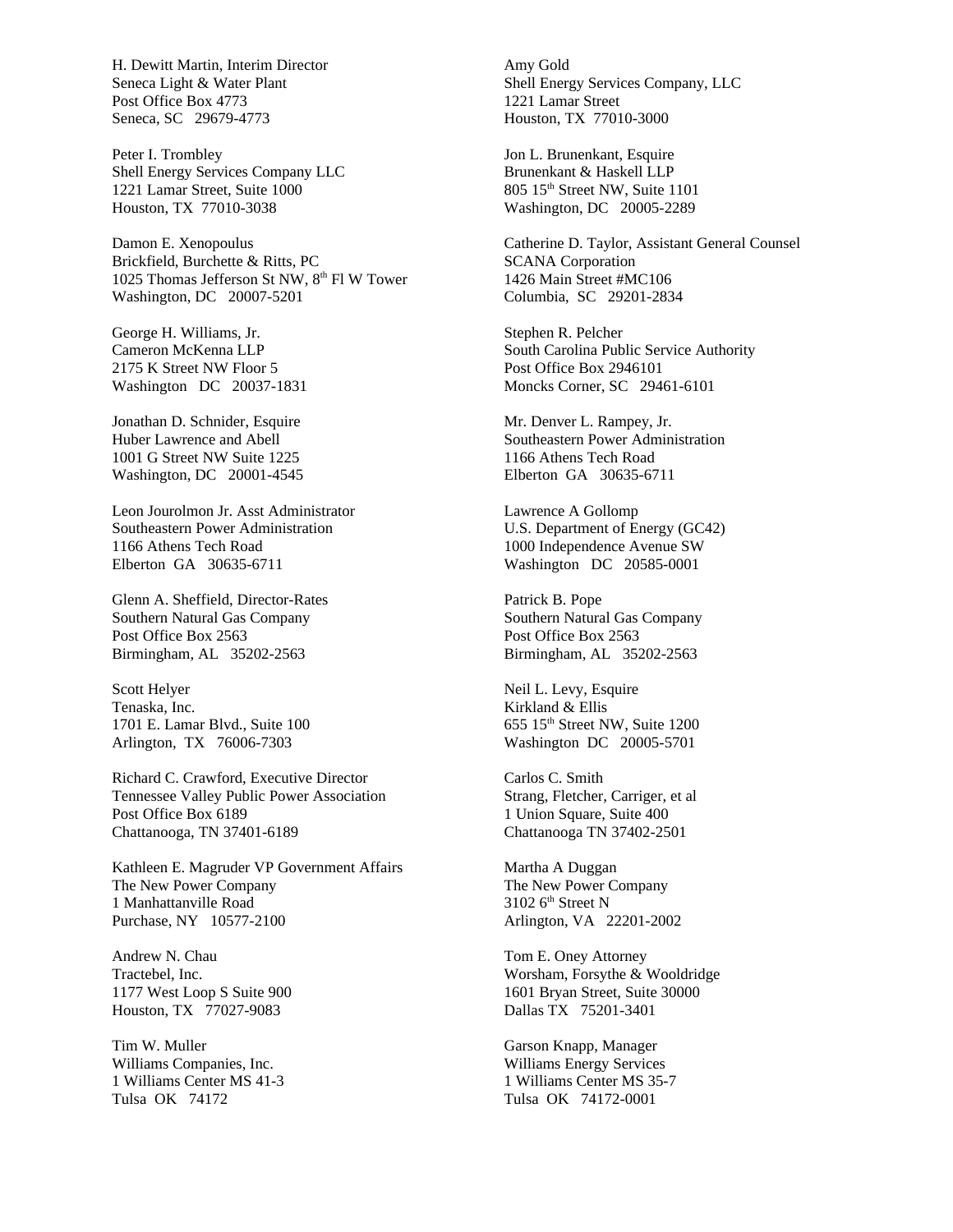D. Biard MacGuineas Dykema Gossett PLLC 1300 I Street NW, Suite 300 West Tower Washington, DC 20005-3314

Stephen P. Daniel GDS Associates, Inc. 1850 Parkway PL SE Sutie 800 Marietta, GA 30067-8260

Keith R. McCrea Sutherland Asbill & Brennan, LLP 1275 Pennsylvania Avenue NW Washington, DC 20004-2404

John R. Lylestrom Hogan & Hartson Columbia Square - 555 13th Street NW Washington, DC 20004-1109

Charlie Buttons City of Bentonville 117 West Central Avenue Bemontville, AR 72712-5256

Dickie Kennemore City of Osceola Post Office Box 443 Osceola, AR 72370-0443

Hugh Harrison Clarksville Utilities Post Office Box 1807 Clarksville, AR 72830-1807

Larry Stockton Prescott Water & Light Plant Post Office Box 676 Prescott, AR 72451-0009

Lynn A. Moore, Mayor City of Benton Post Office Box 607 Benton, AR 72018-0607

Ron Brown, Manager Jonesboro City Water & Light Post Office Box 1289 Jonesboro, AR 72403-1289

Zachary D. Wilson, Esquire Arkansas Cities Post Office Box 5578 North Little Rock, AR 72119-5578

Sean T. Beeny, Esquire Miller Balis & O'Neil, PC 1140 19<sup>th</sup> Street NW, Suite 700 Washington, DC 20036-6607

M. Jeff Parish, III VP Alabama Electric Cooperative, Inc. Post Office Box 550 Andalusia, AL 36420-0550

David Friedman, Director American Forest & Paper Association  $1111119<sup>th</sup>$  Street NW, Suite 800 Washington, DC 20036-3603

Jerry F. Coffey, Assistant General Counsel Aquila Energy 1100 Walnut Street, Suite 3300 Kansas City, MO 64106-2129

Art Farine, City Administrator City of Siloam Springs Post Office Box 80 Siloam Springs, AR 72761-0080

Connie L. Woodard North Little Rock Electric Department Post Office Box 159 North Little Rock, AR 72115-0159

Garland Holcomb, Mayor City of Piggott 194 West Court Street Piggott, AR 72454-2638

James R. Kirchoff, General Manager Hope Water & Light Commission Post Office Box 2020 Hope, AR 71802-2020

Larry Watson Paragould City Water & Cable Post Office Box 9 Paragould, AR 72451-0009

Richie Arnold Conway Corporation Post Office Box 99 Conway, AR 72033-0099

William H. Johnson, Mayor City of West Memphis Post Office Box 1728 West Memphis, AR 72303-1728

Robert M. Lyford, VP Arkansas Electric Cooperative Corp. Post Office Box 194208 Little Rock, AR 72219-4208

Jerrell L. Clark, Executive Director Arkansas Electric Energy Consumers 323 Center Street - Tower Building, Suite 1230 Little Rock AR 72201-2605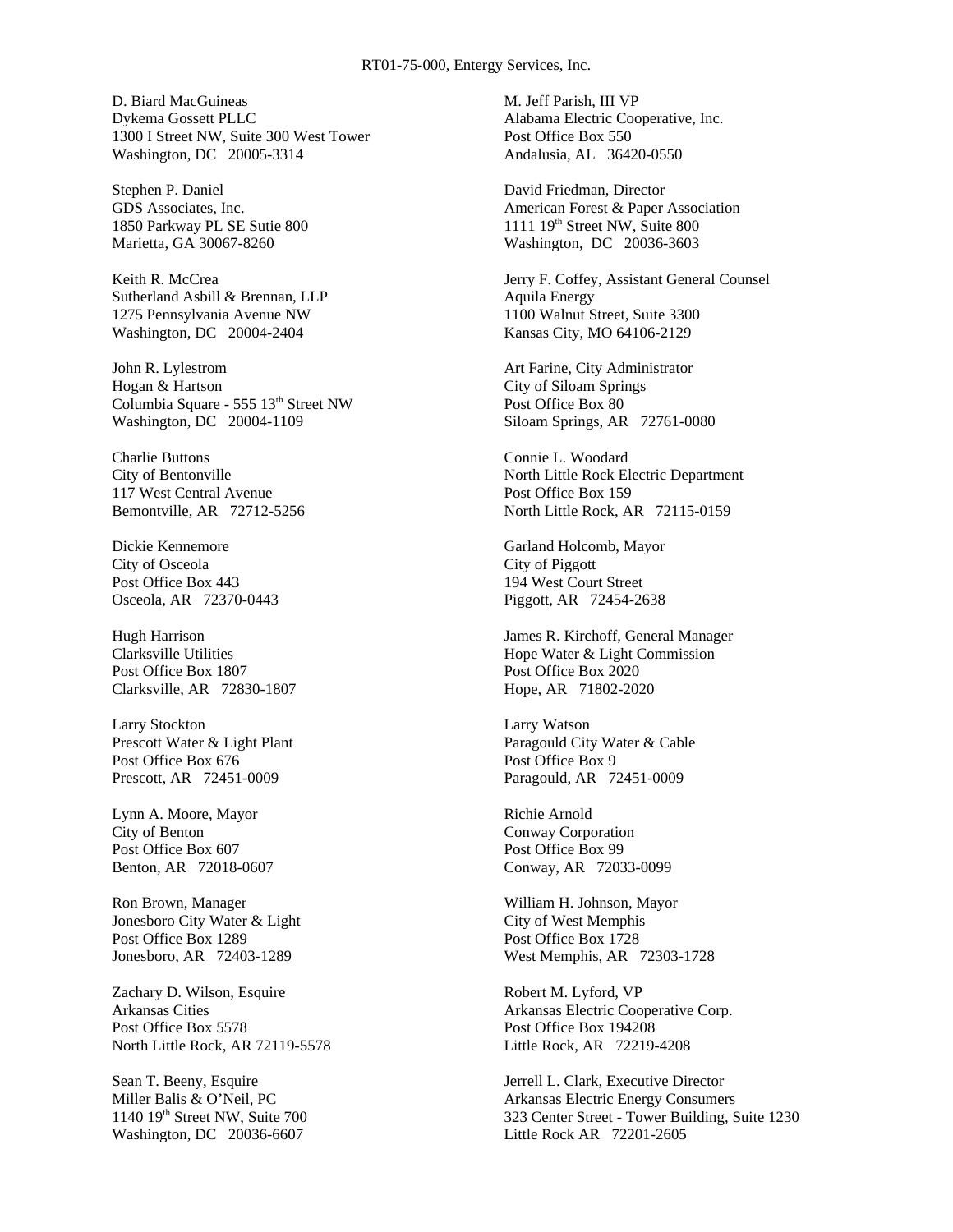Mitchell F. Hertz Esquire Kirkland & Ellis 655 15th Street NW, Suite 1200 Washington, DC 20005-5701

Parul R. Hightower, Counsel Arkansas Public Service Commission Post Office Box 400 Little Rock, AR 72203-0400

Jean M. Zaiontz BP Energy Company 501 Westlake Park Boulevard, Rm 4.328 Houston, TX 77079-2604

James Glotfelty, Manager Calpine Corporation 700 Louisiana Street, Suite 2350 Houston TX 77002-2700

Jeffrey A. Gollump Cinergy Services, Inc. P.S. Box 960 Cincinnati, OH 45201-0960

Marvin L. Carraway, Gen Manager Clarksdale Public Utilities Commision P.O. Box 70 Clarksdale, MS 38614-0070

Lynn M. Ferry, Director Cleo Utility Group, Inc. 2030 Donahue Ferry Road Pineville, LA 71360-5226

Susan W. Ginsberg, Director Coastal Merchant Energy LP 2000 M Street NW Suite 300 Washington, DC 20036-3398

Peter W. Frost Conoco, Inc. 600 N Dairy Street, CH 1068 Houston, TX 77079-1100

Harvey J. Reed Constellation Power Source, Inc. 111 Market Place, Suite 500 Baltimore MD 21202-4040

Robert Reilley VP Coral Power, LLC 909 Fannin Street, Suite 700 Houston TX 77010-1016

John Sharp Sharp Henry Cerniglia Covin & Weaver LLC 15171 S Harrells Ferry Road, Suite C Baton Rouge, LA 7086-2910

Mary W. Cochran General Counsel Arkansas Public Service Commission Post Office Box 400 Little Rock, AR 72203-0400

Gary E. Guy Balitmore Gas and Electric Company 39 W Lexington Street, Floor 20 Baltimore, MD 21201-3940

Martin J. Marz BP Amoco Corporation P.O. Box 3092 Houston, TX 77253-3092

Margaret A. Moore Van Ness Feldman 1050 Thomas Jefferson St NW Ste 700 Washington DC 20007-3818

Dennis Flaherty, Managing Director Cinergy Services, Inc. 139 East Fourth Street EF-401 Cincinnati, OH 45202

Bonnie S. Blair, Esquire Thompson Coburn 1909 K Street NW, Suite 600 Washington, DC 20006-1167

John T. Stough, Jr. Hogan & Hartson LLP  $555$   $13^{\text{th}}$  Street Nw Washington, DC 20005-1109

Luke A Mickum Esquire Coastal Merchant Energy, LP 5 East Greenway Plaza, Suite 1200 Houston, TX 77046-0500

Bruce A. Connell Conoco Inc. 600 N. Dairy Ashford, ML-1080 Houston, TX 77079-1100

Lisa M. Decker Counsel Constellation Power Source, Inc. 111 Market Place, Suite 500 Baltimore MD 21202-4040

Jeffrey D. Watkiss Esquire Bracewell & Patterson, LLP 2000 K Street NW, Suite 500 Washington, DC 20006-1809

Michael F. Gildea Duke Energy North America LLC 5400 Westheimer CT Houston, TX 77056-5310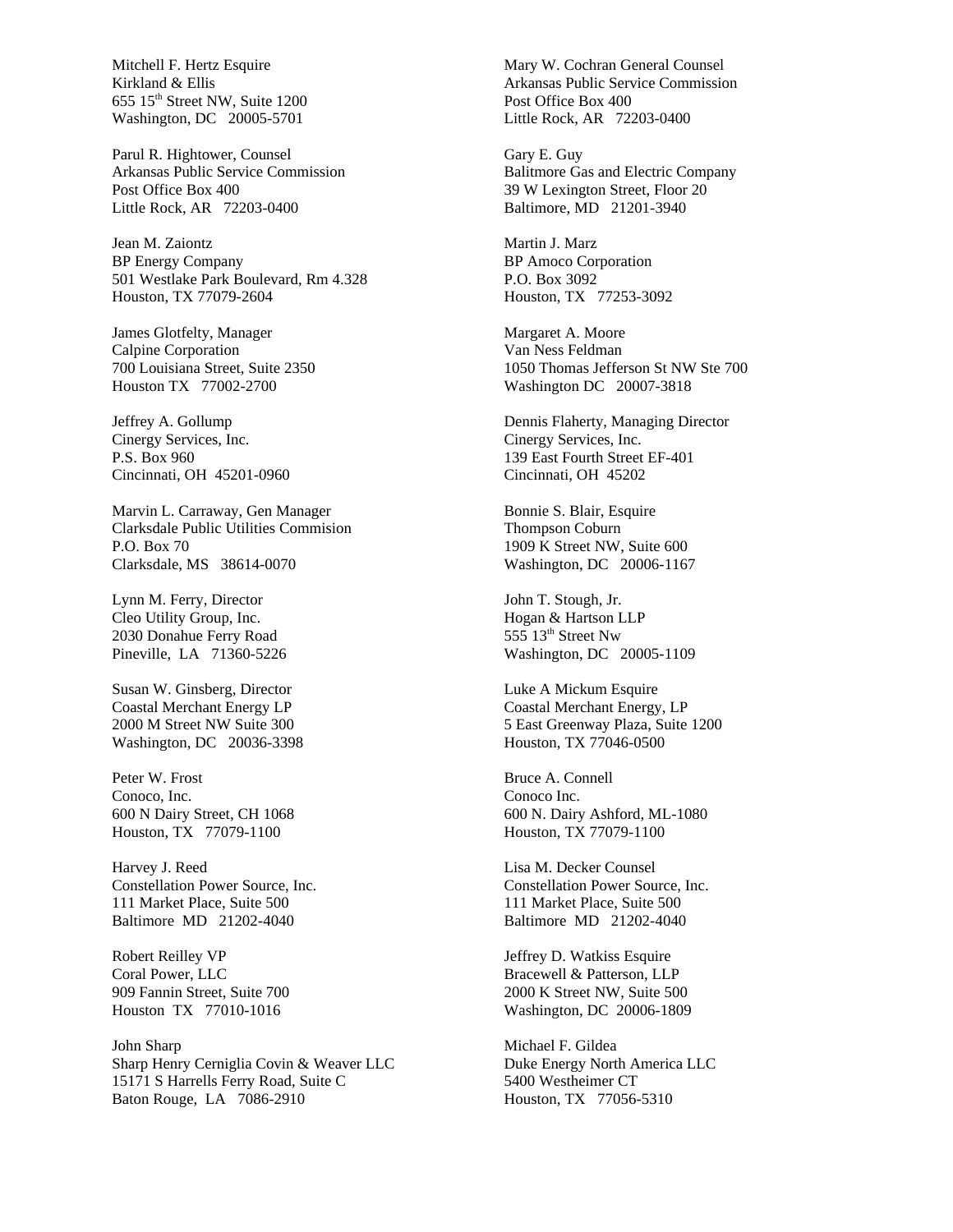Michael J. Rustum Dickstein, Shapiro Morin & Oshinsky, LLP 2101 L Street NW Washington, DC 200037-1594

Edward A Ross, Senior Director Dynegy, Inc 1000 Louisiana Street, Suite 5800 Houston TX 77002-5006

John P. Mathis, VP Edison Mission Energy 555 12<sup>th</sup> Street NW Suite 640 Washington, DC 20004-1200

Larry D. Moffett Daniel Coker Horton & Bell PA Post Office Box 1396 Oxford, MS 38655-1396

Julie Simon Director Electric Power Supply Association 1401 New York Avenue NW Fl 11 Washington, DC 20005-2102

Christi L. Nicolay, Senior Director Enron Corporation P O Box 1188 Houston TX 77251-1188

Sarah G. Novosel, Senior Director Enron Corporation 1775 I Street NW, Suite 800 Washington, DC 20006-2418

William S. Scherman Skadden Arps Slate Meagher & Flom LLP 1440 New York Avenue NW Washington, DC 20005-2111

Patrick M. Bryan Senior Attorney FPL Energy LLC 700 Universe Boulevard Juno Beach, FL 33408-2657

Douglas F. John, Esquire John & Hengerer 1200 17th Street NW, Suite 600 Washington, DC 20036-3013

William D DeGrandis Paul, Hastings, Janofsky & Walker 1209 Pennsylvania Avenue NW, Suite 10 Washington DC 20004-2400

Sara D. Schotland Esquire Cleary, Gottleib, Steen & Hamilton 2000 Pennsylvania Avenue NW Suite 9000 Washington, DC 20006-1812

Mary J. Doyle, Director of Regulatory Policy Dynegy, Inc. 1500 K Street NW Suite 400 Washington, DC 20005-1274

Stephen L. Huntoon, Director Dynegy, Inc. 1500 K Street NW Suite 400 Washington, DC 20005-1241

Eugenia Friedlander Edison Mission Marketing & Trading, Inc. 160 Federal Street, Fl 4 Boston MA 02110-1700

Susan M. Kelly, Esquire Miller Balis & O'Neil, PC 1140 19th Street NW Suite 700 Washington, DC 20036-6607

Michael J. Rustum Dickstein Shapiro Morin & Oshinsky LLP 2101 L Street NW Washington, DC 20037-1594

Jeffrey D. Watkiss, Esquire Bracewell & Patterson LLP 2000 K Street NW, Suite 500 Washington DC 20006-1809

Kent R. Foster VP Entergy Services, Inc. 639 Loyola Avenue New Orleans, LA 70113-3125

Roberto R. Denis, Vice President FPL Energy LLC 700 Universe Boulevard Juno Beach, FL 33408-2657

Roger Westphal Gainesville Regional Utilities Post Office Box 147117 Gainesville, FL 32614-7117

Julian Brix Georgia Transmission Corporation Post Office Box 1349 Tucker, GA 33085-1349

Dr. John Anderson Executive Director Electricity Consumers Resource Council 1333 H Street NW - West Tower, 8<sup>th</sup> Floor Washington, DC 20005-4707

Robert Miller Kissimmee Utility Authority 1701 W Carroll Street Kissimmee, FL 34741-6804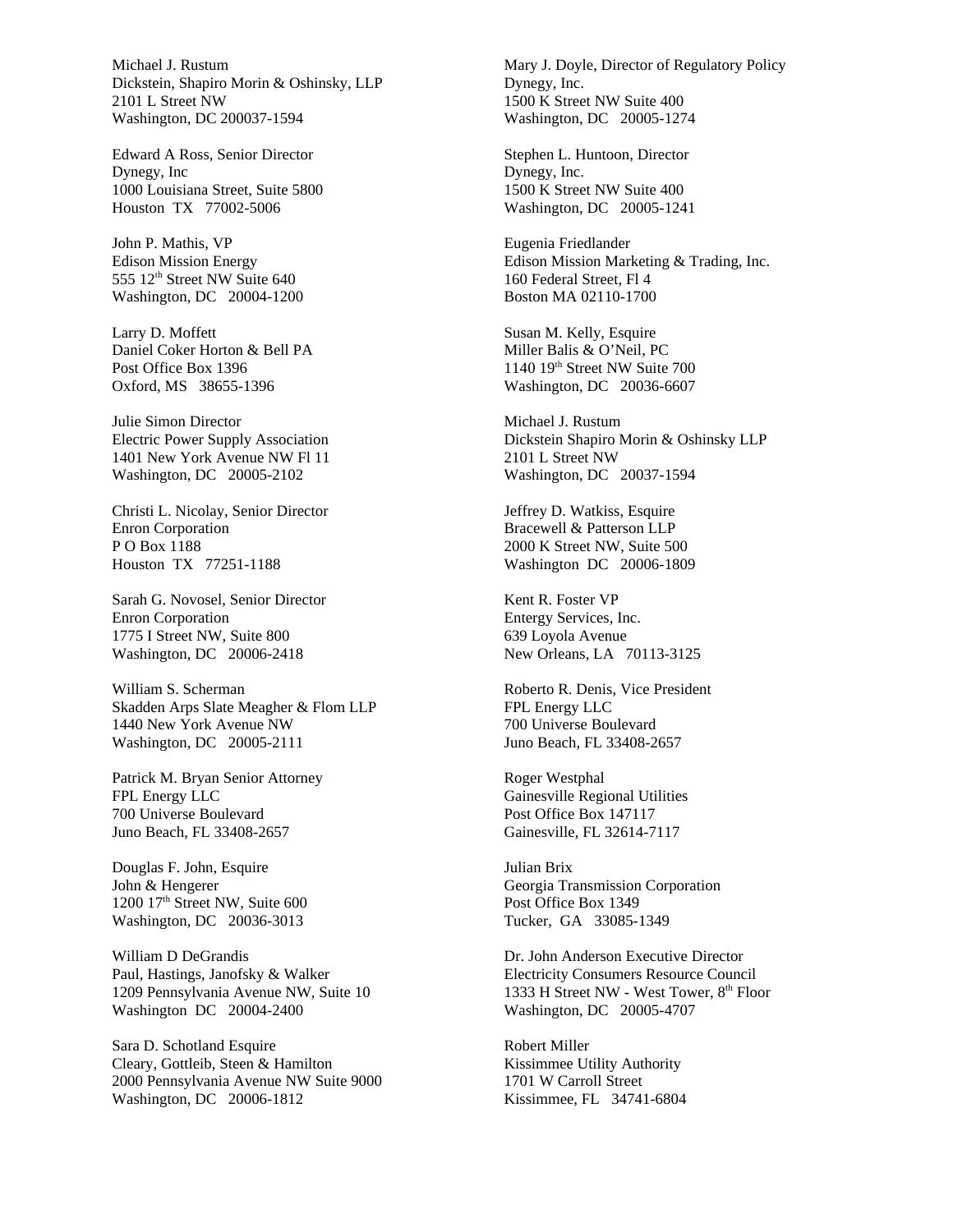Doughas F. John, Esquire John & Hengerer 1200 17<sup>th</sup> Street NW Suite 600 Washington, DC 20036-3013

Paul Elwing Lakeland Electric and Water Utilities 501 E Lemon Street Lakeland, FL 33801-5050

Katherine W. King, Esquire Kean Miller Hawthorne et al. P O Box 3513 Baton Rouge, LA 70821-3513

A Kell McInnis III Louisiana Generating LLC 10719 Airline Highway Baton Rouge, LA 70816-4213

Victor J. Elmer, VP Louisiana Generating LLC 112 Telly Street New Roads LA 70760-2521

Stephen G. Kozey VP & General Counsel Midwest Independent Transmission System 5517 West 74<sup>th</sup> Street Indianapolis IN 46268-4184

Debra R. Bolton Mirant Americas, Inc. 901 F Street NW Suite 800 Washington, DC 20004-1417

George M. Fleming, General Counsel Mississippi Public Service Commission Post Office Box 1174 Jackson MS 39215-1174

Doron F. Ezickson McDermott, Will & Emery 28 State Street Boston, MA 02109-1775

Floyd L. Norton, IV Esquire Morgan Lewis & Bockius LLP 1111 Pennsylvania Avenue, NW Washington, DC 20004

Robert C. McDiarmid Esquire Spiegel & McDiarmid 1350 New York Avenue NW, Suite 1100 Washington, DC 20005-4710

Susan N. Kelly Esquire Miller, Balis & O'Neil PC 1140 19th Street NW, Suite 700 Washington, DC 20036-6607

Frank Ledoux Lafayette Utilities System P.O. Box 4017C Lafayette, LA 70502-4017

Fred Stelly Gen Manager Louisiana Energy & Power Authority 210 Venture Way Lafayette LA 70507-5319

Maurice E. Brubaker Brubaker & Associates P.O. Box 41200 Saint Louis MO 63141-4406

James D. Pembroke Esquire Duncan Weinberg Genzer & Pembroke PC 1615 M Street NW, Suite 800 Washington, DC 20036-3213

Michael R. Frontham Stone, Pigman, Walther, Wittman et al. 546 Carondelet Street New Orleans, LA 70130-3509

Stephen L. Teichler Duane Morris & Heckscher 1667 K Street NW, Suite 700 Washington, DC 20006-1654

David L. Schwartz Latham & Watkins  $555$   $11<sup>th</sup>$  Street NW, Suite  $1000$ Washington, DC 20004-1300

Donna M. Sauter McDermott, Will & Emery 600 13th Street NW Washington DC 20005-3004

William F. McCoy Morgan Stanley & Company, Inc 1221 Avenue of the Americas Fl 27 New York NY 10020-1001

C. Neil Davis Municipal Energy Agency of Mississippi 6000 Lakeover Road Jackson, MS 39212-8011

Wallace F. Tillman General Counsel National Rural Electric Cooperative Association 4301 Wilson Boulevard Arlington VA 22203-1867

Ronald J. Pursell, Chief of Staff New Orleans City Council 1300 Perdido Street New Orleans, LA 70112-2125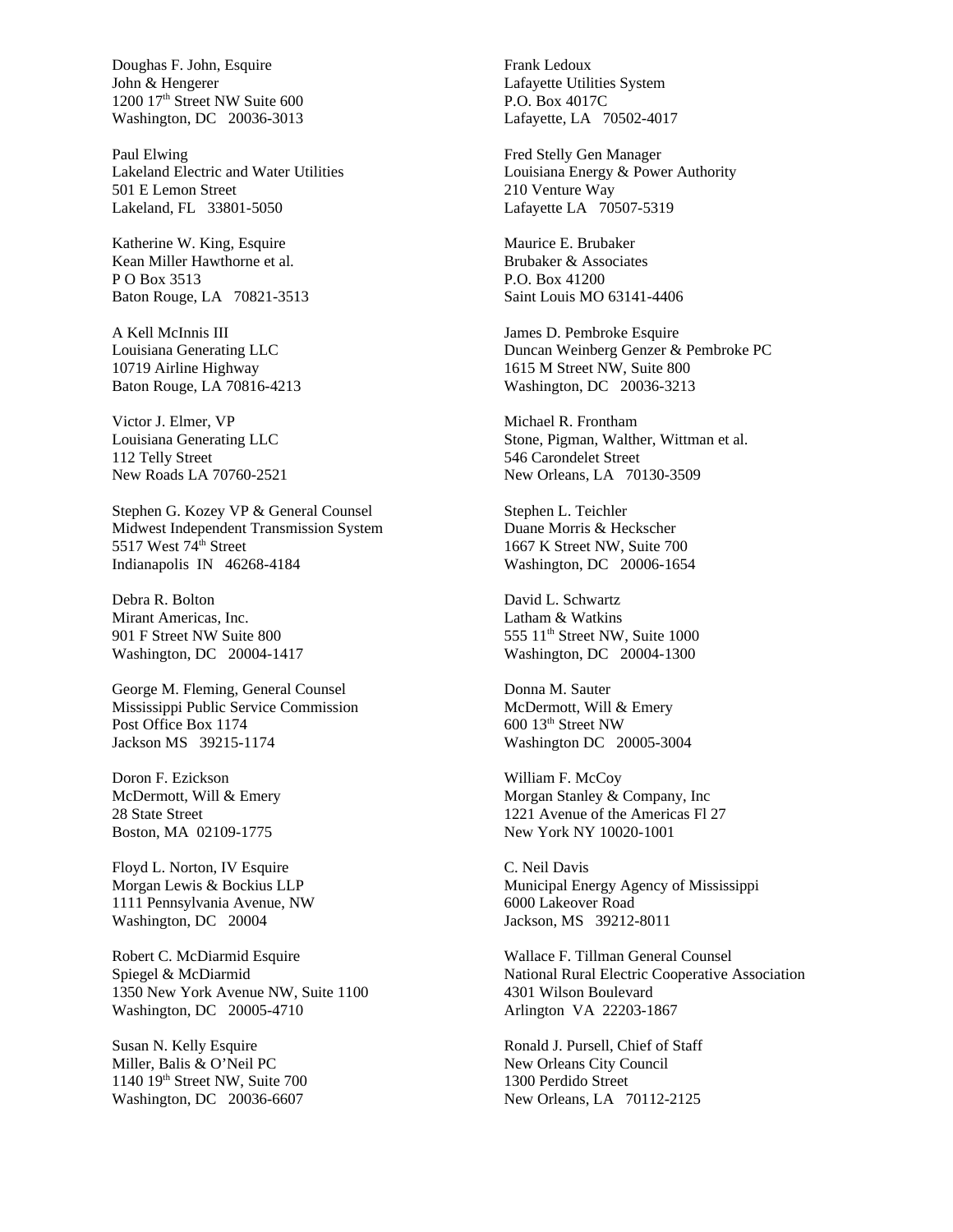Paul E. Nordstrom Esquire Sullivan & Worcester LLP 1666 K Street NW, Suite 700 Washington, DC 20006-1208

Peter J. Mattheis Brickfield, Burchette & Ritts, PC 1025 Thomas Jefferson St NW, 8<sup>th</sup> Fl W Tower Washington, DC 20007-5201

Rogert St. Vincent, Esquire Dewey Ballantine 1775 Pennsylvania Avenue NW Washington, DC 20006-4605

George B. Taylor, Jr. Oglethorpe Power Corporation Post Office Box 1349 Tucker, GA 30085-1349

William R. Deware ONEOK, Inc. 1100 ONEOK Plaza, 100 West Fifth Street Tulsa, OK 74103-4240

W. Thaddeus Miller Orion Power Holdings, Inc; 7 E Redwood Street,  $10^{th}$  Floor Baltimore MD 21202-1115

John K. Hawks PG&E National Energy Group 7500 Old Georgetown Road, 13<sup>th</sup> Floor Bethesda MD 20814-6133

Harold W. Borden Vice President PSEG Power LLC Post Office Box 570 Newark NJ 07101-0570

Pierre Landrieu VP Public Service Electric & Gas Company Post Office Box 570 Newark NJ 07101-0570

Michael G. Briggs, Senior Counsel Reliant Energy, Inc. 801 Pennsylvania Avenue NW Suite 620 Washington DC 20004-2615

Wayne Miller PE GDS Associates, Inc. 1850 Parkway Place SE Suite 720 Marietta GA 30067-4439

Peter I. Trombley Shell Energy Services Company LLC 1221 Lamar Street, Suite 1000 Houston, TX 77010-3038

Thomas K. Austin, Esquire North Carolina Electric Membership Corp. Post Office Box 27306 Raleigh, NC 27611-7306

Joseph Marone, Manager Occidental Chemical Corporation 5 E Greenway Plaza, Suite 2600 Houston, TX 77046-0500

Ron Lanclos Occidental Chemical Corporation 5 E Greenway Plaza, Suite 1500 Houston, TX 77046-0520

Deborah B. Barnes, Esquire ONEOK, Inc. 1100 ONEOK Plaza - 100 West Fifth Street Tulsa, OK 74103-4240

Harvey L. Reiter, Partner Morrison & Hecker 1150 18th Street NW Suite 800 Washington, DC 20036-3816

Mitchell F. Hertz, Esquire Kirkland & Ellis 655 15<sup>th</sup> Street NW, Suite 1200 Washington DC 20005-5701

Steven R. Teitelman Vice President PSEG Energy Resources & Trade LLC Post Office Box 570 Newark NJ 07101-0570

Pauline Foley PSEG Services Corporation 80 Park Plaza, T5G Newark, NJ 07101

John Meyer Reliant Energy Northeast Generation, Inc. Post Office Box 286 Houston TX 77001-0286

Frederick H. Ritts Brickfield Burchette Ritts & Stone, PC 1025 Thomas Jefferson St NW, 8<sup>th</sup> Fl W Tower Washington, DC 20007-5201

Amy Gold Shell Energy Services Company, LLC 1221 Lamar Street Houston, TX 77010-3000

Jon L. Brunenkant, Esquire Brunenkant & Haskell LLP 805 15th Street NW, Suite 1101 Washington, DC 20005-2289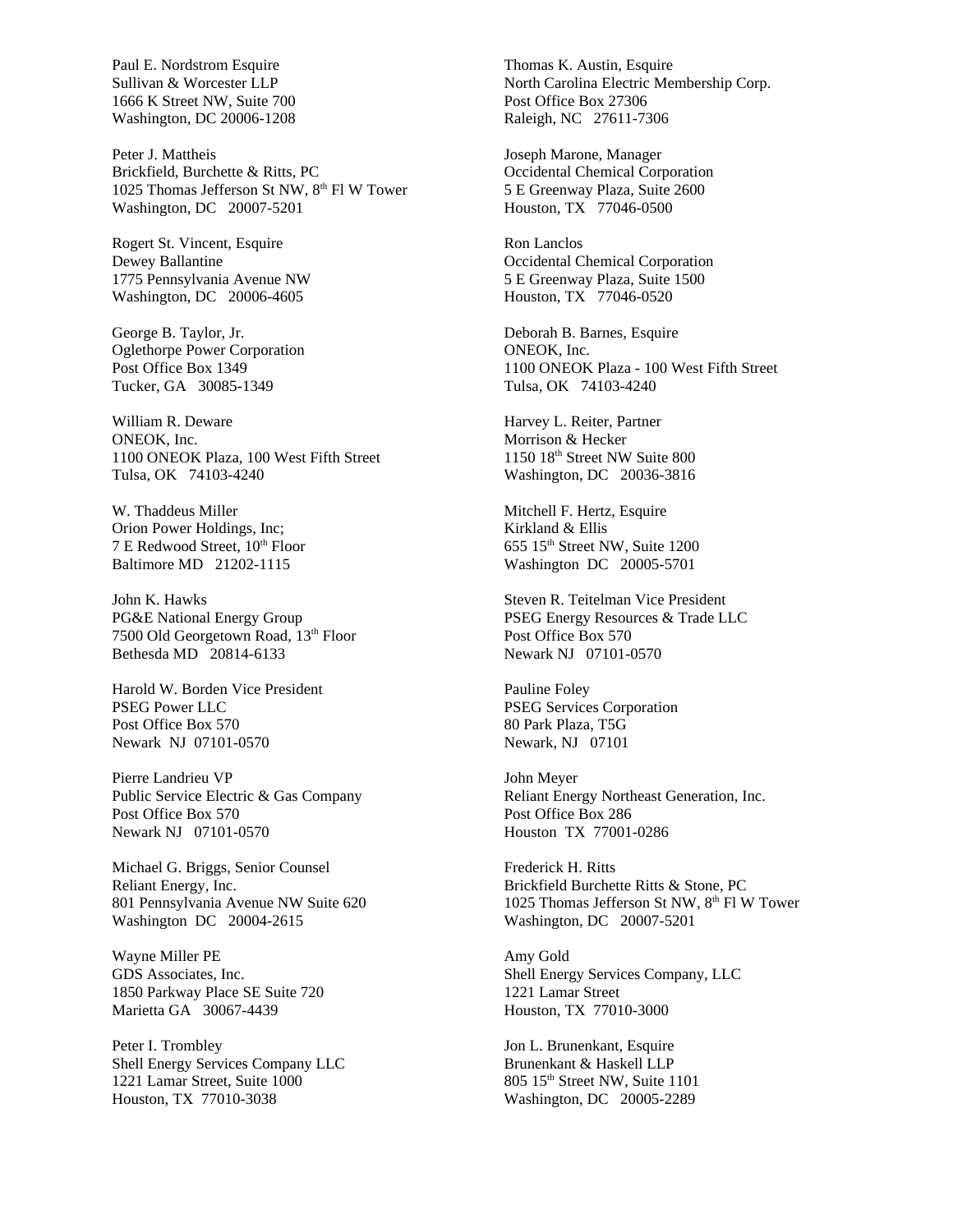Robert Weinberg Esquire Duncan Weinberg Genzer & Pembroke 1 <sup>61</sup>5 M Street NW Suite 800 Washington, DC 20036-3213

Gary Tipps Manager South Mississippi Electric Power Association Post Office Box 15849 Hattiesburg, MS 39404-5840

Michael D. Mackness Southern California Edison Company Post Office Box 800 Rosemead, CA 91770-0800

Glenn A. Sheffield, Direcor-Rates Southern Natural Gas Company P.O. Box 2563 Birmingham, AL 35202-2563

Clark E. Downs, Esquire Jones Day Reavis & Pogue 51 Louisiana Avenue NW Washington, DC 20001-2105

David A. Crabtree Director TECO Power Services Corporation Post Office Box 111 Tampa FL 33601-0111

Norma R. Iacovo Assistant Gen Counsel Tenaska, Inc. 1701 E. Lamar Blvd., Suite 100 Arlington, TX 76006-7303

Scott M. Helyer, Manager Tenaska, Inc. 1701 E. Lamar Blvd., Suite 100 Arlington, TX 76006-7303

Michael McDowell, Executive Director Tennessee Valley Public Power Association Post Office Box 6189 Chattanooga, Tennessee 37401-6189

James Z. Brazell Texas Public Utility Commission Post Office Box 13326 Austin, TX 78711-3326

Martha A Duggan The New Power Company 3102  $6<sup>th</sup>$  Street N Arlington, VA 22201-2002

Tom E. Oney Attorney Worsham, Forsythe & Wooldridge 1601 Bryan Street, Suite 30000 Dallas TX 75201-3401

Stephen P. Daniel GDS Associates, Inc. 1850 Parkway Pl SE Suite 800 Marietta GA 30067-8260

James N Compton Compton Crowell & Hewitt P. O. Box 1937 Biloxi, MS 39533-1937

Jennifer L. Key Steptoe & Johnson LLP 1330 Connecticut Ave NW Washington, DC 20036-1704

Patrick B. Pope Southern Natural Gas Company Post Office Box 2563 Birmingham, AL 35202-2563

Nicholas P. Foligno American Electric Power Service Corp Post Office Box 21928 Tulsa, OK 74121-1928

Steven L. Miller Dickstein Shapiro Morin & Oshinsky LLP 2101 L Street NW Washington, DC 20037-1594

Andrea M. Settanni Bracewell & Patterson LLP 2000 K Street NW Suite 500 Washington, DC 20006-1809

Neil L. Levy, Esquire Kirkland & Ellis 655 15th Street NW, Suite 1200 Washington DC 20005-5701

Jess K. Totten Texas Public Utility Commission Post Office Box 13326 Austin, TX 78711-3326

Kathleen E. Magruder VP Government Affairs The New Power Company 1 Manhattanville Road Purchase, NY 10577-2100

Andrew N. Chau Tractebel, Inc. 1177 West Loop S Suite 900 Houston, TX 77027-9083

Michael C. Regulinski Sr Counsel Virginia Electric & Power Company Post Office Box 26666 Richmond VA 23261-6666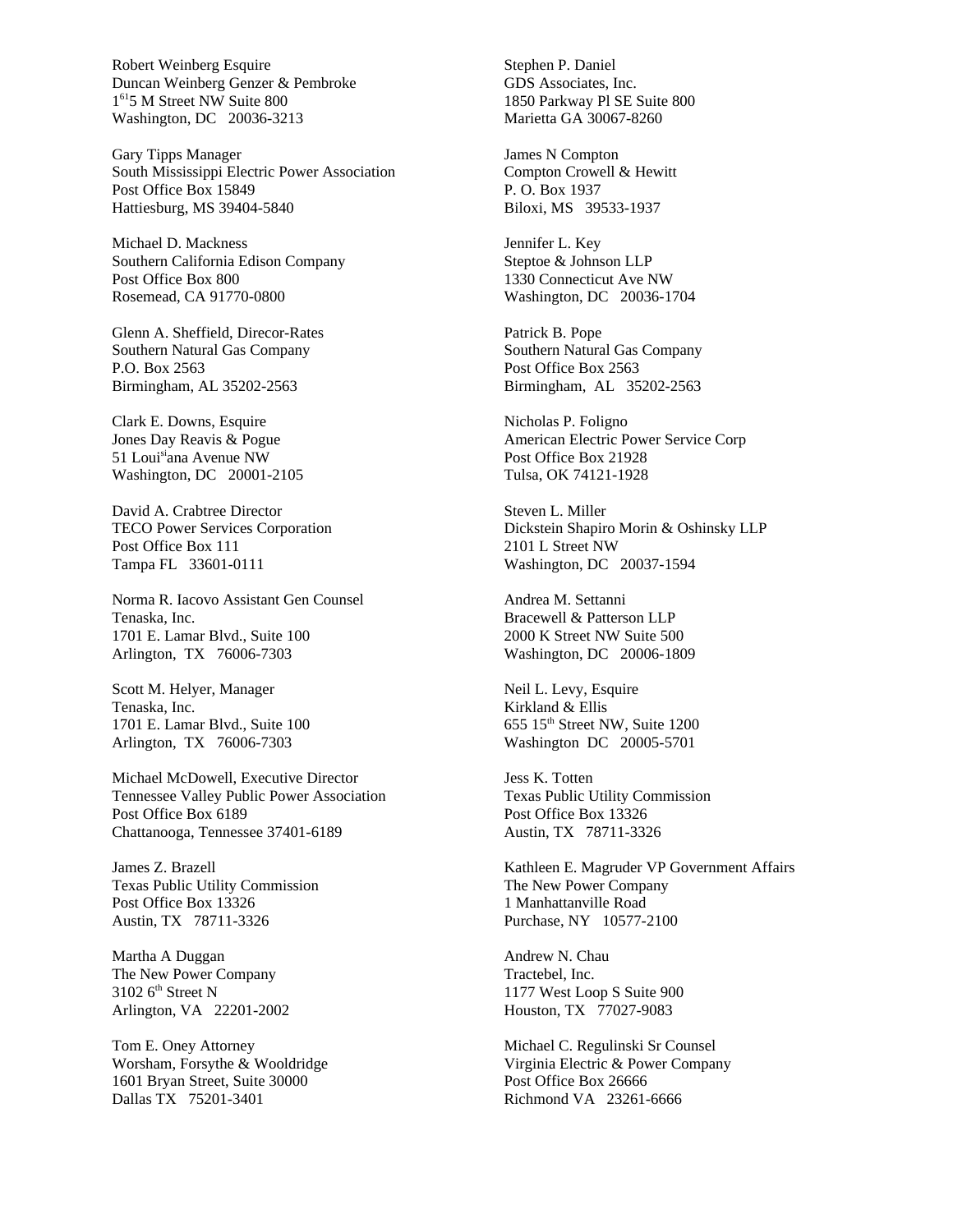Jonathan W. Gottlieb, Esquire Baker & McKenzie 815 Connecticut Avenue NW Washington, DC 20006-4004

J. M. Shafer Western Farmers Electric Cooperative Post Office Box 429 Anadarko, OK 73005-0429

Richard A Dixon, VP Western Resources Inc. Post Office Box 889 Topeka KS 66601-0889

Tim W. Muller Williams Companies, Inc. 1 Williams Center MS 41-3 Tulsa OK 74172

Mark Becker, Assistant Manager Williams Energy Marketing & Trading Co. 1 Williams Center MD WRC C-15 Tulsa, OK 74172-0140

William H. Chambliss Virginia State Corporation Commission Post Office Box 1197 Richmond, VA 23218-1197

Daniel E. Frank Southerland Asbill & Brennan LLP 1275 Pennsylvania Avenue NW Washington, DC 20004-2404

Martin J. Bregman Western Resources Inc. Post Office Box 889 Topeka KS 66601-0889

Garson Knapp, Manager Williams Energy Services 1 Williams Center MS 35-7 Tulsa OK 74172-0001

Excetral K Caldwell, Esquire Williams Companies, Inc. 1 Williams Center, Suite 4100 Tulsa, OK 74172-0140

RT01-77-000, Southern Companies Services Inc.

D. Biard MacGuineas Dykema Gossett PLLC 1300 I Street NW, Suite 300 West Tower Washington, DC 20005-3314

Stephen P. Daniel GDS Associates, Inc. 1850 Parkway PL SE Sutie 800 Mariteet, GA 30067-8260

Joe N. Linxwiler, Jr. Fred Saffer & Associates 2111 E. Michigan Street, Suite 219 Orlando, FL 32806-4973

Lemuel O. Edwards, General Manager Albany Water Gas & Light Commission Post Office Box 1788 Albany, GA 31702-1788

David Friedman, Director American Forest & Paper Association 1111 19th Street NW, Suite 800 Washington, DC 20036-3603

Allen Mosher, Dir Policy Analysis American Public Power Association 2301 M Street NW, Fl 3 Washington, DC 20037-1427

Zachary D. Wilson, Esquire Arkansas Cities Post Office Box 5578 North Little Rock, AR 72119-5578 M. Jeff Parish, III VP Alabama Electric Cooperative, Inc. Post Office Box 550 Andalusia, AL 36420-0550

Randolph Lee Elliott Miller, Balis, & O'Neil, P.C.  $1140$   $19<sup>th</sup>$  Street NW, Suite 700 Washington, DC 20036

Mr. Robert W. Claussen Alabama Municipal Electric Authority P.O. Box 5220 Montgomery, AL 36103

Robert B. Langstaff Post Office Box 1306 Albany, GA 31702-1306

Keith R. McCrea Sutherland Asbill & Brennan, LLP 1275 Pennsylvania Avenue NW Washington, DC 20004-2404

Randolph L. Elliott, Esquire Miller, Balis, & O'Neil, PC 1140 19th Street NW, Suite 700 Washington, DC 20036-6601

Mary W. Cochran General Counsel Arkansas Public Service Commission Post Office Box 400 Little Rock, AR 72203-0400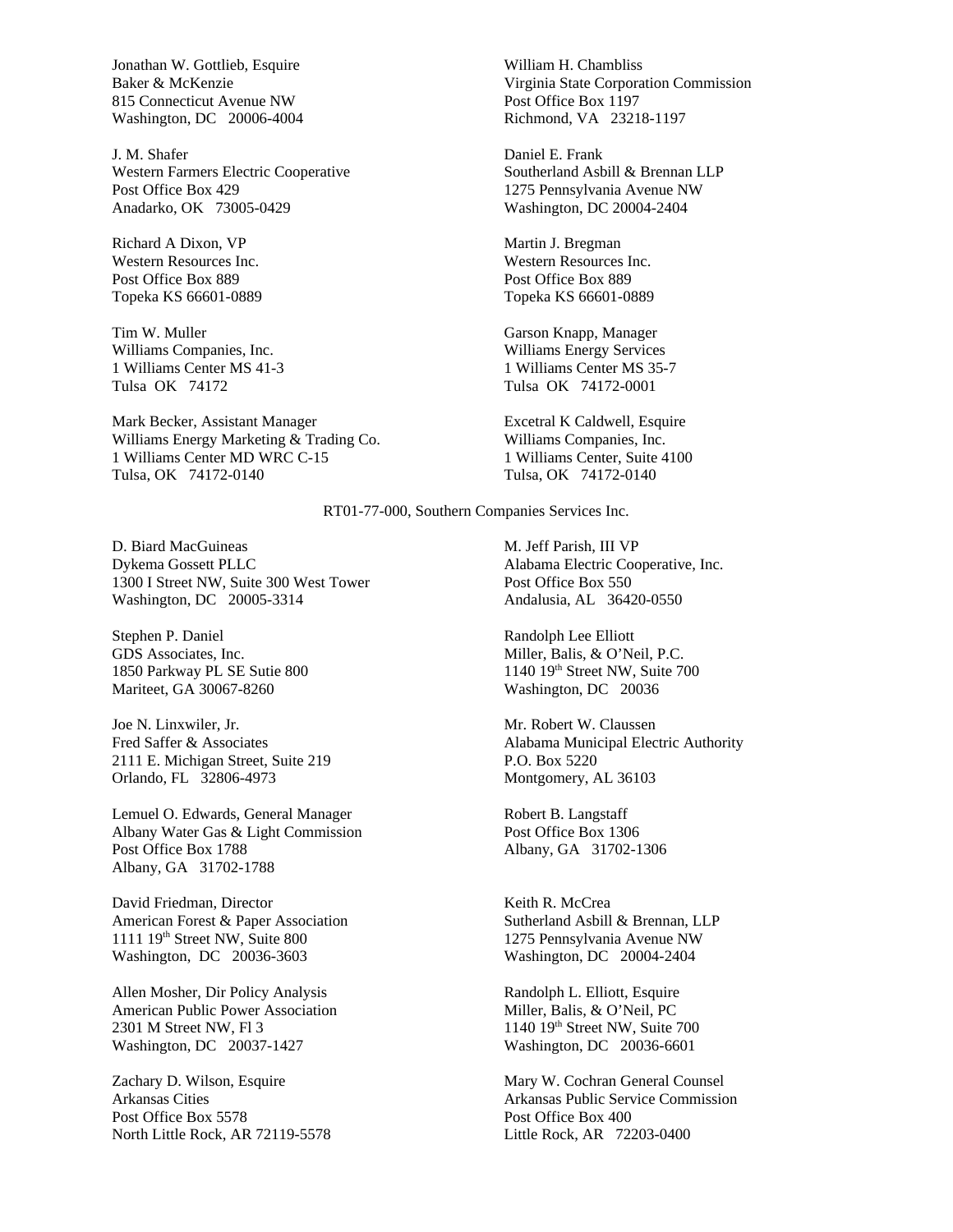Parul R. Hightower, Counsel Arkansas Public Service Commission Post Office Box 400 Little Rock, AR 72203-0400

James R. Crossen Automated Power Exchange, Inc. 5201 Great America Parkway Santa Clara CA 95054-1122

John P. Mathis, VP Edison Mission Energy 555 12<sup>th</sup> Street NW, Suite 640 Washington, DC 20004-1200

Alycia L Goody Esquire Calpine Eastern 2 nd Floor, Lewis Wharf - The Pilot House Boston MA 02110

Kendal C. Bowman Carolina Power & Light Company Post Office Box 1551 Columbia, SC 27602-1551

Sean T. Beeny Esquire Miller, Balis & O'Neil, P.C. 1140 19<sup>th</sup> Street NW, Suite 700 Washington DC 20036-6607

Dennis Flaherty, Managing Director Cinergy Services, Inc. 139 East Fourth Street EF-401 Cincinnati, OH 45202

Diana M. Liebmann, Attorney Haynes and Boone, LLP 112 E Pecan Street, Suite 1600 San Antonio, TX 78205-1512

Bruce A. Connell Conoco Inc. 600 N. Dairy Ashford, ML-1080 Houston, TX 77079-1100

Lisa M. Decker Counsel Constellation Power Source, Inc. 111 Market Place, Suite 500 Baltimore MD 21202-4040

Jeffrey D. Watkiss Esquire Bracewell & Patterson, LLP 2000 K Street NW, Suite 500 Washington, DC 20006-1809

John T. Miller, Jr., Esquire 1001 Connecticut Avenue NW, Suite 416 Washington, DC 20036-5529

Robert Berry Automated Power Exchange, Inc. 5201 Great America Parkway Santa Clara CA 95054-1122

Peter J. Brickfield Birmingham Southeast LLC 1025 Thomas Jefferson Street, NW, 8<sup>th</sup> Floor Washington, DC 20007-5201

Jean M. Zaiontz BP Amoco Corporation 501 Westlake Park Boulevard, Rm 4.328 Houston, TX 77079-26-4

Michael J. Zimmer, Esquire Baker & McKenzie 815 Connecticut Avenue NW Washington DC 20006-4004

Arthur G. Fusco Central Electric Power Cooperative Inc P O Box 1455 Columbia SC 29202-1455

Jeffrey A. Gollump Cinergy Services, Inc. P.S. Box 960 Cincinnati, OH 45201-0960

Mark D. MacDonald, Director Cleo Marketing & Trading LLC 2005 Vandevelde Avenue Alexandria, LA 71305-5643

Peter W. Frost Conoco, Inc. 600 N Dairy Street, CH 1068 Houston, TX 77079-1100

Harvey J. Reed Constellation Power Source, Inc. 111 Market Place, Suite 500 Baltimore MD 21202-4040

Robert Reilley VP Coral Power, LLC 909 Fannin Street, Suite 700 Houston TX 77010-1016

J. Don Cope, CEO City of Dalton, GA Post Office Box 869 Dalton, GA 30722-0869

Paul R. Newton Duke Energy Corporation P O Box 1244 Charlotte NC 28242-0001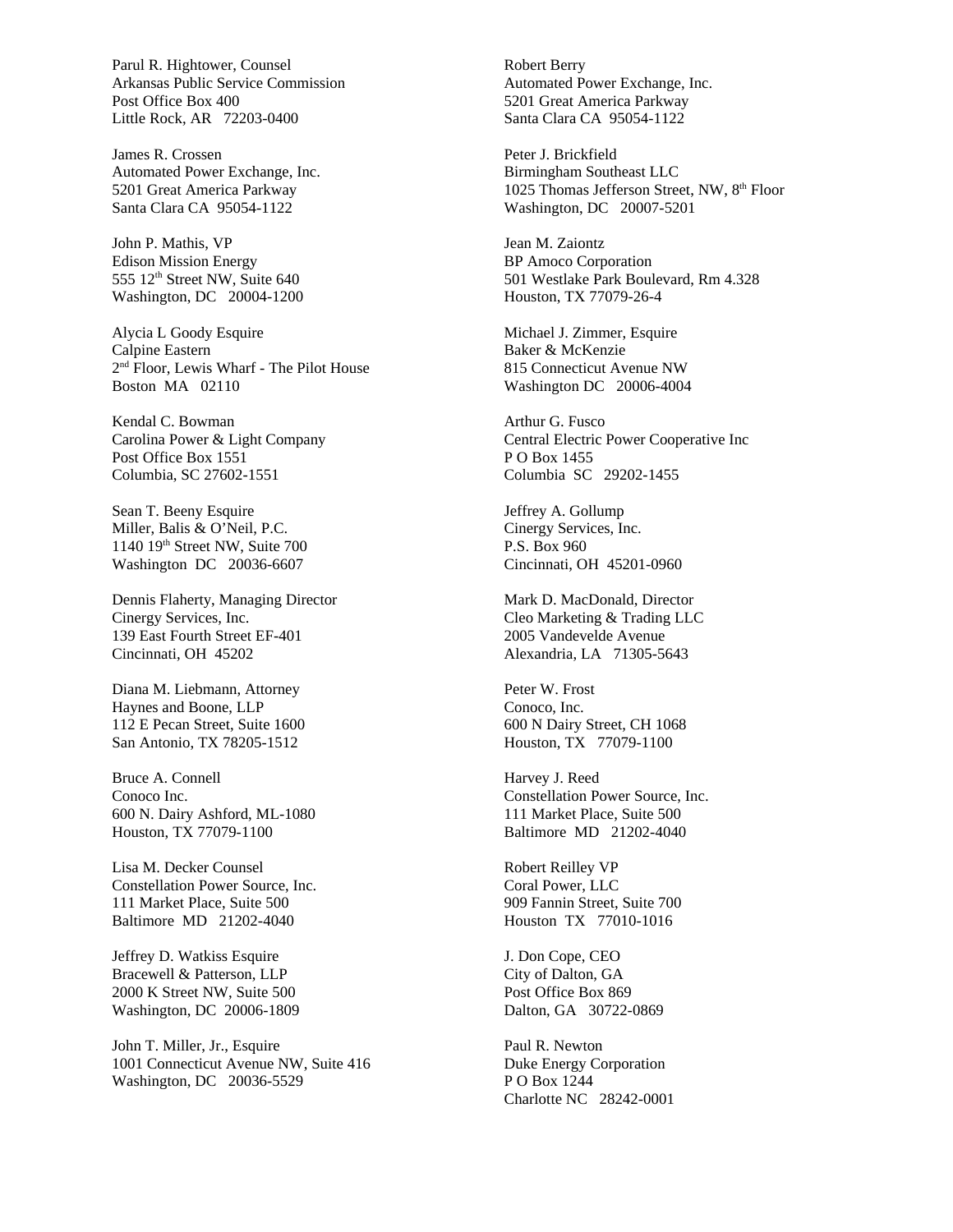Jennifer L. Kay Steptoe & Johnson 1330 Connecticut Avenue NW Washington DC 20036-1704

Michael J. Rustum Dickstein, Shapiro Morin & Oshinsky, LLP 2101 L Street NW Washington, DC 200037-1594

Edward A Ross, Senior Director Dynegy, Inc 1000 Louisiana Street, Suite 5800 Houston TX 77002-5006

William Roberts Edison Mission Marketing & Trading, Inc. 160 Federal Street Boston MA 02110-1700

Neil Levy Kirkland & Ellis  $655$  15<sup>th</sup> Street NW Suite 1200 Washington, DC 20005-5701

Larry D. Moffett Electric Power Associations of Mississippi Post Office Box 1396 Oxford, MS 38655-1396

Christi L. Nicolay, Senior Director Enron Corporation P O Box 1188 Houston TX 77251-1188

Sarah G. Novosel, Senior Director Enron Corporation 1775 I Street NW, Suite 800 Washington, DC 20006-2418

Patricia A. Schaub Entergy Wholesale Operations Parkwood 2 Bldg, Ste 400, 10055 Grogans Mill Road Spring, Texas 77380-1048

Patrick M. Bryan Senior Attorney FPL Energy LLC 700 Universe Boulevard Juno Beach, FL 33408-2657

Douglas F. John, Esquire John & Hengerer 1200 17<sup>th</sup> Street NW, Suite 600 Washington, DC 20036-3013

William D DeGrandis Paul, Hastings, Janofsky & Walker 1209 Pennsylvania Avenue NW, Suite 10 Washington DC 20004-2400

Michael F. Gildea Duke Energy North America LLC 5400 Westheimer CT Houston, TX 77056-5310

Mary J. Doyle, Director of Regulatory Policy Dynegy, Inc. 1500 K Street NW Suite 400 Washington, DC 20005-1274

Stephen L. Huntoon, Director Dynegy, Inc. 1500 K Street NW Suite 400 Washington, DC 20005-1241

Alan B. Foster El Paso Merchant Energy 2 Newton Executive Park Newton, MA 02462-1461

Susan N Kelly Esquire Miller, Balis & O'Neil PC 1140 19<sup>th</sup> Street NW, Suite 700 Washington, DC 2000=36-6607

Julie Simon Director Electric Poser Supply Association 1401 New York Avenue NW Fl 11 Washington, DC 20005-2102

Jeffrey D. Watkiss, Esquire Bracewell & Patterson LLP 2000 K Street NW, Suite 500 Washington DC 20006-1809

John R. McDermott Entergy Wholesale Operations Parkwood 2 Bldg, Ste 400, 10055 Grogans Mill Road Spring, Texas 77380-1048

Roberto R. Denis, Vice President FPL Energy LLC 700 Universe Boulevard Juno Beach, FL 33408-2657

Roger Westphal Gainesville Regional Utilities Post Office Box 147117 Gainesville, FL 32614-7117

Julian Brix Georgia Transmission Corporation Post Office Box 1349 Tucker, GA 33085-1349

Ted Hobson VP JEA 7720 Ramona Boulevard W Jacksonville, FL 32221-3453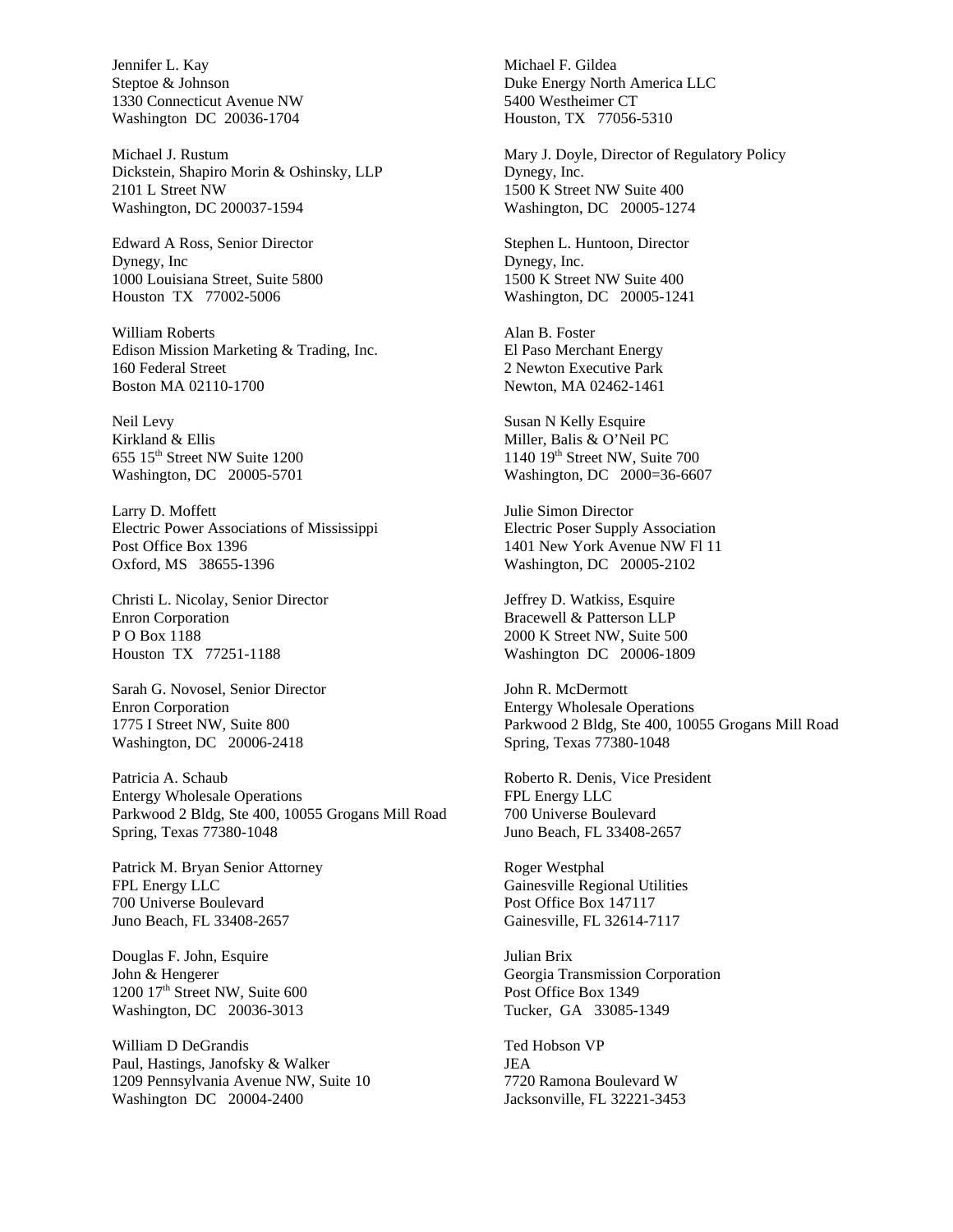Gary D. Bachman Esquire Van Ness Feldman 1050 Thomas Jefferson Street NW Fl 7 Washington, DC 20007-3837

Patrick Bowie City of LaGrange Post Office Box 430 LaGrange, GA 30241-0430

Paul Elwing Lakeland Electric and Water Utilities 501 East Lemon Street Lakeland, FL 33801-5050

Thomas L. Rudenbusch Duncan Weinberg Genzer & Pembroke PC 1615 M Street NW, Suite 800 Washington, DC 20036-3213

Paul A Savage NRG Energy, Inc. 6 Lyndon Street Concord NH 03301-4450

Mark A Winfield Memphis Light Gas & Water Division P. O. Box 430 Memphis TN 28101-0430

Stephen G. Kozey VP & General Counsel Midwest Independent Transmission System 5517 West 74<sup>th</sup> Street Indianapolis IN 46268-4184

George M. Fleming, General Counsel Mississippi Public Service Commission Post Office Box 1174 Jackson MS 39215-1174

Kendal C. Bowman Carolina Power & Light Company Post Office Box 1551 Raleigh NC 27602-1551

Doron F. Ezickson McDermott, Will & Emery 28 State Street Boston, MA 02109-1775

Dallas M. Peavey, Jr. Municipal Electric Authority of Georgia 1470 Riveredge Parkway NW Atlanta GA 30328-4640

Gary Schaeff Municipal Electric Authority of Georgia 1470 Riveredge Parkway NW Atlanta GA 30328-4640

Robert Miller Kissimmee Utility Authority 1701 W Carroll Street Kissimmee, FL 34741-6804

Doughas F. John, Esquire John & Hengerer 1200 17<sup>th</sup> Street NW Suite 600 Washington, DC 20036-3013

A Kell McInnis III Louisiana Generating LLC 10719 Airline Highway Baton Rouge, LA 70816-4213

Victor J. Elmer, VP Louisiana Generating LLC 112 Telly Street New Roads LA 70760-2521

Michael R. Frontham Stone, Pigman, Walther, Wittman et al. 546 Carondelet Street New Orleans, LA 70130-3509

Paul E. Nordstrom Esquire Verner, Liipfert Bernhard 901 15<sup>th</sup> Street NW, Suite 700 Washington DC 20005-2327

Stephen L. Teichler Duane Morris & Heckscher 1667 K Street NW, Suite 700 Washington, DC 20006-1654

Antonia A. Frost, Esquire Burder, Gentile, & Marcoux LLP 1100 New York Ave NW, Suite 510 East Washington, DC 20005-3934

Donna M. Sauter McDermott, Will & Emery 600 13th Street NW Washington DC 20005-3004

William F. McCoy Morgan Stanley & Company, Inc 1221 Avenue of the Americas Fl 27 New York NY 10020-1001

Glen L Ortman Verner, Liipfert, Berhard Et al 901 15<sup>th</sup> Street NW, Suite 700 Washington DC 2005-2327

Richard Wakefield KEMA Consulting 4400 Fair Lakes Court Fairfax, VA 22033-2801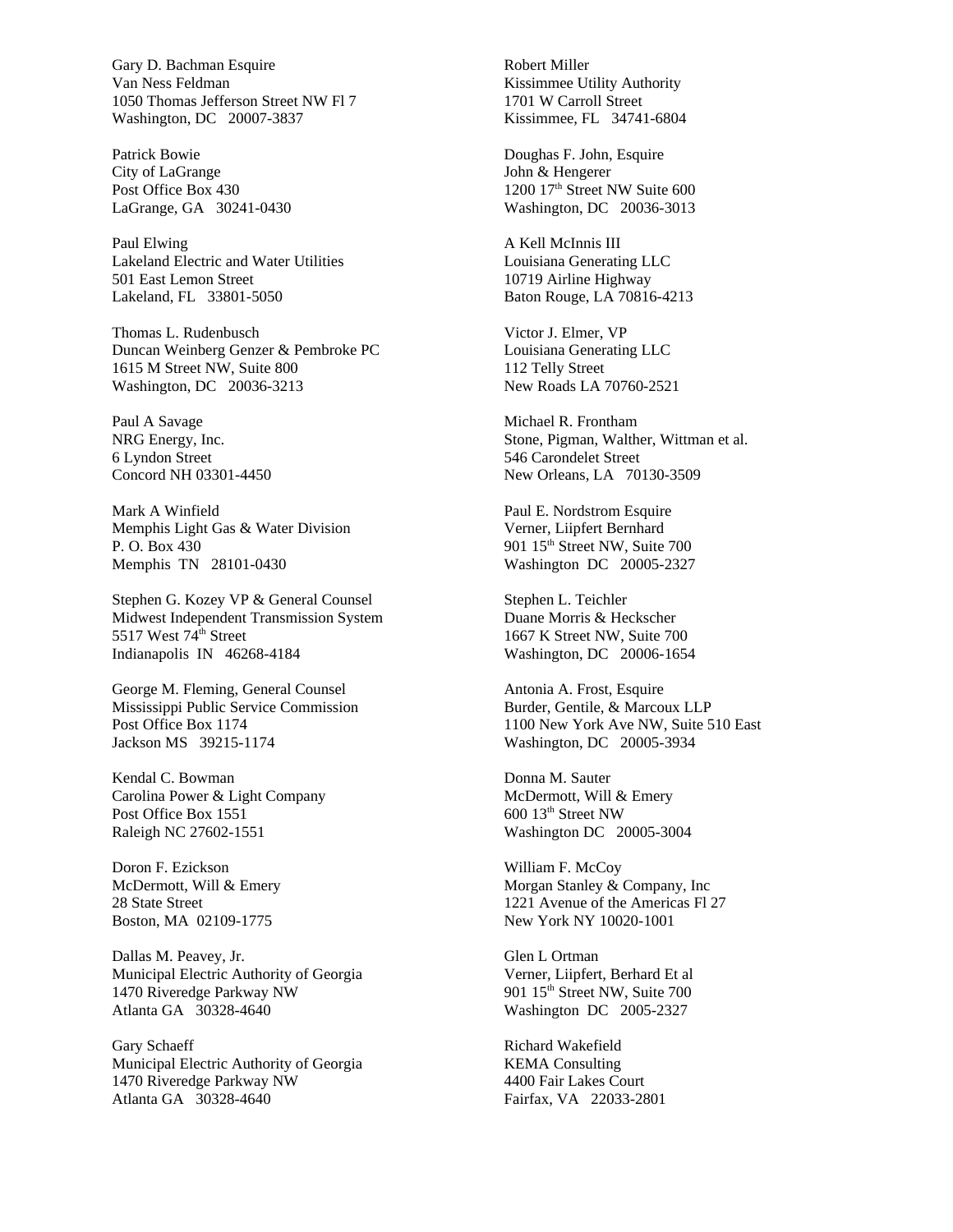Wallace F. Tillman General Counsel National Rural Electric Cooperative Association 4301 Wilson Boulevard Arlington VA 22203-1867

Thomas K. Austin, Esquire North Carolina Electric Membership Corp. Post Office Box 27306 Raleigh, NC 27611-7306

W. Thaddeus Miller Orion Power Holdings, Inc. 7 East Redwood Street, 10<sup>th</sup> Floor Baltimore MD 21202-1115

John K. Hawks PG&E National Energy Group 7500 Old Georgetown Road, 13th Floor Bethesda MD 20814-6133

Harold W. Borden Vice President PSEG Power LLC Post Office Box 570 Newark NJ 07101-0570

Pierre Landrieu VP Public Service Electric & Gas Company Post Office Box 570 Newark NJ 07101-0570

Michael G. Briggs, Senior Counsel Reliant Energy, Inc. 801 Pennsylvania Avenue NW Suite 620 Washington DC 20004-2615

Peter I. Trombley Shell Energy Services Company LLC 1221 Lamar Street, Suite 1000 Houston, TX 77010-3038

Damon E. Xenopoulus Brickfield, Burchette & Ritts, PC 1025 Thomas Jefferson St NW. 8<sup>th</sup> Fl W Tower Washington, DC 20007-5201

Greg H. Williams, Jr. Cameron McKenna LLP 2175 K Street NW Floor 5 Washington DC 20037-1831

Stephen R. Pelcher South Carolina Public Service Authority Post Office Box 2946101 Moncks Corner, SC 29461-6101

James N. Compton Compton Crowell & Hewitt Post Office Box 1937 Biloxi, MS 39533-1937

Susan N. Kelly Esquire Miller, Balis & O'Neil PC 1140 19<sup>th</sup> Street NW, Suite 700 Washington, DC 20036-6607

George B. Taylor, Jr. Oglethorpe Power Corporation Post Office Box 1349 Tucker, GA 30085-1349

Mitchell F. Hertz, Esquire Kirkland & Ellis 655 15th Street NW, Suite 1200 Washington DC 20005-5701

Steven R. Teitelman Vice President PSEG Energy Resources & Trade LLC Post Office Box 570 Newark NJ 07101-0570

Pauline Foley PSEG Services Corporation 80 Park Plaza, T5G Newark, NJ 07101

John Meyer Reliant Energy Northeast Generation, Inc. Post Office Box 286 Houston TX 77001-0286

Amy Gold Shell Energy Services Company, LLC 1221 Lamar Street Houston, TX 77010-3000

Jon L. Brunenkant, Esquire Brunenkant & Haskell LLP 805 15<sup>th</sup> Street NW, Suite 1101 Washington, DC 20005-2289

Catherine D. Taylor, Assistant General Counsel SCANA Corporation 1426 Main Street #MC106 Columbia, SC 29201-2834

Charles A. White South Carolina Electric & Gas Company 1426 Main Street Columbia SC 29201-2834

Jonathan D. Schnider, Esquire Huber Lawrence and Abell 1001 G Street NW Suite 1225 Washington, DC 20001-4545

Robert Weinberg, Esquire Duncan Weinberg Genzer & Pembroke 1615 M Street NW Suite 800 Washington DC 20036-3213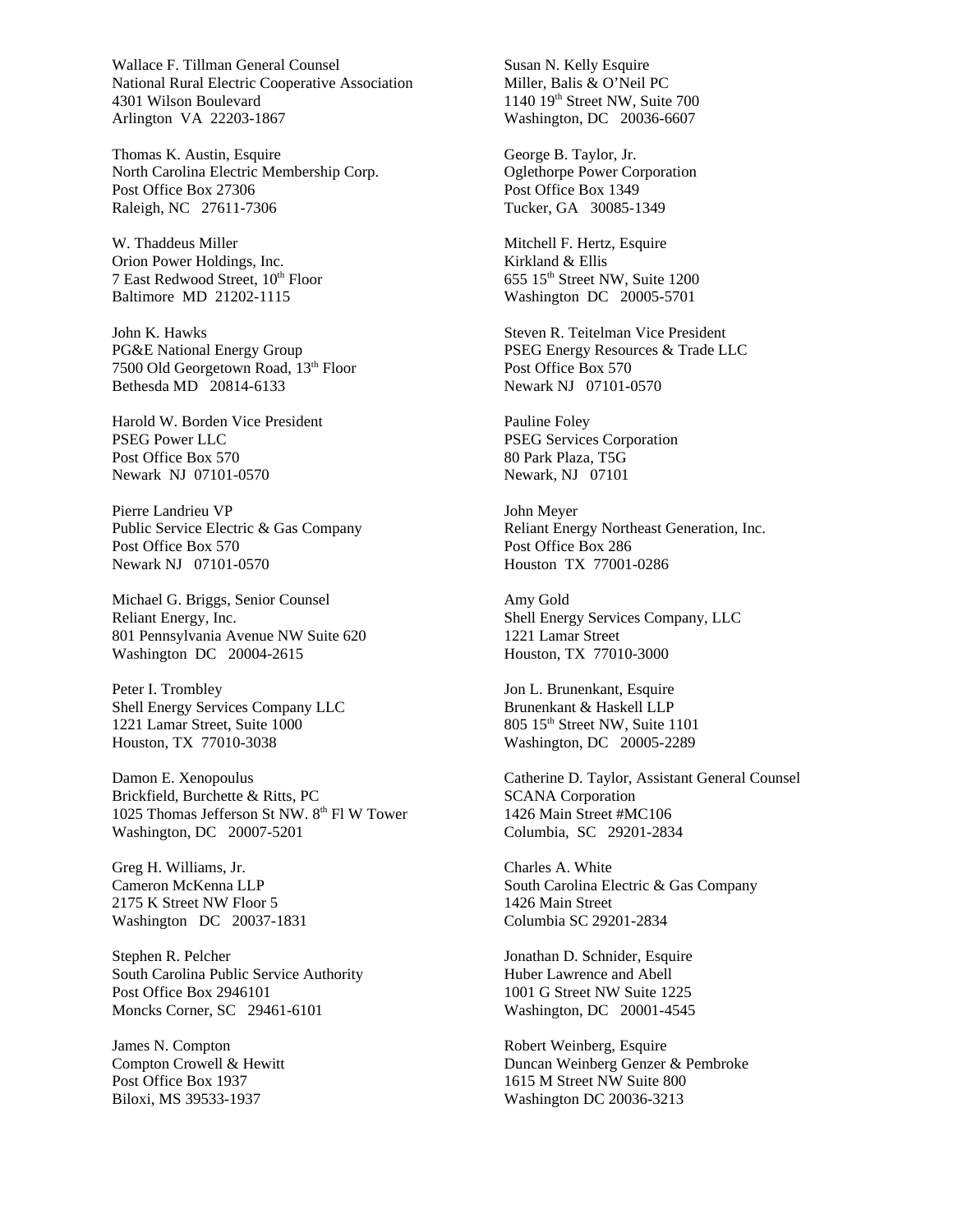Stephen P. Daniel GDS Associates, Inc. 1850 Parkway Pl SE Suite 800 Marietta GA 30067-8260

Mr. Denver L. Rampey, Jr. Southeastern Power Administration 1166 Athens Tech Road Elberton GA 30635-6711

Lawrence A Gollomp U.S. Department of Energy (GC42) 1000 Independence Avenue SW Washington DC 20585-0001

William K. Newman VP Southern Company Services, Inc. Post Office Box 2625 Birmingham AL 34202-2625

Glenn A Sheffield, Director-Rates Southern Natural Gas Company P.O. Box 2563 Birmingham, AL 35202-2563

Peter N. Koikos Manager City of Tallahassee Wholesale Energy Services 100 West Virginia Street Fl 5 Tallahassee, FL 32301-1143

Scott Helyer Tenaska, Inc. 1701 E. Lamar Blvd., Suite 100 Arlington, TX 76006-7303

Richard C. Crawford, Executive Director Tennessee Valley Public Power Association Post Office Box 6189 Chattanooga, Tennessee 37401-6189

Kathleen E. Magruder VP Government Affairs The New Power Company 1 Manhattanville Road Purchase, NY 10577-2100

Andrew N. Chau Tractebel, Inc. 1177 West Loop S Suite 900 Houston, TX 77027-9083

William H. Chambliss Virginia State Corporation Commission Post Office Box 1197 Richmond, VA 23218-1197

Garson Knapp, Manager Williams Energy Services 1 Williams Center MS 35-7 Tulsa OK 74172-0001

Gary Tipps Manager South Mississippi Electric Power Association Post Office Box 15849 Hattiesburg, MS 39404-5840

Leon Jourolmon Jr. Asst Administrator Southeastern Power Administration 1166 Athens Tech Road Elberton GA 30635-6711

Bruce S. Edelston, Director Georgia Power Company 241 Ralph McGill Boulevard NE Atlanta, GA 30308-3374

Mark A. Crosswhite Balch & Bingham LLP Post Office Box 306 Birmingham, AL 35201-0306

Patrick B. Pope Southern Natural Gas Company Post Office Box 2563 Birmingham, AL 35202-2563

Douglas F. John, Esquire John & Hengerer 1200 17<sup>th</sup> Street NW Suite 600 Washington, DC 20036-3013

Neil L. Levy, Esquire Kirkland & Ellis 655 15th Street NW, Suite 1200 Washington DC 20005-5701

Carlos C. Smith Strang, Fletcher, Carriger, et al 1 Union Square, Suite 400 Chattanooga TN 37402-2501

Martha A Duggan The New Power Company  $3102$  6<sup>th</sup> Street N Arlington, VA 22201-2002

Tom E. Oney Attorney Worsham, Forsythe & Wooldridge 1601 Bryan Street, Suite 30000 Dallas TX 75201-3401

Tim W. Muller Williams Companies, Inc. 1 Williams Center MS 41-3 Tulsa OK 74172

Mark Becker, Assistant Manager Williams Energy Marketing & Trading Co. 1 Williams Center MD WRC C-15 Tulsa, OK 74172-0140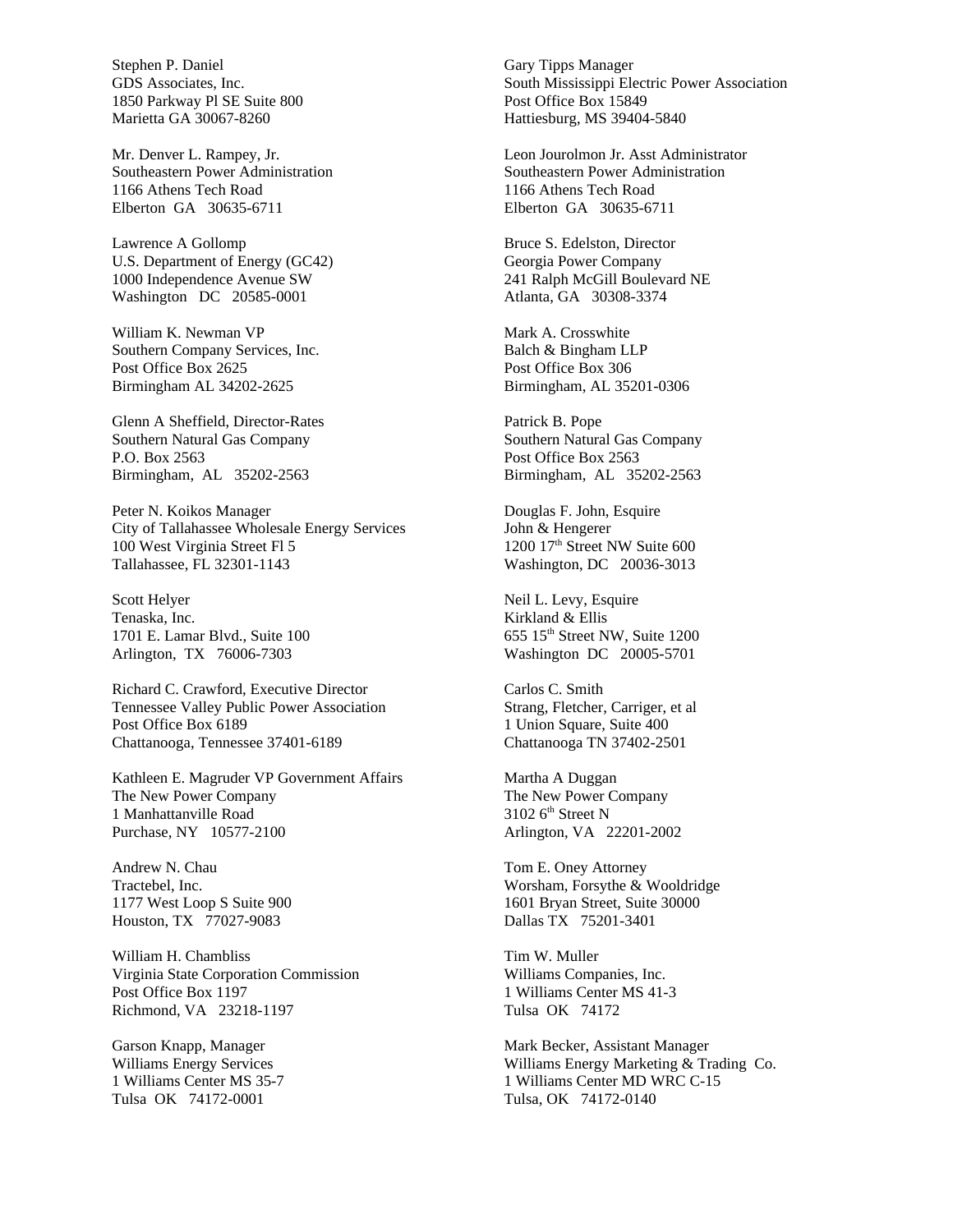Excetral K Caldwell, Esquire Williams Companies, Inc. 1 Williams Center, Suite 4100 Tulsa, OK 74172-0140

#### RT01-100-000 - Regional Transmission Organizations

M. Jeff Parish, III Alabama Electric Cooperative, Inc. PO Box 550 Andalusia, AL 36420-0550

Stephen P. Daniel GDS Associates, Inc. 1850 Parkway Pl SE, Suite 800 Marietta, GZ 30067-8260

Robert W. Claussen Alabama Municipal Electric Authority P. O. Box 5220 Montgomery, Al 36103-5220

David R. Poe LeBoeuf, Lamg, Greene & MacRAe 1875 Connecticut Ave NW, Suite 1200 Washington, DC 20009-5728

Paul R. Hightower, Esquire Arkansas Public Service Commission Post Office Box 400 Little Rock, AR 72203-0400

Dan Klempel Basin Electric Power Cooperative 1717 E Interstate Ave Bismarck, ND 58503-0542

Thomas L. Blackburn, Partner Bruder, Gentile & Marcoux, L.L.P. 1100 New York Ave NW - Suite 510 East Washington, DC 20005-3934

Sharon C. Miller Ex Dir Carolina Utility Customers Association 5811 Glenwood Ave Suite 204 Raleigh, NC 27612-6222

Matthew Smith Cinergy Corporation 7200 Industrial Road Florence, KY 41042-2910

Cynthia S. Bogorad, Esquire Spiegel & McDiarmid 1350 New York Ave NW Ste 1100 Washington, DC 20005-4710

Peter W. Frost Conoco, Inc 600 N. Dairy Ashford, CH-1068 Houston, TX 77079-1100

D. Biard MacGuineas Dykema Gossett PLLC 1300 I Street, NW, Ste 300 West Tower Washington, DC 20005-3314

Randolph Lee Elliott Miller, Balis & O'Neil, PC 1140 19th Street NW, Suite 700 Washington, DC 20036

Joe N. Linxwiler, Jr Fred Safer & Associates 2111 E Michigan Street, Suite 219 Orlando FL 32806-4973

Mary W. Cochran, General Counsel Arkansas Public Service Commission Post Office Box 400 Little Rock, AR 72203-0400

Claire M. Olson Basin Electric Power Cooperative 1717 E Interstate Ave Bismarck, ND 58503-0542

Ted Humann, Senior Vice President Basin Electric Power Cooperative, Inc. 1717 E Interstate Ave Bismarck, ND 58503-0542

Charles A. Braun, Esquire California Municipal Utilities Assoc 915 L Street, Suite 1460 Sacramento, CA 95814-3705

James P. West - West Law Offices 2 Hanover Square, Suite 1735 434 Fayetteville Street Mall Raleigh, NC 27601-1701

Jeffrey A. Gollomp Cinergy Services, Inc. PO Box 960 Cincinnati, OH 45201-0960

Margaret A. McGoldrick, Esquire Spiegel & McDiarmid 1350 New York Ave NW Ste 1100 Washington, DC 20005-4710

Bruce A. Connell Conoco Inc. 600 N. Dairy Ashford, ML-1080 Houston, TX 77079-1100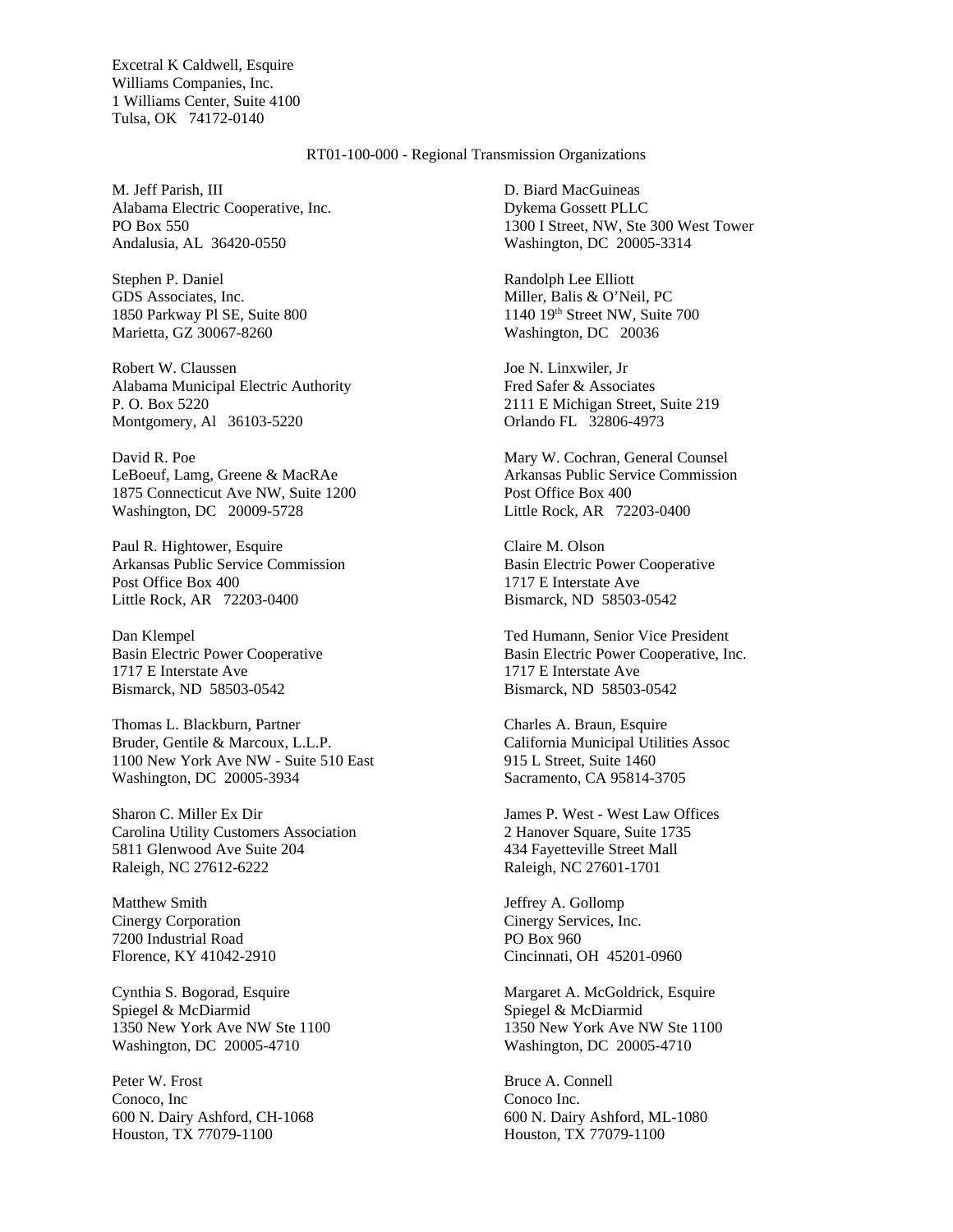Kenneth H. Kuyper Vice President Corn Belt Electric Cooperative, Inc. PO Box 508 Humboldt, IA 50548-0508

Alvin Tschepen Minnkota Power Cooperative P.O. Bxo 13200 Grand Forks, ND 58208-3200

Gary Paulsen Montana Dakota Utilities 400 N 4th St Bismarck, ND 58501-4022

Robert J. Harris Western Area Power Administration PO Box 35800 Billings, MT 59107-5800

Thomas L. Blackburn Esquire Bruder, Gentile & Marcoux, LLP 1100 New York Avenue, NW, Suite 510 East Washington, DC 20005-3934

Stephen L. Huntoon, Director Dynegy, Inc. 1500 K Street NW, Suite 400 Washington, DC 20005

David K. Owens, Executive Vice President Edison Electric Institute 701 Pennsylvania Ave NW Washington, DC 20004-2608

Andrew S. Katz, Director Edison Electric Institute 701 Pennsylvania Ave NW Washington, DC 20004-2608

William Roberts Edison Mission Marketing & Trading, Inc. 160 Federal St Boston, MA 02110-1700

Gary J. Newell Spiegel & McDiarmid 1350 New York Ave NW Ste 1100 Washington, DC 20005-4710

Cynthia S. Bogorad, Esquire Spiegel & McDiarmid 1350 New York Ave NW Ste 1100 Washington, DC 20005-4710

Margaret A. McGoldrick, Esquire Spiegel & McDiarmid 1350 New York Ave NW Ste 1100 Washington, DC 20005-4710

Alan Heintz, VP R J. Rudden Associates, Inc. 1920 L. Street NW, Suite 330 Washington, DC 20036-5004

David Westbrock Heartland Consumers Power District PO Box 248 Madison, SD 57042-0248

Dennis L. Wagner Northwestern Public Service 600 Market Street West Huron, SD 57350-1500

Henry J Knapp, Project Manager Crescent Moon RTO 131 W 18th St Sioux Falls, SD 57105-0716

Mary J. Doyle Dynegy, Inc. 1500 K Street NW, Suite 400 Washington, DC 20005

Michael K. Lavanga Brickfield, Burchette, Ritts, & Stone 8<sup>th</sup> Floor, West Tower 1025 Thomas Jefferson Street NW Washington, DC 2007-5201

Jay Carriere, Manager, Transmission Issues Edison Electric Institute 701 Pennsylvania Ave NW Washington, DC 20004-2608

John P. Mathias Edison Mission Energy 555 12th St NW Ste 640 Washington, DC 20004-1200

Alan B. Foster El Paso Merchant Energy 2 Newton Executive Park Newton, MA 02462-1461

James N. Norwood, Esquire Spiegel & McDiarmid 1350 New York Ave NW Ste 1100 Washington, DC 20005-4710

David E. Pomper Spiegel & McDiarmid 1350 New York Ave NW Ste 1100 Washington, DC 20005-4710

Henry I. Southwick Florida Power Corporation PO Box 14042 Saint Petersburg, FL 33733-4042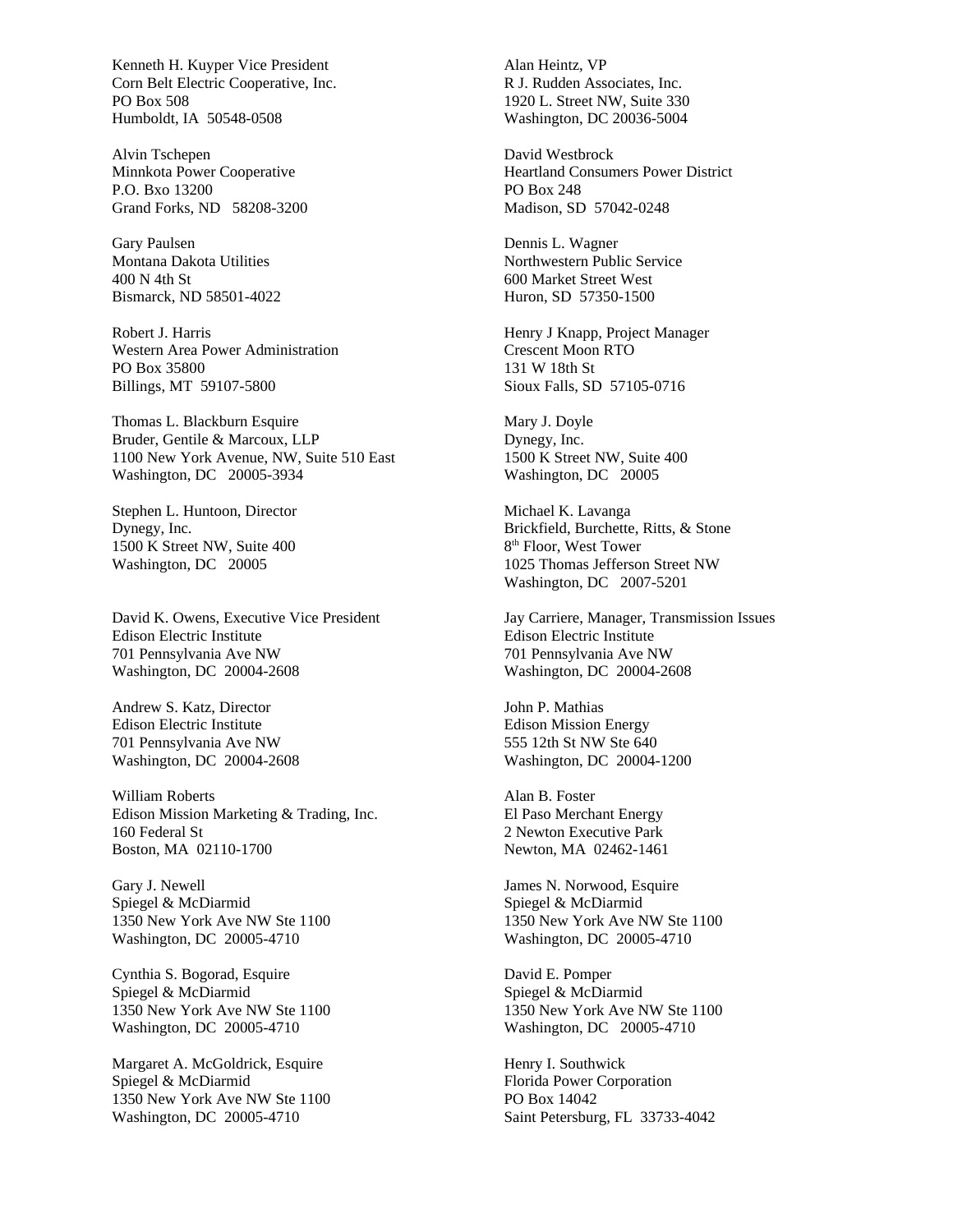James P. Fama LeBoeuf, Lamb, Greene & MacRae, LLP 1875 Connecticut Ave NW Washington, DC 20009-5728

Roberto R. Denis, Vice President FPL Energy, LLC 700 Universe Blvd Juno Beach, FL 33408-2657

Roger Westphal Gainesville Regional Utilities Post Office Box 147117 Gainesville, FL 32614-7117

Allen B. Pease, General Counsel Grand River Dam Authority 226 W Dwain Willis Ave Vinita, OK 74301-4654

Michele Beck Jensen Great River Energy PO Box 800 Elk River, MN 55330-0800

David Westbrock Heartland Consumers Power District PO Box 248 Madison, SD 57042-0248

Howard H. Shafferman Ballard Spahr Andrews & Ingersoll, LLP 601 13th Street, NW, Suite 1000 South Washington, DC 20005-3807

Andrea G. Lonian, Esquire Speigel & McDiarmid 1350 New York Aenue NW, Suite 1100 Wahsington, DC 20005-4710

Robert C. McDiarmid Esquire Spiegel & McDiarmid 1350 New York Ave NW Ste 1100 Washington, DC 20005-4710

Douglas F. John, Esquire John & Hengerer 1200 17<sup>th</sup> Street NW, Suite 600 Washington, DC 20036-3013

Thomas L. Rudenbusch Duncan, Weinberg, Genzer & Pembroke, P.C 1615 M St NW Ste 800 Washington, DC 20036-3213

Alvin Tschepen Minnkota Power Cooperative P O Box 13200 Grand Forks, ND 58208-3200

Robert M. Lamkin LeBoeuf, Lamb, Greene & MacRae, LLP 1875 Connecticut Ave NW Ste 1200 Washington, DC 20009-5715

Patrick M. Bryan, Senior Attorney FPL Energy, LLC 700 Universe Blvd Juno Beach, FL 33408-2657

Douglas F. John, Esquire John & Hengerer 1200 17<sup>th</sup> Street NW, Suite 600 Washington, DC 20036-3013

Gregg D. Ottinger Duncan & Allen 1575 I St NW Ste 300 Washington, DC 20005-1105

Christine C. Ryan Brickfield Burchette Ritts & Stone PC 1025 Thomas Jefferson St NW -  $8<sup>th</sup>$  Fl W Tower Washington, DC 20007-5201

James H. Douglass, Esq. ISO New England Inc. 1 Sullivan Rd Holyoke, MA 01040-2841

Robert Miller Kissimmee Utility Authority 1701 W Carroll Street Kissimmee, FL 34741-6804

Lisa G. Dowden, Esquire Speigel & McDiarmid 1350 New York Aenue NW, Suite 1100 Wahsington, DC 20005-4710

Paul Elwing Lakeland Electric and Water Utilities 501 East Lemon Street Lakeland, FL 33801-5050

Robert Y. Hirasuna, Esquire Leonard, Street and Deniard 1701 Pennsylvania Ave NW, Suite 1045 Washington, DC 20006-5805

Michael R. Frontham Stone Pigman, Walther, Wittman et al. 546 Carondelet Street New Orleans, LA 70130-3509

David L. Schwartz Latham & Watkins 555 11th St NW Ste 1000 Washington, DC 20004-1300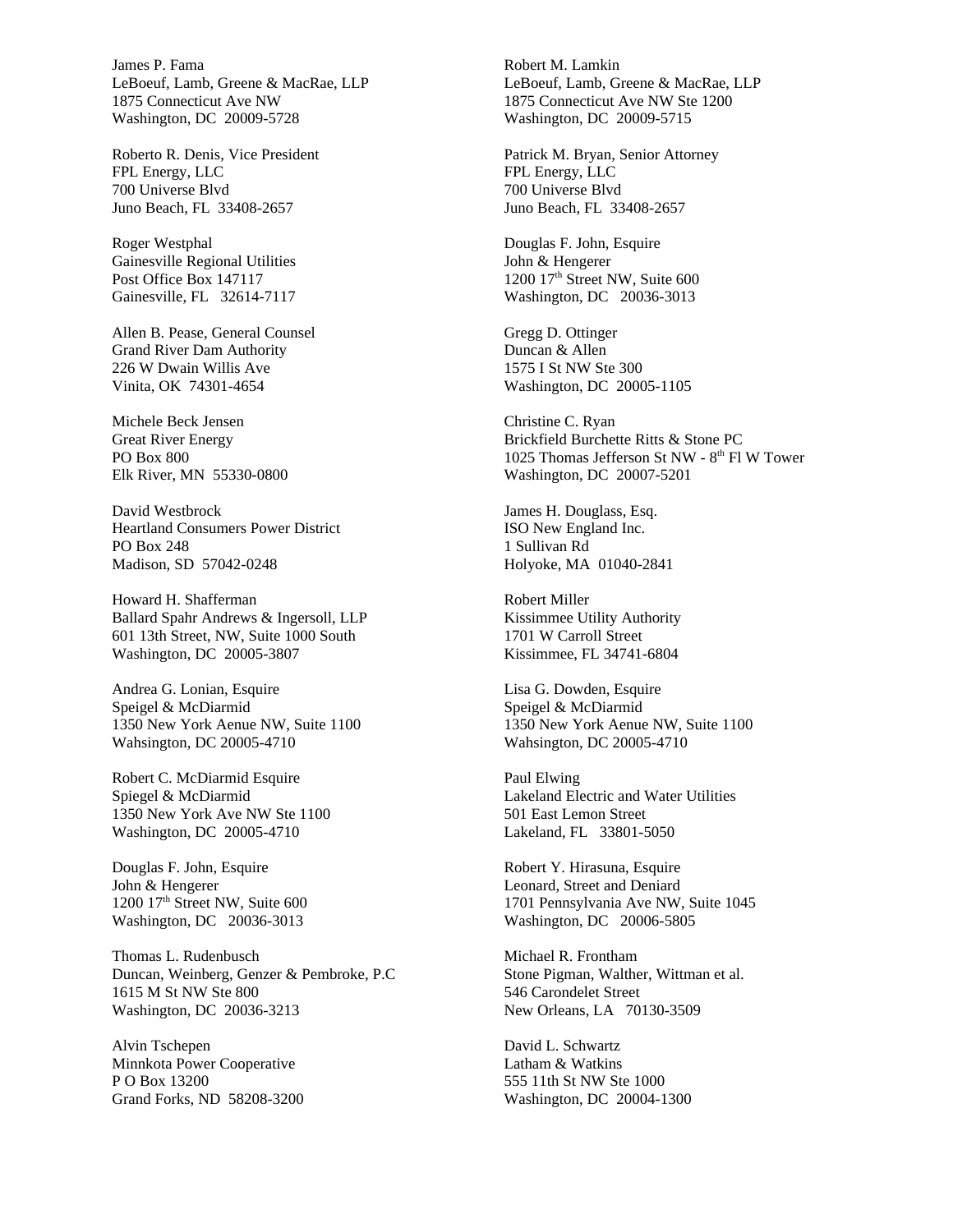Debra R. Bolton, Esquire Mirant Americas, Inc. 901 F St NW Ste 800 Washington, DC 20004-1417

Duncan Kincheloe Missouri Joint Municipal Electric Utilities 2407 W Ash St Columbia, MO 65203-0045

Donna M. Sauter McDermott, Will & Emery 600 13th Street NW Washington, DC 20005-3005

Thomas K. Austin, Esquire North Carolina Electric Membership Corp Post Office Box 27306 Raleigh, NC 27611-7306

Dennis L. Wagner Northwestern Public Service 600 Market Street West Huron, SD 57350-1500

Roger St. Vincent, Esquire Dewey Ballantine LLP 1775 Pennsylvania Ave NW Washington, DC 20006-4605

Lynn L. Williams, Esquire Oklahoma Corporation Commission P. O. Box 52000 Oklahoma City, OK 73152-2000

Kenneth R. Zimmerman, Ph.D. Oklahoma Corporation Commission P. O. Box 52000 Oklahoma City, OK 73152-2000

Melvin Perkins, Manager Oklahoma Gas & Electric Company PO Box 321 Oklahoma City, OK 73101-0321

David B. Lieb Spiegel & McDiarmid 1350 New York Ave NW Ste 1100 Washington, DC 20005-4710

Robert C. McDairmid, Esquire Spiegel & McDiarmid 1350 New York Ave NW Ste 1100 Washington, DC 20005-4710

Mitchell F. Hertz, Esquire Kirkland & Ellis 655 15th St NW Ste 1200 Washington, DC 20005-5701

George M. Fleming, General Counsel Mississippi Public Service Commission P. O. Box 1174 Jackson, MS 39205-1174

Gary Paulsen Montana-Dakota Utilities Company 400 N 4th St Bismarck, ND 58501-4022

Wallace F. Tillman, General Counsel National Rural Electric Cooperative Association 4301 Wilson Blvd Arlington, VA 22203-1867

Susan N Kelly Esquire Miller, Balis & O'Neil, PC 1140 19th Street NW, Suite 700 Washington, DC 20036-6607

Ron Lanclos, Manager Occidental Chemical Corporation 5 E Greenway Plz Ste 1500 Houston, TX 77046-0520

Glenn Loomer Oglethorpe Power Corporation PO Box 1349 Tucker, GA 30085-1349

Miles Halcomb, Esquire Oklahoma Corporation Commission P. O. Box 52000 Oklahoma City, OK 73152-2000

Robert D. Stewart, Jr., Esquire Oklahoma Gas & Electric Company PO Box 321 Oklahoma City, OK 73101-0321

Martin V. Kirkwood Jones, Day, Reavis & Pogue 51 Louisiana Ave NW Washington, DC 20001-2105

Margaret A. McGoldrick Spiegel & McDiarmid 1350 New York Ave NW Ste 1100 Washington, DC 20005-4710

W. Thaddeus Miller Orion Power Holdings, Inc. 7 E Redwood St Fl 10 Baltimore, MD 21202-1115

Steven R. Teitelman, President PSEG Energy Resources & Trade, LLC PO Box 570 Newark, NJ 07101-0570